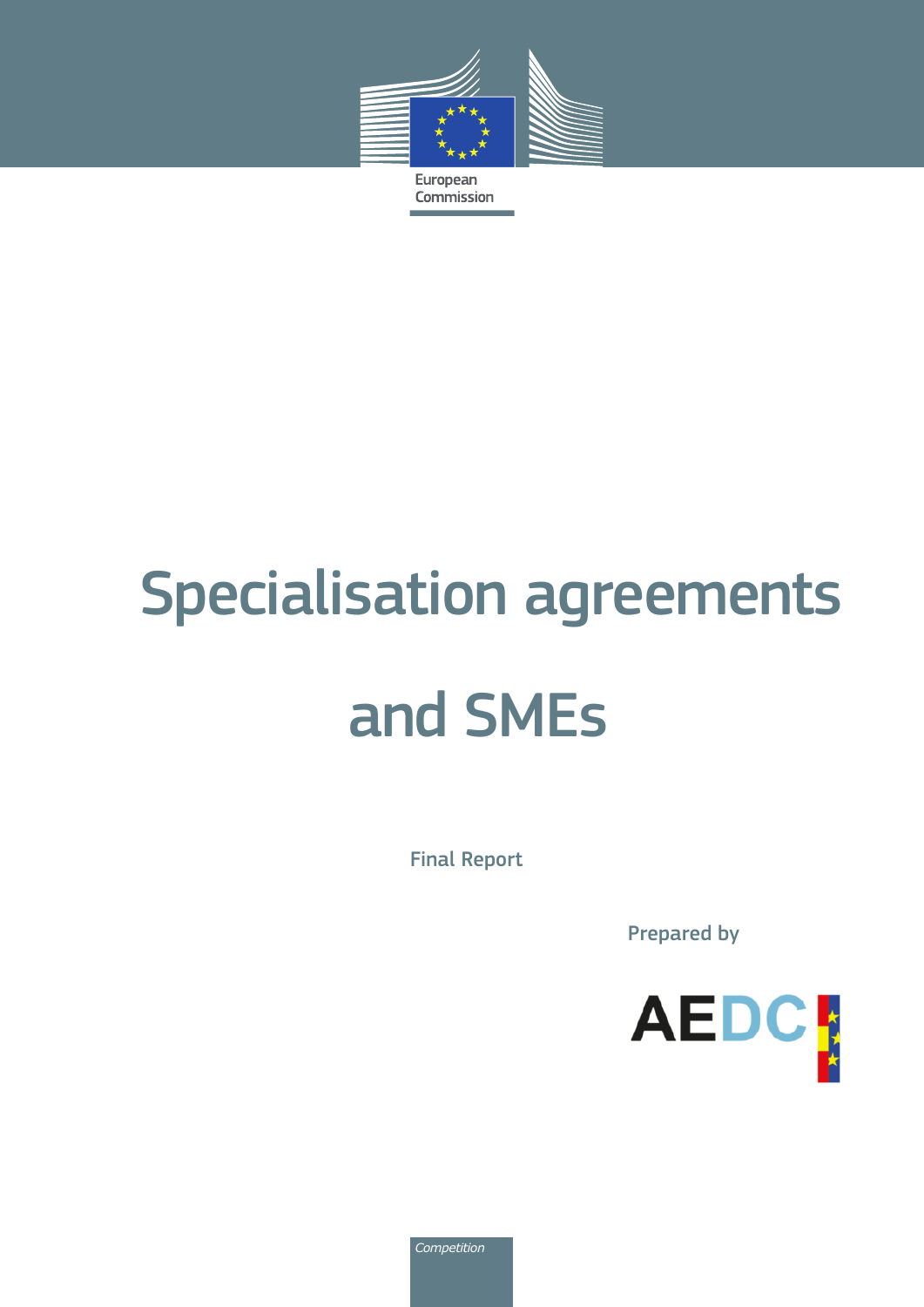#### **EUROPEAN COMMISSION**

Directorate-General for Competition *E-mail:comp-publications@ec.europa.eu*

*European Commission B-1049 Brussels*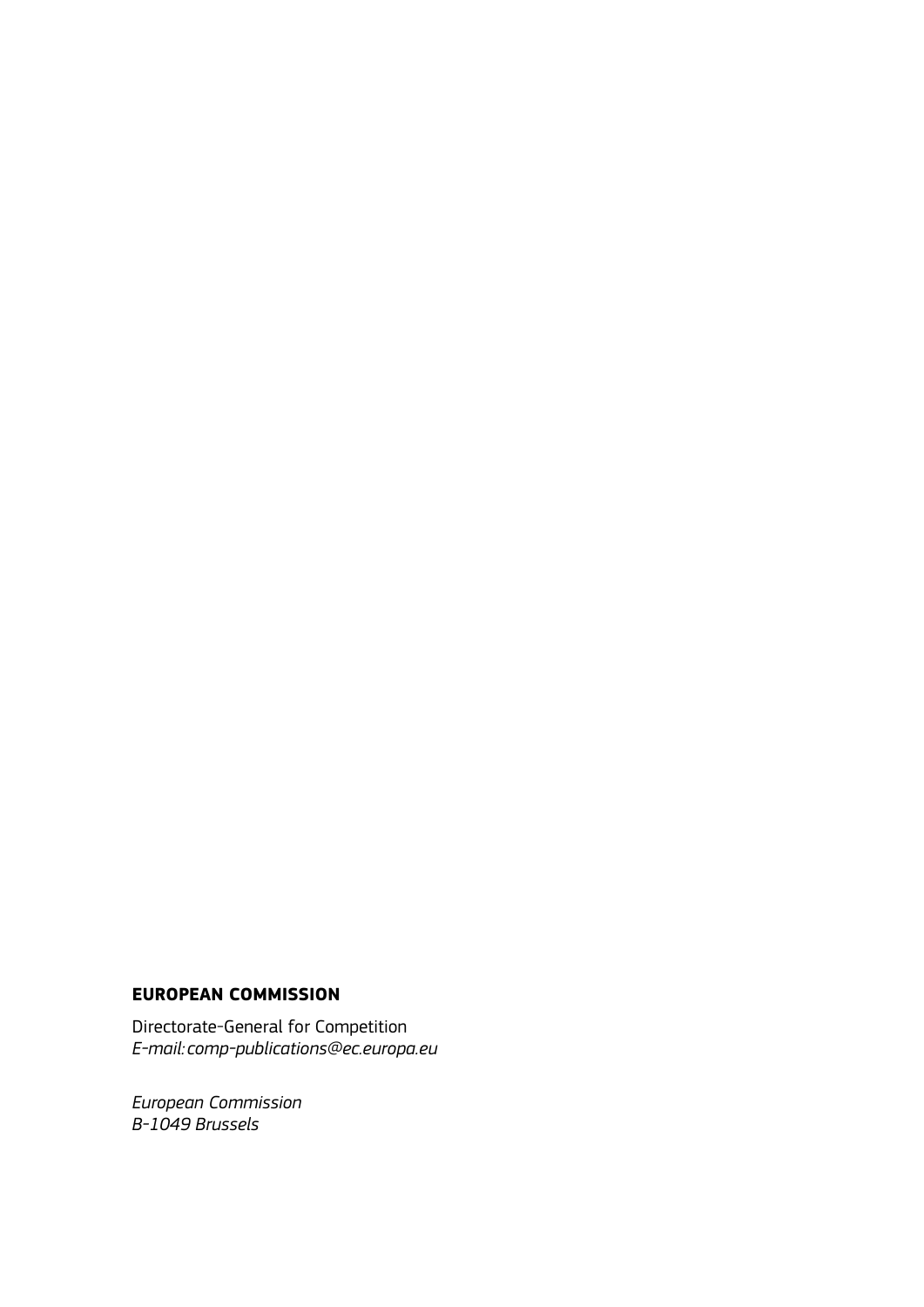# **Specialisation agreements and SMEs**

Final report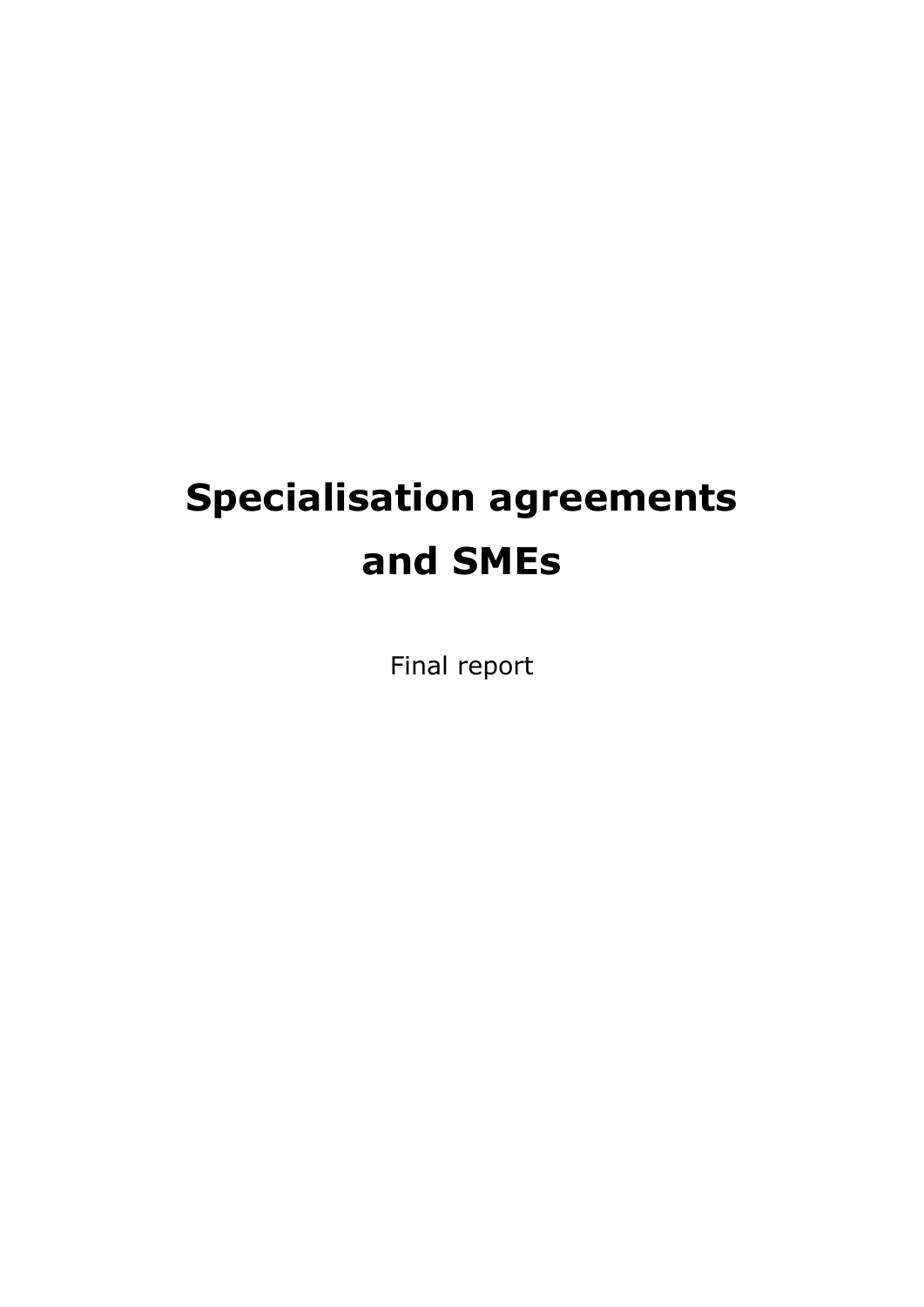#### *Europe Direct is a service to help you find answers to your questions about the European Union.*

**Freephone number** (\*)**:**

#### **00 800 6 7 8 9 10 11**

[\(\\*\)T](http://europa.eu.int/citizensrights/signpost/about/index_en.htm#note1#note1)he information given is free, as are most calls (though some operators, phone boxes or hotels may charge you).

#### **LEGAL NOTICE**

The information and views set out in this report are those of the author(s) and do not necessarily reflect the official opinion of the Commission. The Commission does not guarantee the accuracy of the data included in this study. Neither the Commission nor any person acting on the Commission's behalf may be held responsible for the use which may be made of the information contained therein.

More information on the European Union is available on the Internet (http://www.europa.eu).

Luxembourg: Publications Office of the European Union, 2022

Catalogue number: KD-07-22-076-EN-N ISBN: 978-92-76-47647-4 DOI: 10.2763/340526

© European Union, 2022 Reproduction is authorised provided the source is acknowledged. The reproduction of the artistic material contained therein is prohibited.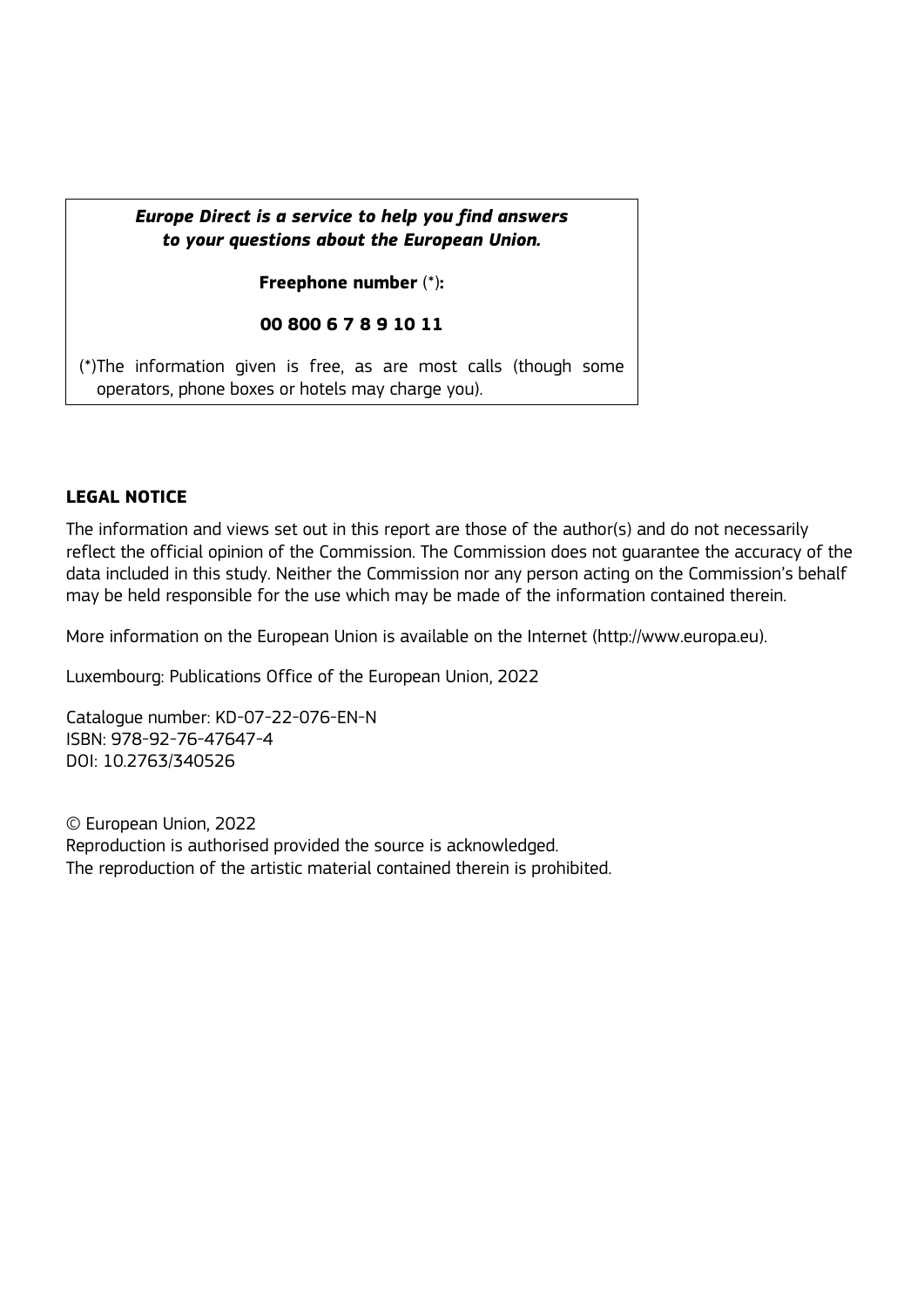Authors:

| AEL                                                      | Marcos Araujo<br>$\bullet$<br>Tomás Arranz<br>$\bullet$<br>Rafael Baena<br>$\bullet$<br>Pablo Figueroa<br>$\bullet$ |
|----------------------------------------------------------|---------------------------------------------------------------------------------------------------------------------|
| ASOCIACIÓN ESPAÑOLA PARA LA<br>DEFENSA DE LA COMPETENCIA | Joaquín Hervada<br>$\bullet$<br>Belén Irissarry<br>$\bullet$                                                        |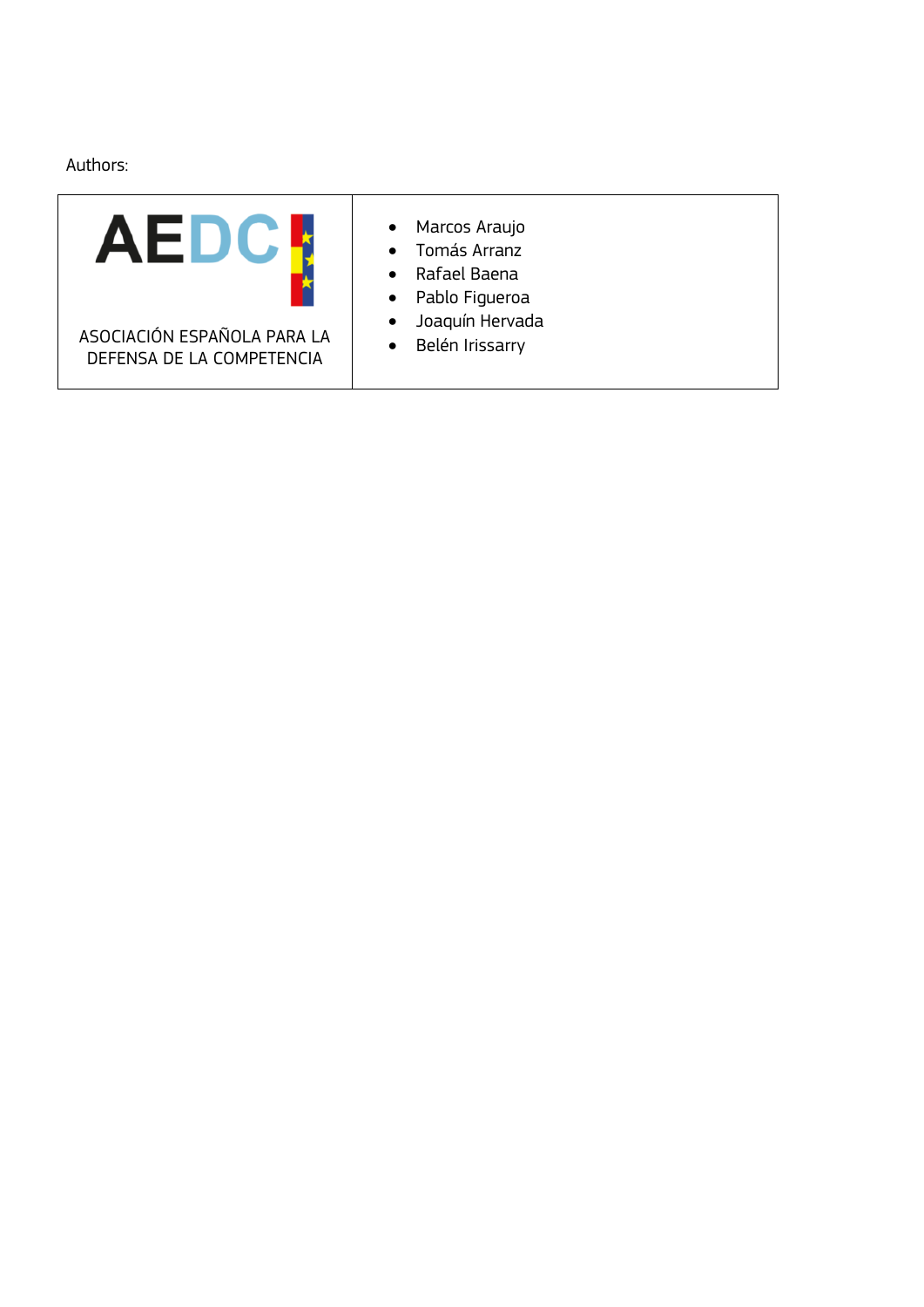# Table of Contents

| PART TWO: THE CASE FOR IMPROVING SMEs ACCESS TO THE EXEMPTION  27                   |  |
|-------------------------------------------------------------------------------------|--|
|                                                                                     |  |
|                                                                                     |  |
|                                                                                     |  |
|                                                                                     |  |
|                                                                                     |  |
| Improving the treatment of specialisation agreements for SMEs  32                   |  |
|                                                                                     |  |
|                                                                                     |  |
|                                                                                     |  |
| Amending/completing the SBER on other forms of cooperation among SMEs  35           |  |
| Presumption of compliance with the market share threshold for SMEs  35              |  |
| Issuing specific guidance for SMEs at EU level in cooperation with NCAs  36         |  |
| Proposals that would particularly benefit SMEs but are proposed not to depend on    |  |
|                                                                                     |  |
| Clarification on the treatment of cross-supplies and subcontracting agreements to   |  |
|                                                                                     |  |
| Clarification with respect to the notion of joint production and joint distribution |  |
| Amending the SBER to facilitate unilateral specialisation 37                        |  |
|                                                                                     |  |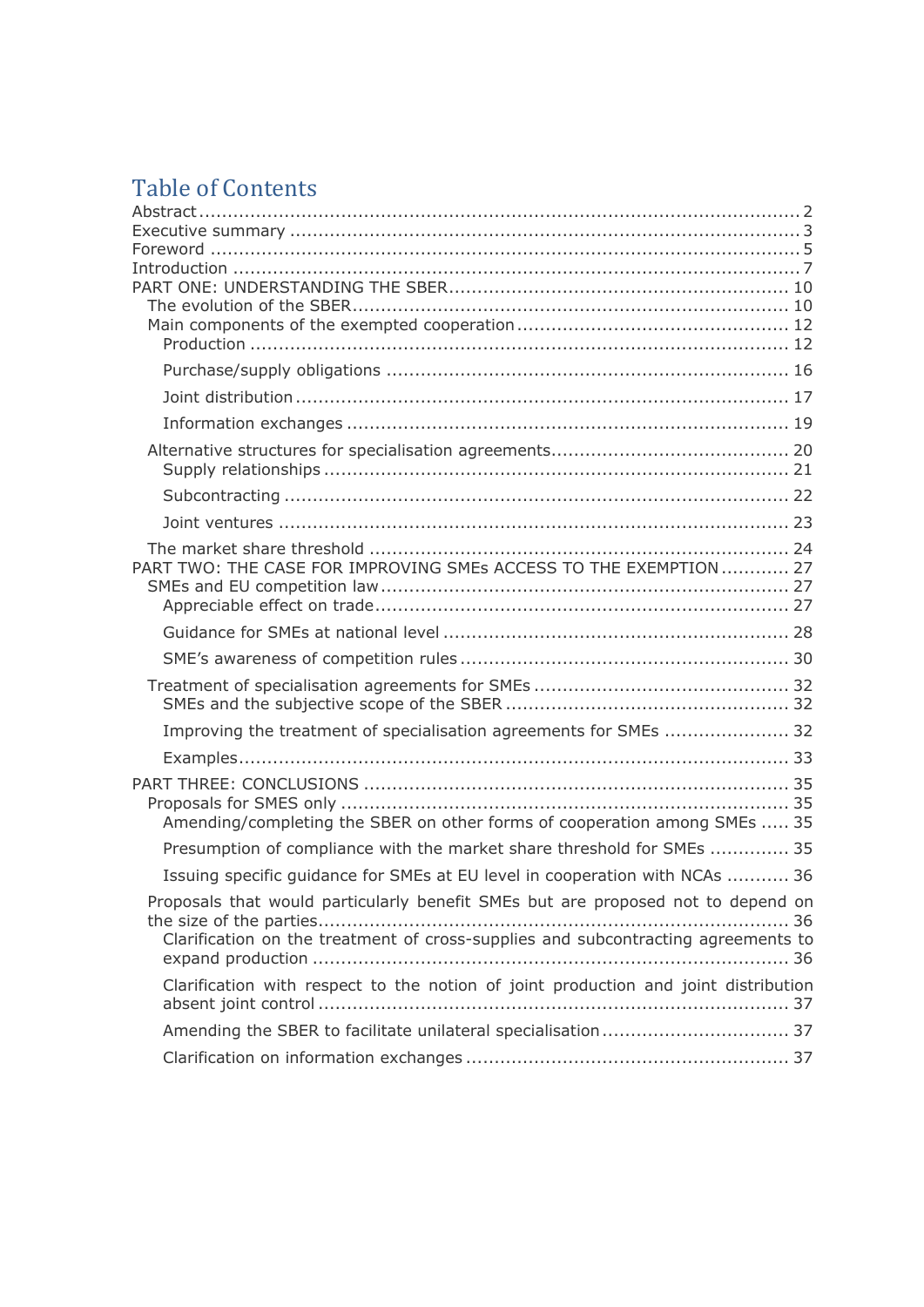# <span id="page-6-0"></span>**Abstract**

This report reviews the treatment of specialisation agreements under EU competition rules, exploring if and how these rules hinder procompetitive cooperation between small and medium-sized enterprises ("SMEs"), either among them or with larger undertakings.

The report identifies potential regulatory inconsistencies which may adversely affect SMEs and highlights the need for a clear and predictable treatment of horizontal cooperation for these undertakings.

The authors propose alternatives to facilitate that SMEs enjoy the benefits of the Specialisation Block Exemption Regulation and the Horizontal Guidelines while at the same time protecting competition.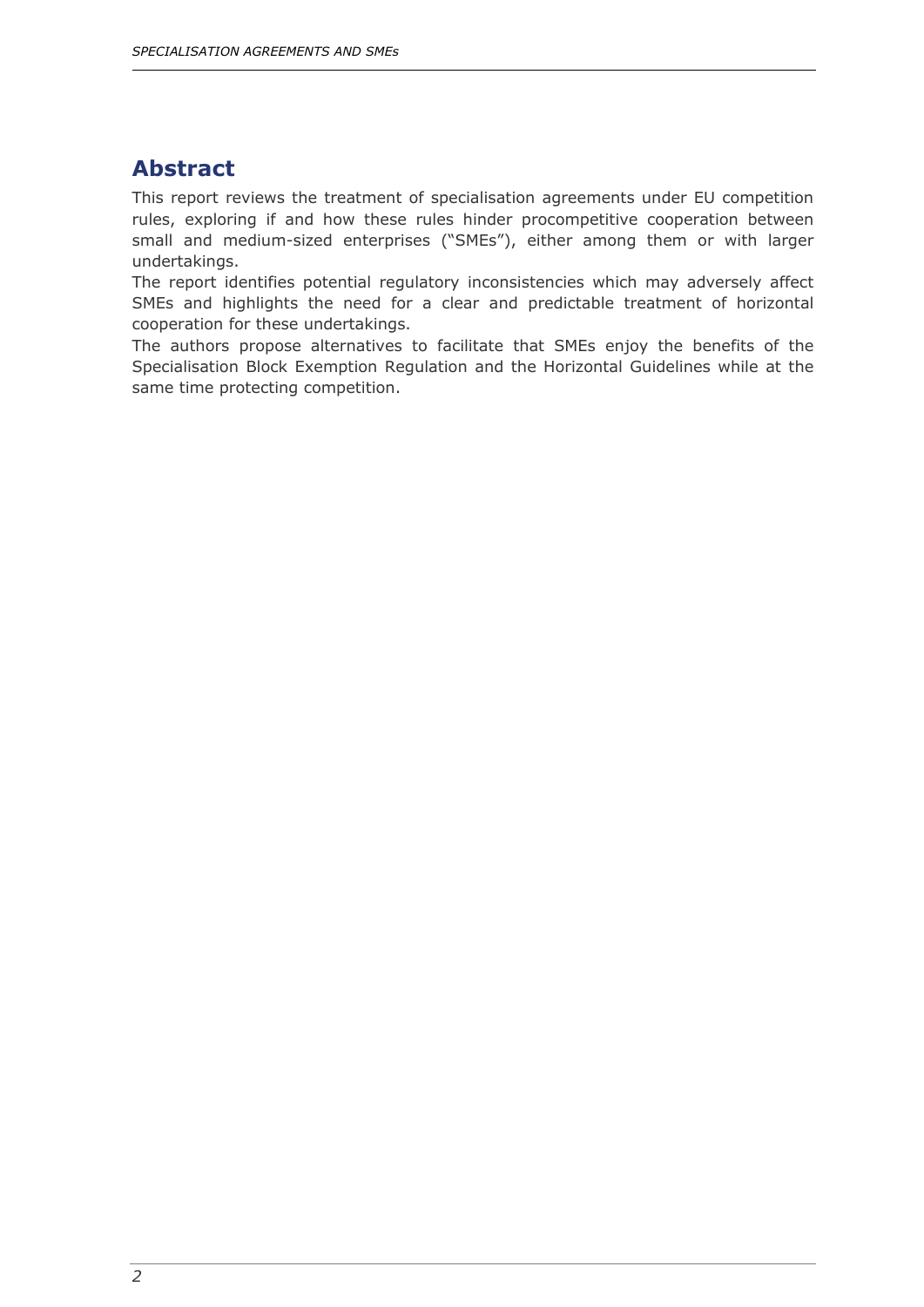### <span id="page-7-0"></span>**Executive summary**

This report looks at the treatment of specialisation agreements under EU competition rules, currently governed by Regulation  $1218/2010<sup>1</sup>$  $1218/2010<sup>1</sup>$  (hereafter "SBER") and the Horizontal Guidelines ("HGL")<sup>[2](#page-7-2)</sup> and explores whether these rules may hinder procompetitive cooperation which might have otherwise been carried out by small and medium-sized enterprises ("SMEs"), $3$  either among them or with larger undertakings (hereafter for simplicity "agreements between SMEs").

The report discusses why SMEs cooperate, how they do it and the logic underlying an exemption for specialisation agreements concluded by SMEs and examines if the SBER caters for the needs of SMEs. For that purpose, Part One of the report traces the evolution of the treatment of specialisation agreements under EU law, dissects the main components of specialisation agreements as defined in the Regulation, discusses the risk that competitive and efficient agreements between SMEs may not meet the strict conditions for the exemption and assesses specific challenges that the 20% market share threshold poses to SMEs. During that analysis, the report identifies potential inconsistencies in the SBER and the HGL which may adversely affect, in particular, SMEs.

Taking stock of that examination, Part Two discusses ways to ensure to improve the access of agreements between SMEs to the SBER. For that purpose, it first looks at the treatment of SMEs under EU competition law, highlighting the need for a coordinated approach with national competition agencies, not least because of the fact that many agreements between SMEs could remain below an appreciable effect on trade between Member States and thereby fall outside the scope of EU rules. The report also looks at policies at Member State level that look at the specific situation of SMEs and the challenges that competition law poses for them in that respect. In conclusion of that analysis, the report highlights the need for a clear and predictable treatment of horizontal cooperation for SMEs, including but not limited to specialisation as defined in the SBER, and notes that SMEs may be insufficiently informed about the requirements that competition law imposes on horizontal cooperation, including the 20% market share threshold. Legal uncertainties in this field are exacerbated by the lack of clarity of the status under competition law of basic forms of cooperation such as cross-supplies, subcontracting and loose forms of joint production, which do not currently benefit from the SBER, as well as other factors.

The examination of the SBER and HGL in Part One and the analysis of its impact on SMEs in Part Two lead the authors to propose in Part Three several ways to facilitate that SMEs enjoy the benefits of the SBER and HGL while at the same time protecting competition. These suggestions are divided in two groups: those that involve SME-

<span id="page-7-1"></span><sup>-</sup><sup>1</sup> Commission Regulation (EU) No 1218/2010 of 14 December 2010 on the application of Article 101(3) of the Treaty on the Functioning of the European Union to certain categories of specialisation agreements. OJ L 335, 18.12.2010, p. 43.

<span id="page-7-2"></span><sup>&</sup>lt;sup>2</sup> Guidelines on the applicability of Article 101 of the Treaty on the Functioning of the European Union to horizontal co-operation agreements. OJ C 11, 14.1.2011, p. 1.

<span id="page-7-3"></span><sup>3</sup> Commission Recommendation (2003/361/EC) of 6 May 2003 concerning the definition of micro, small and medium-sized enterprises. OJ L 124, 20.5.2003, p. 36. See also *User Guide to SME definition,* Publications Office of the European Union, 2020.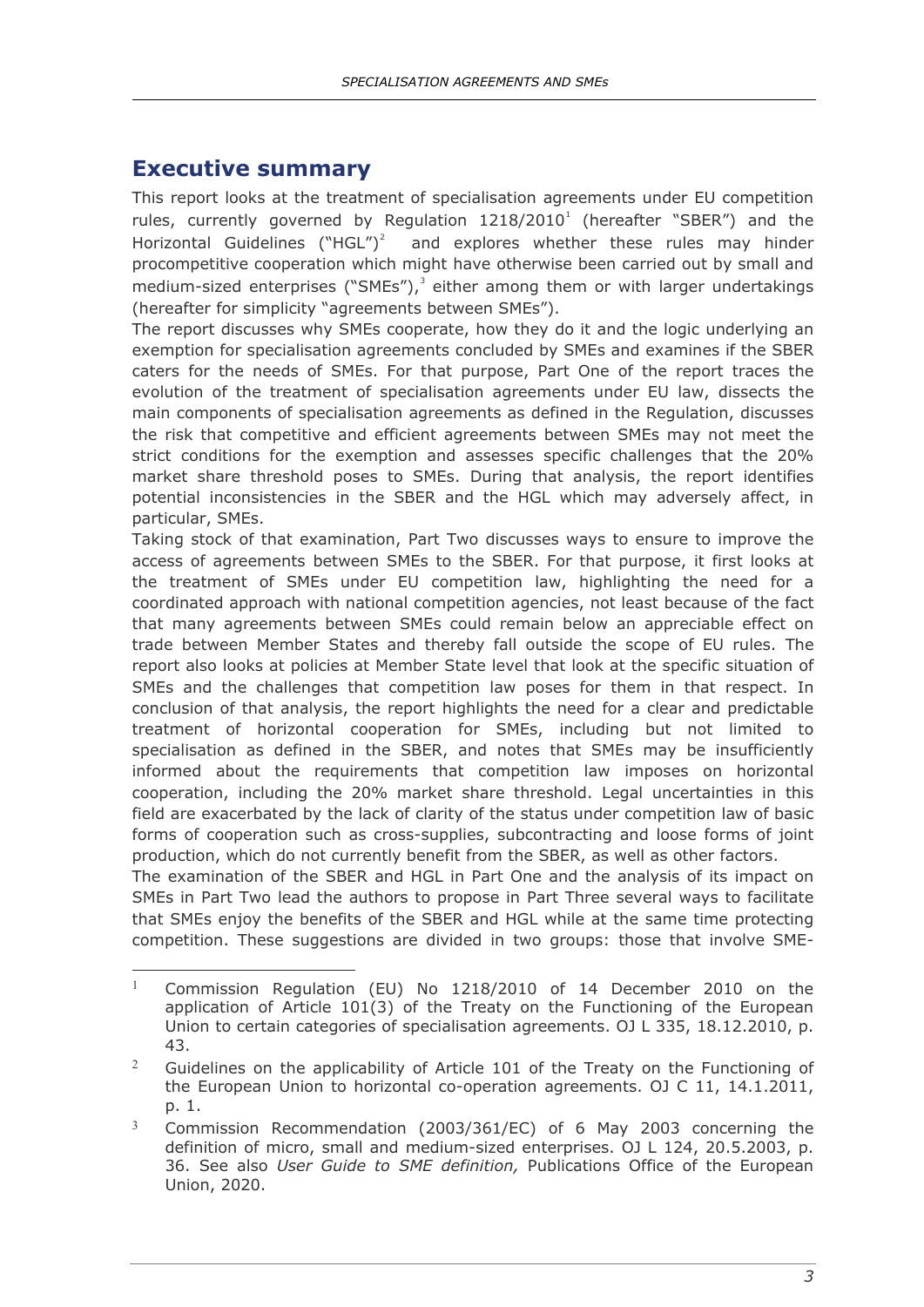specific measures, and those of a general scope that would particularly benefit SMEs. In the first category it is proposed (i) to clarify that the exemption applies to agreements where at least a party is a SME concerning shared facilities (such as warehouses, plants and machinery, logistic assets and distribution networks, joint inventory management, cross-supplies, etc.); (ii) to presume that agreements between SMEs fall below the threshold (coupled with an agile mechanism enabling the Commission, eventually upon request from a NCA, to withdraw that presumption) and (iii) to issue specific guidance to help SMEs to navigate competition law rules, in close cooperation with NCAs. The second category (this is, general amendments to the SBER) suggests clarifications on (i) the treatment of cross-supplies and subcontracting agreements to expand production; (ii) with respect to the notion of joint production and joint distribution absent joint control; (iii) amending the SBER to facilitate unilateral specialisation by expanding the definition of unilateral specialisation to include more than two parties; and (iv) to clarify the treatment of information exchanges in the context of specialisation agreements.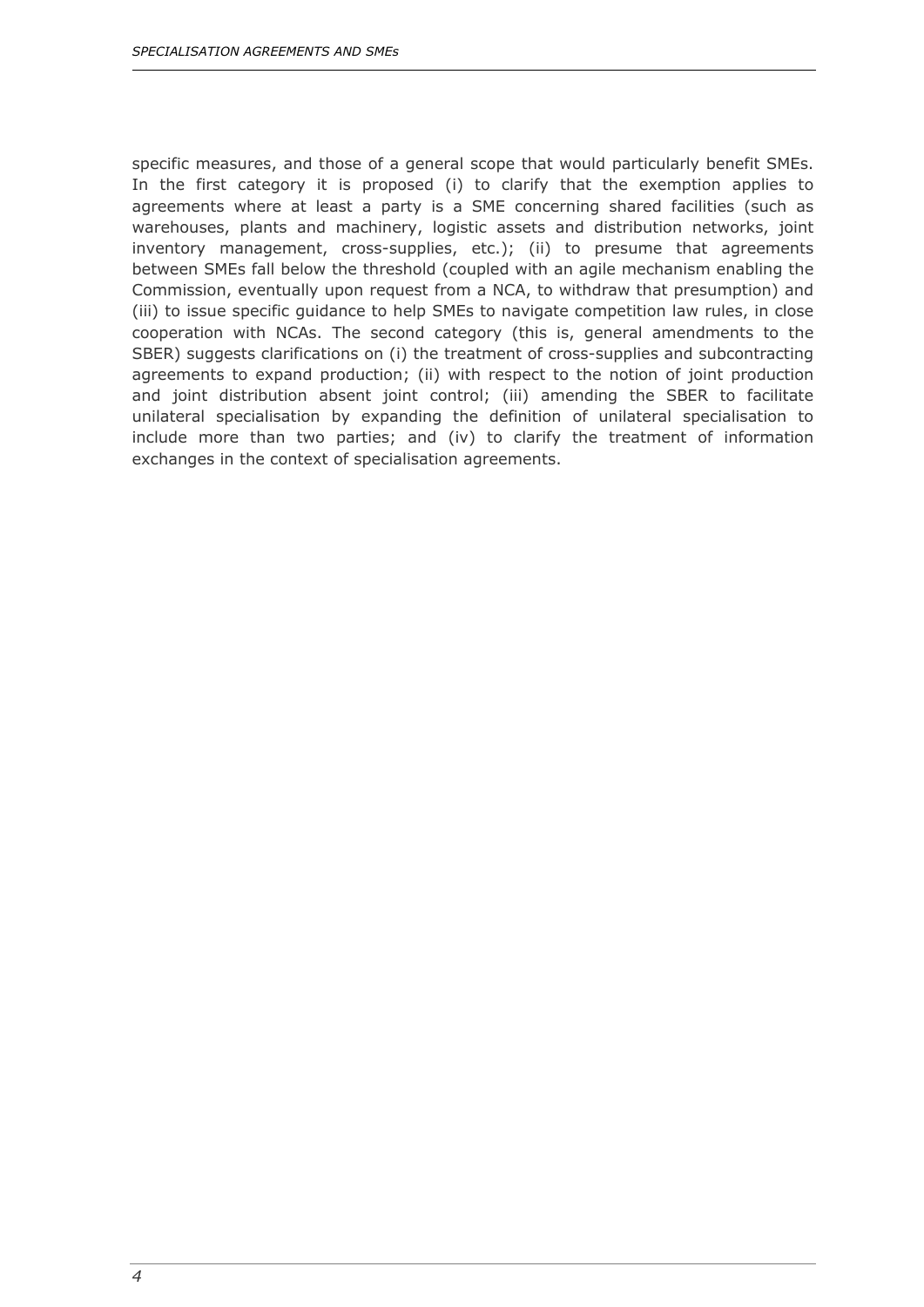# <span id="page-9-0"></span>**Foreword**

This report, prepared by the Spanish Association for the Defence of Competition  $("AEDC"),$ <sup>[4](#page-9-1)</sup> looks at the treatment of specialisation agreements under EU competition rules, currently governed by Regulation  $1218/2010<sup>5</sup>$  $1218/2010<sup>5</sup>$  $1218/2010<sup>5</sup>$  (hereafter "SBER") and the Horizontal Guidelines ("HGL")<sup>[6](#page-9-3)</sup> and explores whether these rules may hinder procompetitive cooperation which might have otherwise been carried out by small and medium-sized enterprises ("SMEs"), $^7$  $^7$  either among them or with larger undertakings.

This examination takes place in the broader context of the ongoing revision of the treatment of horizontal cooperation agreements, a process that runs parallel to the revision of competition rules in other areas which are related to this matter such as, the review of the rules applicable to vertical agreements<sup>[8](#page-9-5)</sup> and the revision of the Notice on Market definition.<sup>[9](#page-9-6)</sup> The impact of these processes in the revision of the SBER has been considered where appropriate.

The study contains the following parts:

- An *Introduction* that lays out the questions to be examined: why SMEs cooperate, how they do it and the logic underlying an exemption for specialisation agreements concluded by SMEs.
- **Part One** looks at specialisation agreements as defined in the SBER from the perspective of SMEs. It contains the following subsections:
	- (a) Section 1 provides a glimpse of the evolution of the treatment of specialisation agreements under EU law.
	- (b) Section 2 looks at the main components of specialisation agreements, i.e., the elements that are normally found and are arguably essential in these relationships.
	- (c) Section 3 discusses agreements that might arguably be used for a similar purpose as specialisation agreements but are treated differently under competition law, so as to identify potential inconsistencies and risks of circumvention.
	- (d) Finally, Section 4 takes a look at the market share threshold for specialisation agreements in the SBER and the specific challenges it poses to SMEs.

- <span id="page-9-3"></span> $6$  Guidelines on the applicability of Article 101 of the Treaty on the Functioning of the European Union to horizontal co-operation agreements. OJ C 11, 14.1.2011, p. 1.
- <span id="page-9-4"></span><sup>7</sup> Commission Recommendation (2003/361/EC) of 6 May 2003 concerning the definition of micro, small and medium-sized enterprises. OJ L 124, 20.5.2003, p. 36. See also *User Guide to SME definition,* Publications Office of the European Union, 2020.
- <span id="page-9-5"></span>8 [https://ec.europa.eu/competition-policy/public-consultations/2021-vber\\_en.](https://ec.europa.eu/competition-policy/public-consultations/2021-vber_en)
- <span id="page-9-6"></span><sup>9</sup> [https://ec.europa.eu/competition-policy/public-consultations/2020-market](https://ec.europa.eu/competition-policy/public-consultations/2020-market-definition-notice_en)[definition-notice\\_en.](https://ec.europa.eu/competition-policy/public-consultations/2020-market-definition-notice_en)

<span id="page-9-1"></span><sup>-</sup><sup>4</sup> The members who have contributed to this working group (by alphabetical order): Marcos Araujo, Tomás Arranz, Rafael Baena, Pablo Figueroa, Joaquín Hervada and Belén Irissarry.

<span id="page-9-2"></span><sup>5</sup> Commission Regulation (EU) No 1218/2010 of 14 December 2010 on the application of Article 101(3) of the Treaty on the Functioning of the European Union to certain categories of specialisation agreements. OJ L 335, 18.12.2010, p. 43.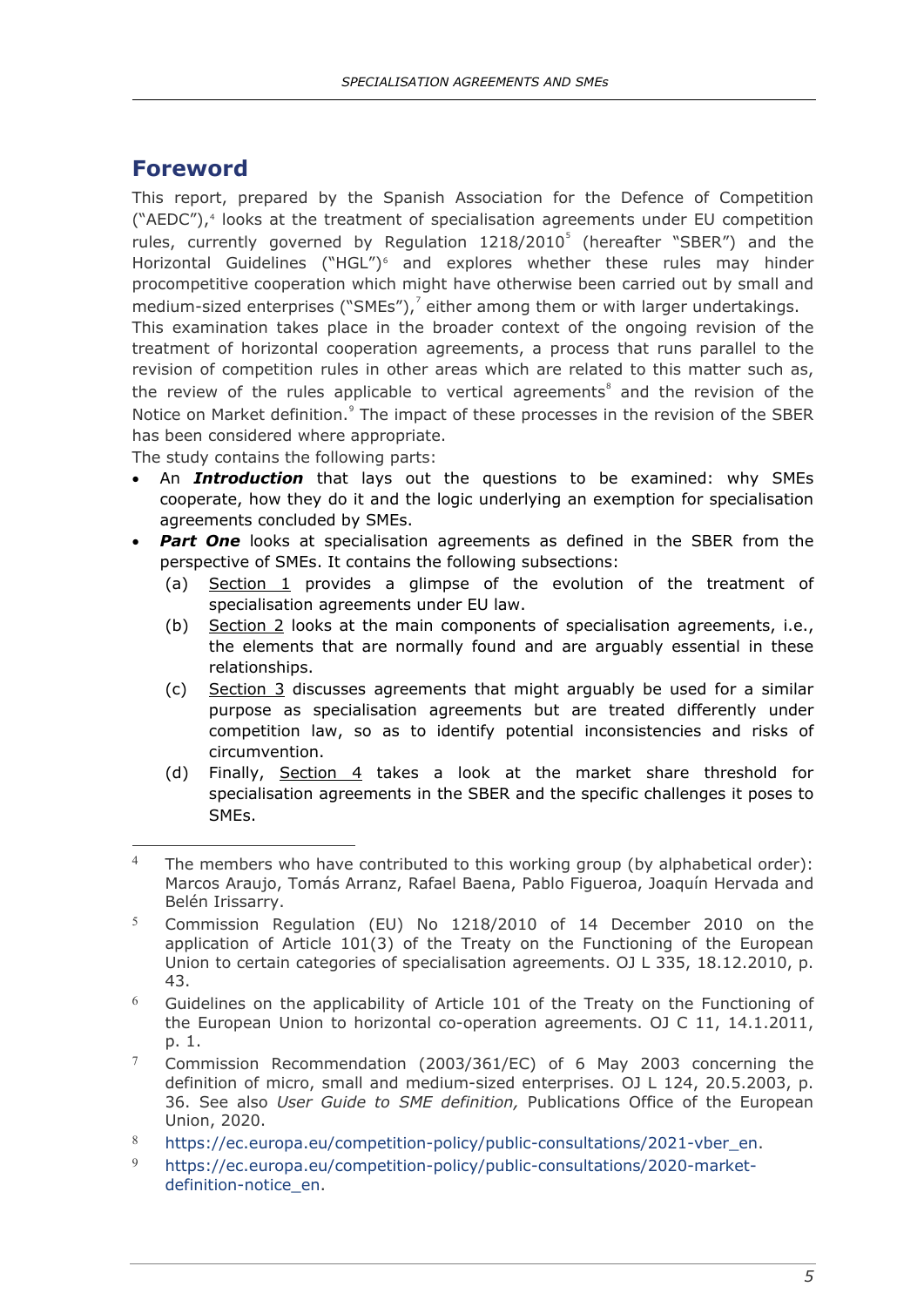- **Part Two** examines whether and how the conclusion of specialisation agreements concluded by SMEs could be supported and contains the following subsections:
	- (a) Section 1 looks at the overall treatment of SMEs in EU competition law and the balance between facilitating cooperation and ensuring healthy competition.
	- (b) Section 2 questions if the market share threshold of the SBER could usefully be complemented with specific rules that would apply to SMEs alone.
	- (c) Section 3 discusses options for a more flexible treatment of horizontal cooperation agreements involving SMEs, either among them or between SMEs and large undertakings in light of the policy options mentioned in the Inception Impact Assessment ("IIA").<sup>[10](#page-10-0)</sup>
- Finally, *Part Three* offers some conclusions under the form of proposals resulting from the analysis conducted in the previous sections.

The considerations that follow benefit from the extensive work that has been made by the Commission in the still ongoing review of the SBER, and especially the Staff Working Document ("SWD"), $11$  the IIA, and the accompanying Evaluation Support Study ("Evaluation Support Study")<sup>[12](#page-10-2)</sup> as well as the feedback provided by multiple stakeholders in the context of the revision of the two Horizontal Block Exemption Regulations (the Research and Development Block Exemption Regulation and SBER, together "HBERs").<sup>[13](#page-10-3)</sup> The report has sought to look at that material from the perspective of SMEs engaged and wishing to engage in cooperation of the sort provided for in the SBER (either with other SMEs or with larger companies), in light of the practical experience of the members of AEDC and their clients.

This report is the result of a consensus and does not represent the views of any individual members of the AEDC, law firm, lawyer, economist or other professional involved in its preparation.

 $\overline{a}$ 

<span id="page-10-0"></span><sup>10</sup> Ares(2021)3714309 – 07 June 2021.

<span id="page-10-1"></span><sup>11</sup> SWD(2021) 103 final.

<span id="page-10-2"></span><sup>12</sup> *Evaluation support study on the EU competition rules applicable to horizontal cooperation agreements in the HBERs and the Guidelines*, Publications Office of the European Union, May 2021; available at [https://ec.europa.eu/competition](https://ec.europa.eu/competition-policy/evaluation-support-study-eu-competition-rules-applicable-horizontal-cooperation-agreements-hbers_en)[policy/evaluation-support-study-eu-competition-rules-applicable-horizontal](https://ec.europa.eu/competition-policy/evaluation-support-study-eu-competition-rules-applicable-horizontal-cooperation-agreements-hbers_en)[cooperation-agreements-hbers\\_en.](https://ec.europa.eu/competition-policy/evaluation-support-study-eu-competition-rules-applicable-horizontal-cooperation-agreements-hbers_en)

<span id="page-10-3"></span><sup>13</sup> See DG Competition's website: [https://ec.europa.eu/competition-policy/public](https://ec.europa.eu/competition-policy/public-consultations/2019-hbers_en#b-impact-assessment-phase)[consultations/2019-hbers\\_en#b-impact-assessment-phase.](https://ec.europa.eu/competition-policy/public-consultations/2019-hbers_en#b-impact-assessment-phase)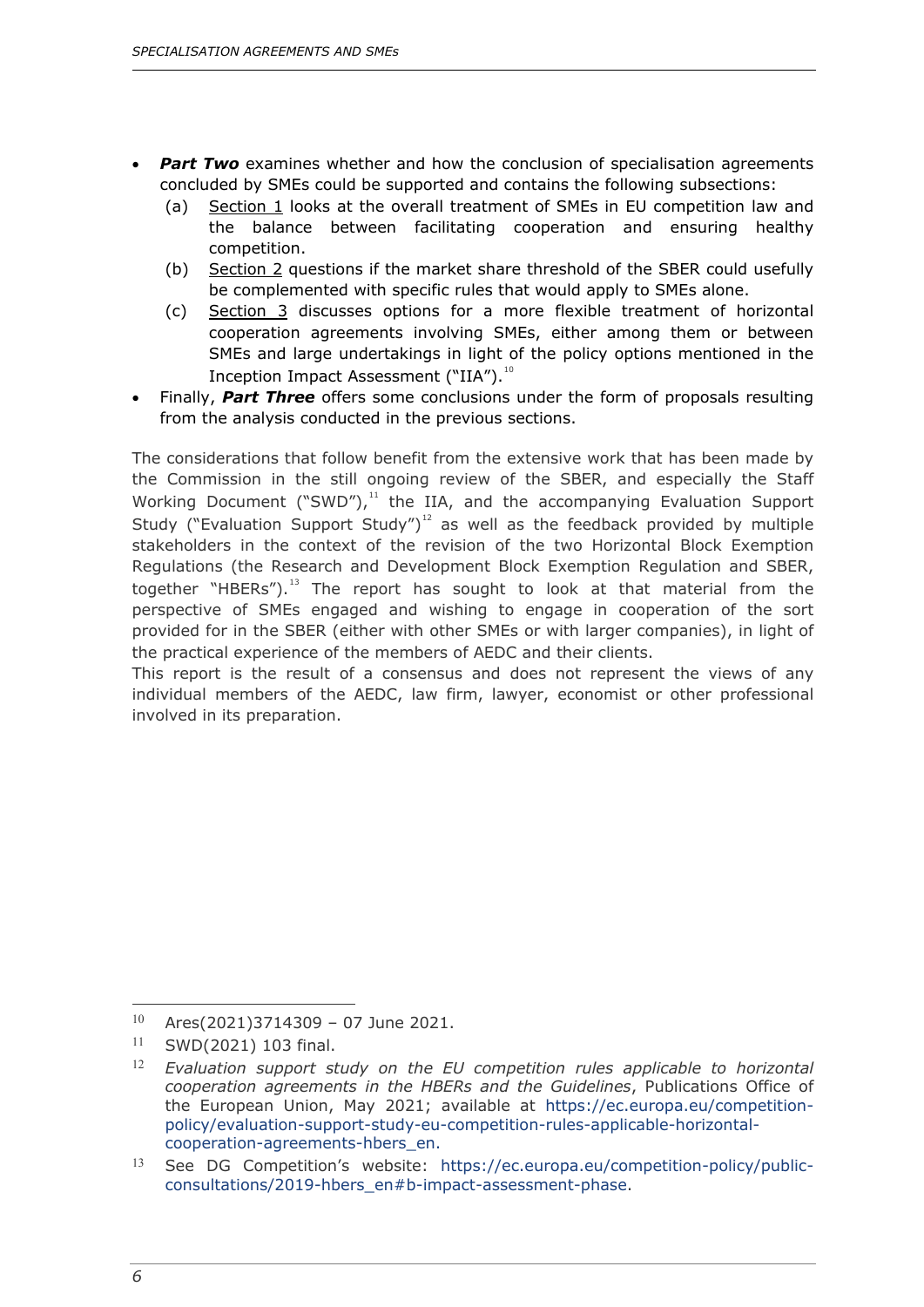# <span id="page-11-0"></span>**Introduction**

In its recent policy paper `An SME Strategy for a sustainable and digital Europe'.<sup>[14](#page-11-1)</sup> the Commission vows to "*unleash the power of Europe's SMEs (…). Ultimately, the goal is that Europe becomes the most attractive place to start a small business, make it grow and scale up in the single market*". This is built on the recognition of the importance of SMEs for the EU's business fabric and will require a "*robust partnership for delivery between the EU and Member States, including regional and local authorities*". The alignment of EU competition law with these goals is pervasive.

That said, SMEs have been looked at as falling out of the scope of EU competition law. As indicated in the Effect on Trade Notice, $15$  agreements between SMEs are normally not capable of affecting trade between Member States, save when engaging in crossborder activity. This leaves many agreements between SMEs exclusively governed by national competition rules rather than EU competition law.<sup>[16](#page-11-3)</sup>

Besides this jurisdictional quandary, SMEs are often challenged by a traditional reading of the prohibitions in Article 101(1) of the Treaty on the Functioning of the European Union ("TFEU") on horizontal agreements that, without looking at any actual effects on the market, would "*strictly preclude any direct or indirect contact between such operators, the object or effect whereof is either to influence the conduct on the market of an actual or potential competitor or to disclose to such a competitor the course of conduct which they themselves have decided to adopt or contemplate adopting on the market"*, to recall the terms of the seminal *Suiker Unie* judgment.<sup>[17](#page-11-4)</sup> While this reading has long been nuanced and SMEs' larger rivals avail themselves of multiple options to pursue licit horizontal cooperation opportunities, SMEs often lack the resources to make similar determinations with sufficient legal certainty.<sup>[18](#page-11-5)</sup>

Against this legal background, interactions among competing undertakings are ubiquitous in the real world, this being especially relevant the weaker and smaller entities are. These contacts are of course based on interest and fraught with competitive tension. But this element notwithstanding, market players big and small

<span id="page-11-1"></span> $\overline{a}$ <sup>14</sup> COM(2020) 103 final of 10.3.2020.

<span id="page-11-2"></span><sup>&</sup>lt;sup>15</sup> Guidelines on the effect on trade concept contained in Articles 81 and 82 of the Treaty. OJ C 101, 27.4.2004, p. 81, at 50. See also footnote 5 of the Notice on agreements of minor importance which do not appreciably restrict competition under Article 101(1) of the Treaty on the Functioning of the European Union (hereinafter "*De Minimis* Notice"). OJ C 291, 30.8.2014, p. 1.

<span id="page-11-3"></span> $16$  Note that the lack of appreciable effect on trade would free national competition rules from any limitations under Article 3 of Council Regulation (EC) No 1/2003 of 16 December 2002 on the implementation of the rules on competition laid down in Articles 81 and 82 of the Treaty. OJ L 1, 4.1.2003, p. 1). For that reason, any competition rules for SMEs would require a degree of consensus with Member States.

<span id="page-11-4"></span><sup>17</sup> Judgment of 16 December 1975, *Suiker Unie v Commission*, joined cases 40 to 48, 50, 54 to 56, 111, 113 and 114-73, EU:C:1975:174, paragraph 174.

<span id="page-11-5"></span> $18$  As noted in the SWD, the changes brought by Regulation 1/2003 whereby undertakings are required to self-assess compliance with competition rules can create a significant burden, especially for SMEs, which may lack the necessary resources and/or legal expertise. Commission Staff Working Document – Evaluation of the Horizontal Block Exemption Regulations {SWD (2021) 104 final}, 6 May 2021, p. 13.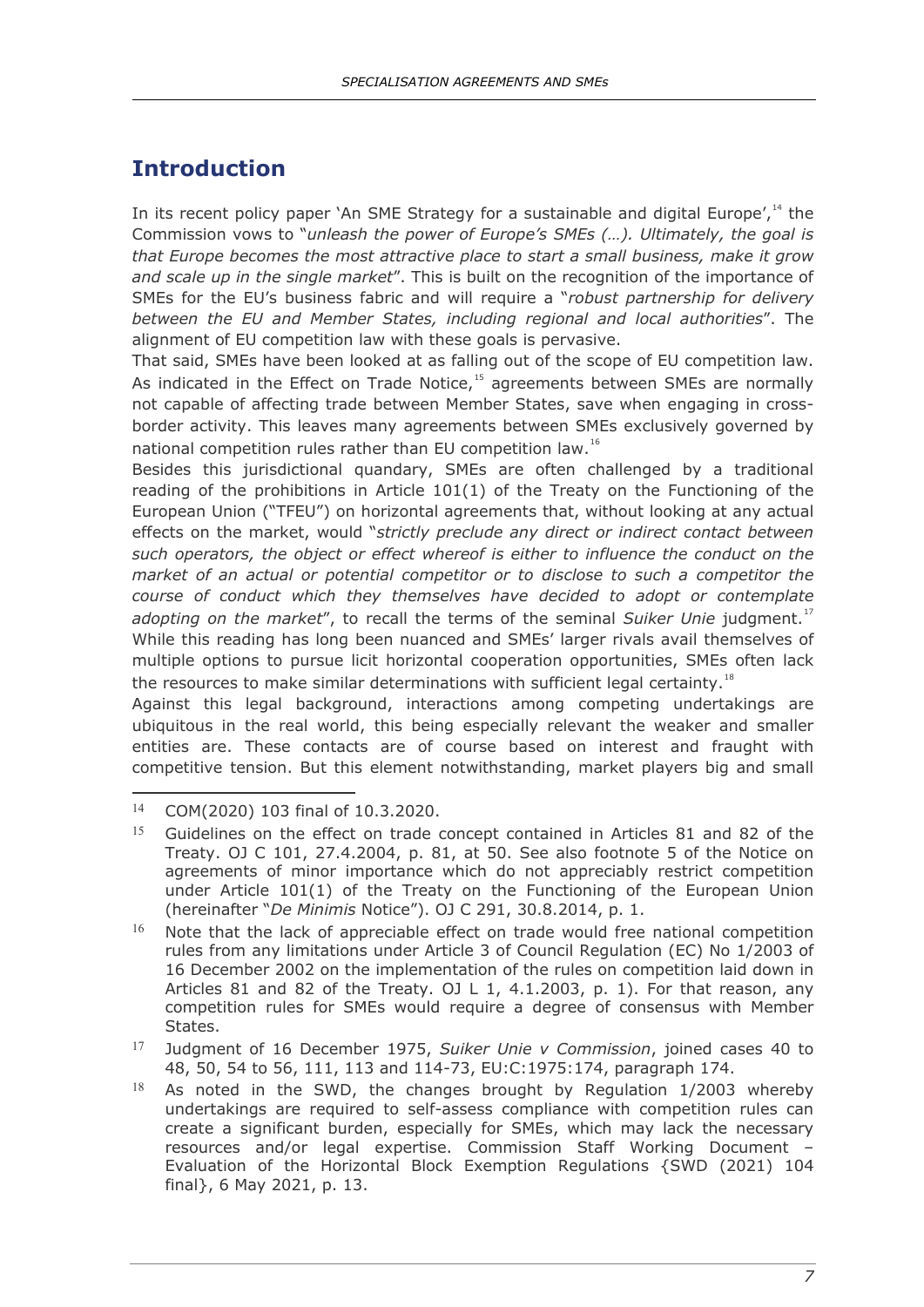regularly cooperate with their rivals through multiple mechanisms such as buying and selling products or services, subcontracting projects in whole or part or joining forces to bid for given contracts, a cooperation that is often essential to survive in the market, and especially so for SMEs.<sup>[19](#page-12-0)</sup>

In recent years, the trend towards increased cooperation between market players has been enriched through ever more complex schemes ranging from logistic cooperation leading to just-in-time management inventory efficiencies, technological cooperation leading to standard-based ecosystems, common quality branding certification, B2B platforms and a myriad of other bilateral or increasingly multilateral formats. Again, the necessity to cooperate under these and other schemes is especially important for SMEs, facilitating market entry and reducing risks that SMEs may be less able to counter than their larger rivals. At the same time, the risk that these and similar structures damage markets is generally smaller when SMEs are involved than in the case of bigger players.<sup>[20](#page-12-1)</sup> It might be therefore recommendable that the rules on cooperation among competitors, or rivals in a broader sense, take the features of SMEs into account.

This paper discusses the logic described above, in particular, with respect to specialisation agreements, a category of cooperation whereby rivals agree to either fully or partly cease production of certain products (or refrain from producing them) and to purchase them from the other party, individually or reciprocally; or to produce them jointly, either distributing the goods jointly or separately.

Not all forms of cooperation in production are covered by the SBER. As further discussed in the relevant sections, the detailed manner in which specialisation agreements are defined by the SBER leaves out of the exemption agreements that pursue similar objectives and largely produce similar effects but lack any of the multiple defining requisites. An example would be a longstanding supply relationship whereby an undertaking sources its requirements of a product or a family of goods from a specific competitor, without any commitment not to produce itself (and thereby not *agreeing to* ceasing production). The absence of that commitment would cause the deal to escape the definition of the SBER, leaving the agreement subject to assessment under the Horizontal Guidelines or generally under Article 101 TFEU. This is liable to adversely affect SMEs, which have weaker legal resources to conduct a selfassessment of the compatibility of their deal with Article 101 TFEU and should therefore be discussed in this context.

With the above in mind, this paper explores ways to provide additional clarity to horizontal cooperation agreements on specialisation involving SMEs without damaging the structure of markets and, where possible, reducing current compliance costs. The discussion commences with a review of the scope of the SBER that serves to identify potential inconsistencies and difficulties that discourage competitive cooperation among SMEs. A second part looks at potential remedies for the deficiencies that have been identified.

<span id="page-12-0"></span><sup>&</sup>lt;sup>19</sup> This is acknowledged in the Commission notice of 18 December 1978 concerning its assessment of certain subcontracting agreements in relation to Article 85(1) of the EEC Treaty ("Subcontracting Notice"), OJ C 1, 3.1.79, p. 2, paragraph 1.

<span id="page-12-1"></span> $20$  This is true both in the case of agreements between SMEs and in mixed situations binding one or several SMEs and one or more larger entities, a structure that would not normally strengthen pre-existing market power, while providing significant development possibilities for SMEs. Only in presence of significant network foreclosure effects would that second category need specific analysis.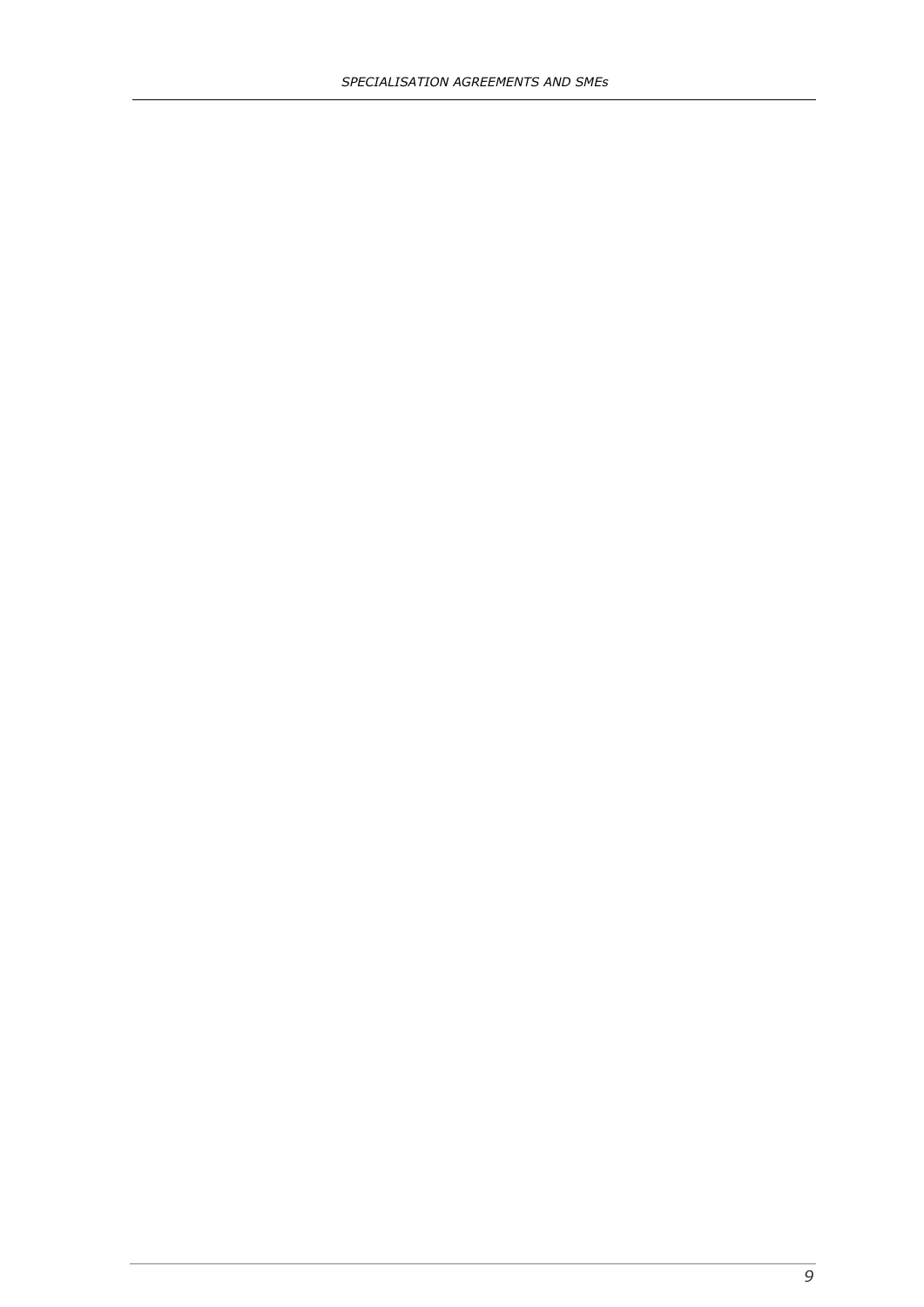# <span id="page-14-0"></span>**PART ONE: UNDERSTANDING THE SBER**

This Part One discusses the agreements that fall within the scope and thereby benefit from the exemption contained in the SBER. For that purpose, Section 2.1 looks at the evolution of the block exemption focusing on the elements that concern SMEs. Section 2.2 dissects the components of these relationships, exposing the difficulties that stand in the way of horizontal cooperation among SMEs. Section 2.3 discusses agreements similar to those under the SBER but falling under other competition law instruments. Finally, Section 2.4 questions the role of the market share threshold.

#### <span id="page-14-1"></span>**The evolution of the SBER**

Specialisation agreements have enjoyed a special treatment in EU competition law for a long time. Article 65 of the ECSC Treaty<sup>[21](#page-14-2)</sup> mentioned them alongside joint-buying and joint-selling agreements as one of the three categories of agreements potentially worthy of an exemption from the prohibition of anticompetitive agreements. These three categories reveal the concern at the time that the integration in the coal and steel markets would particularly affect smaller players, making it necessary to enable some cooperation among them. In subsequent years, the Commission would use those powers to enable restructuring by companies of varying sizes in need of a coordinated strategy, given the huge, fixed costs of these industries. $^{22}$  $^{22}$  $^{22}$ 

Following the entry into force of the EEC Treaty, Regulation  $2821/71^{23}$  $2821/71^{23}$  $2821/71^{23}$  identified "specialisation agreements" as a category that may be block exempted by Regulation of the Commission. The Empowerment Regulation did not define the term 'specialisation', but its recitals justified the exemption on the idea that undertakings should be allowed to "*adapt their productivity and competitiveness to the enlarged market*", arguably a similar logic as that under the ECSC Treaty. The Empowerment Regulation also noted somewhat cryptically that the exemption would "*extend to the agreements necessary for achieving it*", which is what we would arguably label now "ancillary terms", as it was clear that cooperation would involve *inter alia* exchanges of information, cooperation in planning and joint sourcing and even distribution.

The Commission first used its powers in this area through Regulation 2779/72. $^{24}$  $^{24}$  $^{24}$  Its approach was cautious, limiting the exemption to agreements between parties with a

<span id="page-14-2"></span><sup>&</sup>lt;sup>21</sup> Treaty establishing a Coal and Steel Community of 18 April 1951 (no longer in force).

<span id="page-14-3"></span> $22$  For some relevant examples of specialisation agreements under the ECSC treaty see: Commission Decision 84/317/ECSC of 28 May 1984 authorizing specialisation agreements between Arbed and Cockerill-Sambre concerning flat and long steel products, [1984] OJ L 163, p. 37; Commission Decision 88/461/ECSC of 14 July 1988 authorizing agreements between Arbed SA and Unimetal SA concerning long products, [1988] OJ L 223, p. 39; Commission Decision 93/118/ECSC of 14 December 1992 authorizing a joint-selling and specialisation agreement for beams between Empresa Nacional Siderúrgica SA and the Aristrain group, [1993] OJ L 48, p. 54;

<span id="page-14-4"></span><sup>&</sup>lt;sup>23</sup> Regulation (EEC) No 2821/71 of the Council of 20 December 1971 on application of Article 85(3) of the Treaty to categories of agreements, decisions and concerted practices ("Empowerment Regulation"), [1971] OJ L 285, p. 46.

<span id="page-14-5"></span><sup>&</sup>lt;sup>24</sup> Regulation 2779/72 of the Commission of 21 December 1972 on the application of Article 85(3) of the Treaty to categories of specialisation agreements. [1972] OJ L 292, p. 23.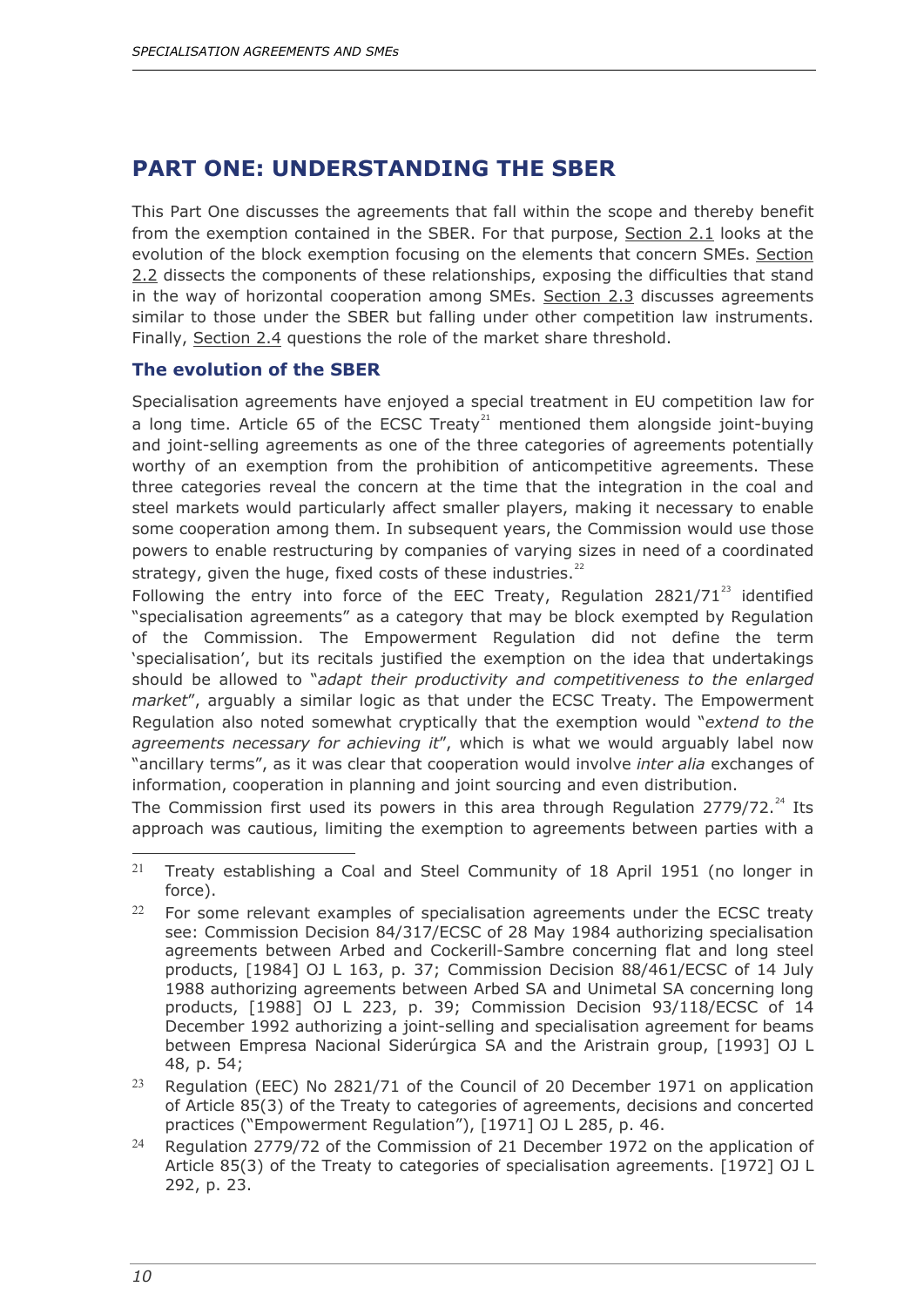market share of 10% *and* where the aggregate turnover of the undertakings (defined in a broad manner so as to include sales from entities possessing 25% of the capital) stayed below 150 million units of account. This latter element limited the exemption to agreements between relatively small undertakings (but significantly larger than the current definition of  $SMEs<sup>25</sup>$ ).

A decade later, the exemption was renewed through Regulation  $3604/82$ ,<sup>[26](#page-15-1)</sup> which widened the scope of the exemption by raising the market share threshold to 15% and doubling the turnover limits to 300 million ECU, this second element being partly offset by a different calculation method.<sup>[27](#page-15-2)</sup> Shortly after, in the context of ambitious plans to further remove barriers to trade within the internal market, Regulation  $417/85^{28}$  $417/85^{28}$  $417/85^{28}$  further widened the exemption by raising the admissible market share to 20% and increasing the turnover level to 500 million ECU.

The requirement of a turnover threshold on top of the market share limit was abandoned only in 2000 $^{29}$  $^{29}$  $^{29}$  in the context of the profound revision of the rules on competition that took place between 1997 and 2004 where block exemption regulations came to be understood as 'safe harbours'. That process was inaugurated with Regulation 2790/1999 regarding vertical agreements<sup>[30](#page-15-5)</sup> and its accompanying Guidelines.<sup>[31](#page-15-6)</sup> These instruments provided for a broader exemption of vertical agreements than that of previous Commission's regulations and, crucially, included a market share threshold with no turnover limitation, raising the question whether turnover thresholds should be also removed when approving other block exemptions for other categories of agreements.

That option had several additional advantages. Notably it would avoid potential inconsistencies with the treatment of certain specialisation agreements between noncompetitors, which had been made subject to 1999 Vertical Regulation, $32$  instead of

<span id="page-15-0"></span><sup>25</sup> <sup>25</sup> SMEs are defined as having less than 250 workers and either a turnover below EUR 50 million or a balance sheet below EUR 43 million. See Commission Recommendation (2003/361/EC) of 6 May 2003 concerning the definition of micro, small and medium-sized enterprises (full quote in footnote 3 above).

<span id="page-15-1"></span> $26$  Commission Regulation 3604/82 of 23 December 1982 on the application of Article 85(3) of the Treaty to categories of specialisation agreements. [1982] OJ L 376, p. 33.

<span id="page-15-2"></span><sup>&</sup>lt;sup>27</sup> The initial definition included for the calculation of the turnover of the parties' parent shareholdings over 25%. The 1982 revision required shareholdings above 50% so, despite increasing the monetary threshold, its scope may have been reduced for some entities.

<span id="page-15-3"></span><sup>&</sup>lt;sup>28</sup> Commission Regulation 417/85 of 19 December 1984 on the application of Article 85(3) of the Treaty to categories of specialisation agreements. [1985] OJ L 53, p. 1.

<span id="page-15-4"></span> $29$  Commission Regulation 2658/2000 of 29 November 2000 on the application of Article 81(3) of the Treaty to categories of specialisation agreements. [2000] OJ L 304, p. 3.

<span id="page-15-5"></span><sup>30</sup> Commission Regulation 2790/1999 of 22 December 1999 on the application of Article 81(3) of the Treaty to categories of vertical agreements and concerted practices, [1999] OJ L 336, p. 21.

<span id="page-15-6"></span><sup>&</sup>lt;sup>31</sup> Guidelines on Vertical Restraints, [2000] OJ C 291, p. 1.

<span id="page-15-7"></span><sup>32</sup> See Recital 10 of Regulation 2658/2000 on specialisation agreements: "*As unilateral specialisation agreements between non-competitors may benefit from*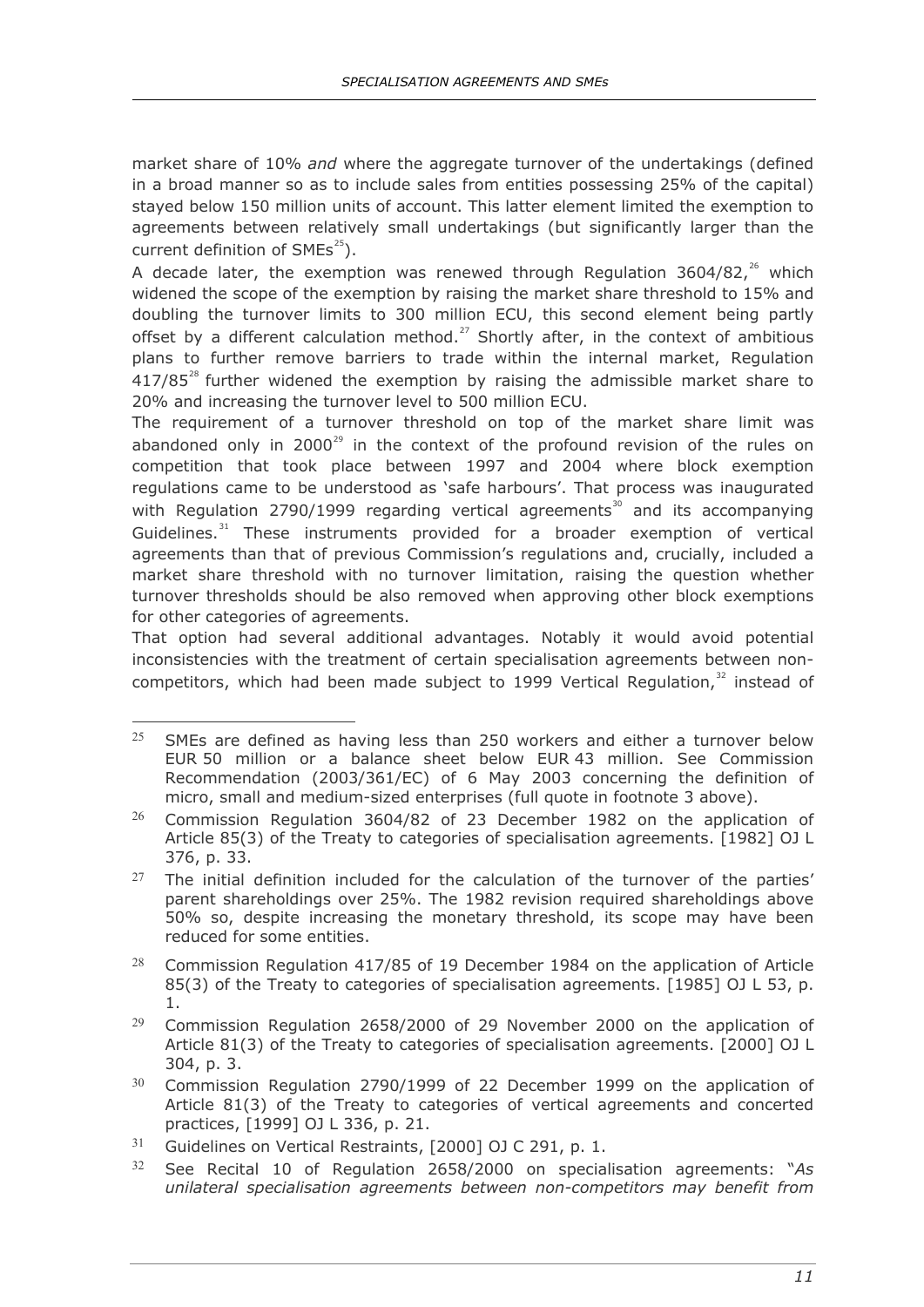the SBER. Additionally, it would align the treatment with that of R&D agreements, which since 1985 contained market share but no turnover thresholds. $^{33}$  $^{33}$  $^{33}$  All this led to the decision to remove the turnover threshold for specialisation agreements, withdrawing the normative connection to size that had existed since 1972.

When examining possibilities to improve the treatment of SMEs, it is inevitable to ponder how such a move would interfere with the policy choice made at that time were turnover thresholds, eventually aligned with the current definition of SMEs, reintroduced the divergence with the treatment of vertical restraints and, potentially, R&D agreements would resurface, and the SBER would, as back in 1985, become an exception in the world of the block exemption regulations.

That said, there is clearly room for improving, at least, the treatment of SMEs by introducing additional measures that are tailored to their needs and provide additional certainty and clarity to the cooperation among these entities and between them and larger undertakings, as discussed in this paper.

#### <span id="page-16-0"></span>**Main components of the exempted cooperation**

Specialisation has at its core the coordination in the production of goods and services. Joint distribution is an optional factor. Besides, and as noted already in the Empowerment Regulation, specialisation agreements often involve ancillary elements such as exchange of information, coordination in supplies or other aspects. The following subsections look at each of these components from the perspective of SMEs. The comments below assume that the parties at stake are actual or potential competitors, which brings them initially within the scope of the SBER. $34$ 

#### <span id="page-16-1"></span>**Production**

Specialisation agreements within the meaning of the SBER have at their heart the coordination of production between competitors. Since Regulation 2658/2000, the notion encompasses both the production of goods and the provision of services.<sup>[35](#page-16-4)</sup> The reference to services includes both upstream cooperation between companies when preparing a final service (e.g. cooperation in the creation of a platform for apartment renting in a local area) but also cooperation in the provision of intermediary services which are necessary for the production of a certain product (i.e. logistic services or IT based management internal services for companies selling goods).

However, not all forms of cooperation in production are covered by the SBER. Only certain agreements fulfilling certain conditions benefit from the block exemption. It is useful to examine separately specialisation agreements consisting in fully or partly ceasing production of certain products and to purchase them from the other party

*the block exemption provided by […] Regulation (EC) No 2790/1999 […]*  [regarding] vertical agreements and concerted practices, the application of the *present Regulation to unilateral specialisation agreements should be limited to agreements between competitors*".

- <span id="page-16-2"></span><sup>33</sup> Commission Regulation 418/85 of 19 December 1984 on the application of Article 85(3) of the Treaty to categories of research and development agreements. [1985] OJ L 53, p. 5.
- <span id="page-16-3"></span><sup>34</sup> As earlier noted, specialisation agreements between non-competitors are governed by the rules on vertical agreements.
- <span id="page-16-4"></span> $35$  Earlier specialisation block exemption regulations had not defined "production"; their Recitals however strongly suggested that only the production of goods was meant to be covered by them. See e.g. Recital 3 of Regulation 417/85.

ł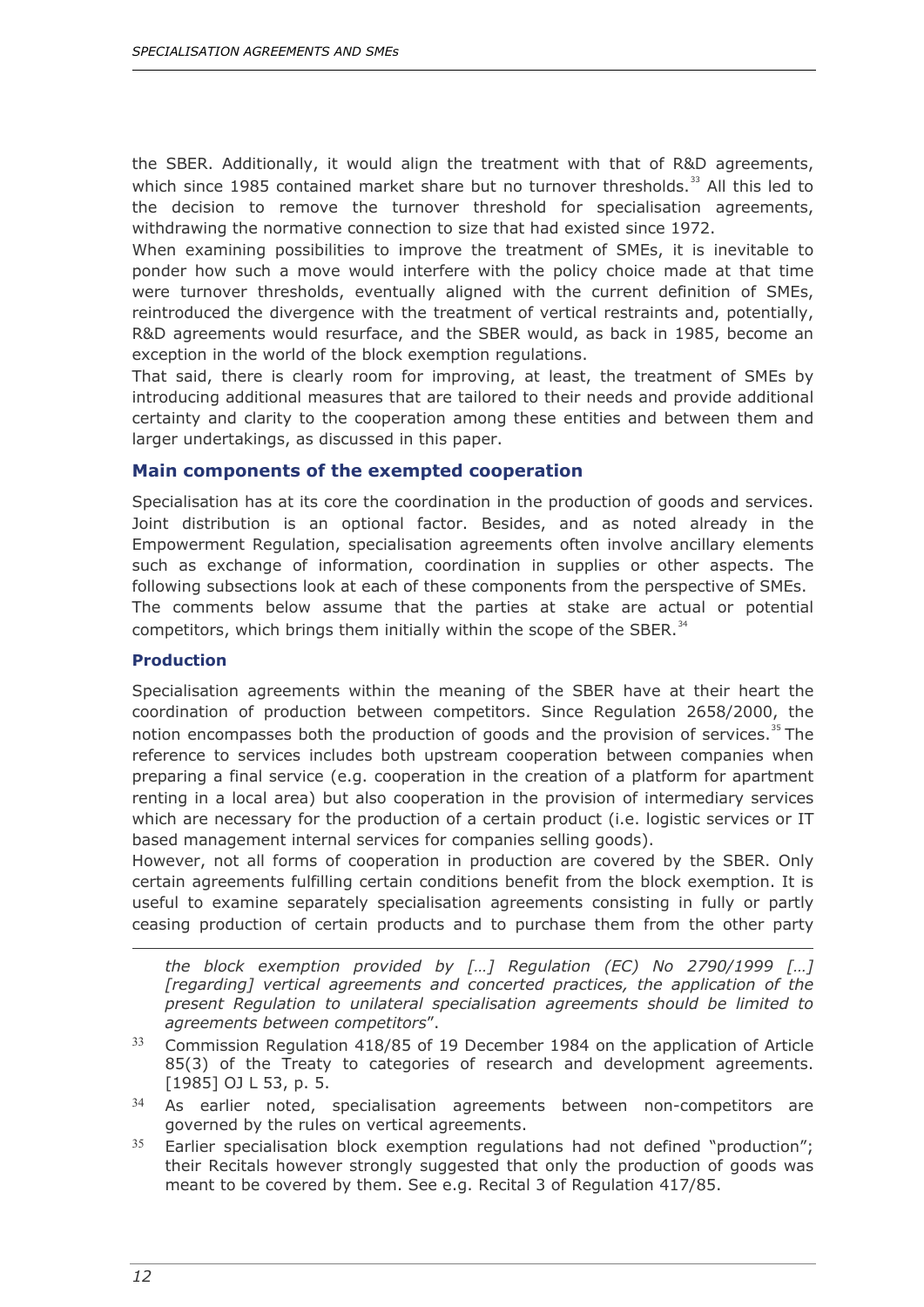either individually or reciprocally (i.e., unilateral and reciprocal specialisation agreements, respectively; hereafter called "type 1") and those addressed jointly (i.e., joint production; hereafter called "type 2").

#### Production of goods and services under type 1 specialisation agreements

Type 1 specialisation involves an initially straightforward form of coordination in the production of goods or services. In its simplest form (i.e., unilateral type 1 agreements), it implies one party ceasing that production and sourcing it from the other party. Slightly more complex is the case of *partially* ceasing or refraining from production, as this involves fixing a production quota.

Type 1 agreements benefit from the SBER under the following conditions:

- (a) That a party agrees to *fully or partly cease production* of certain products or to refrain from producing them (unilateral specialisation) or that two or more parties agree on a reciprocal basis to *fully or partly cease* or refrain from producing certain but different products (reciprocal specialisation).<sup>[36](#page-17-0)</sup>
- (b) That the parties are *already* active on the same product market.<sup>[37](#page-17-1)</sup> This leaves out agreements to enter a market under this format, that option being in any event available under type 2 (joint production) specialisation agreements.
- (c) That the party ceasing production remains in the downstream market, either being supplied by its counterpart (which would remain as a producer and compete in sales) or through joint distribution with the party remaining in the production.[38](#page-17-2) *Joint distribution* means in this context either that the parties carry out the distribution of the products by way of a joint team, organisation or undertaking, or that they appoint for that task a third party which is not a competitor. $39$
- (d) That the combined market share of the parties remains below 20%. $40$

Without prejudice of the discussion in Part Three of this report, it is apparent that some of the above limitations might be removed, either in general or specifically for the case of SMEs; the following might be here noted:

- A clarification that the exemption would be available to **agreements which may result in a full or partial ceasing of production**, even if not directly agreed to; and
- **Removing the requirement that unilateral specialisation agreements**  are open for two companies only, hence permitting that two or more SMEs commit to reduce/abandon production and obtain a product from a third undertaking.

<span id="page-17-0"></span> $36$  SBER, Article  $1(1)(b)(c)$ .

<span id="page-17-1"></span><sup>37</sup> SBER, Recital 8.

<span id="page-17-2"></span> $38$  Recital 9 and Article 2(3) SBER suggest that parties might choose between either purchase/supply obligations or joint distribution. The definition of unilateral and reciprocal specialisation agreements in Articles 1(b) and 1(c) of the SBER however appears to require a purchase/supply obligation between the parties. This could be read as meaning that the party abandoning production should be supplied even if the parties had opted for joint distribution, failing which the SBER would be unavailable. In the context of the revision, it would be appropriate to clarify this issue.

<span id="page-17-3"></span> $39$  SBER, Article 1(1)(q).

<span id="page-17-4"></span><sup>40</sup> SBER, Article 3.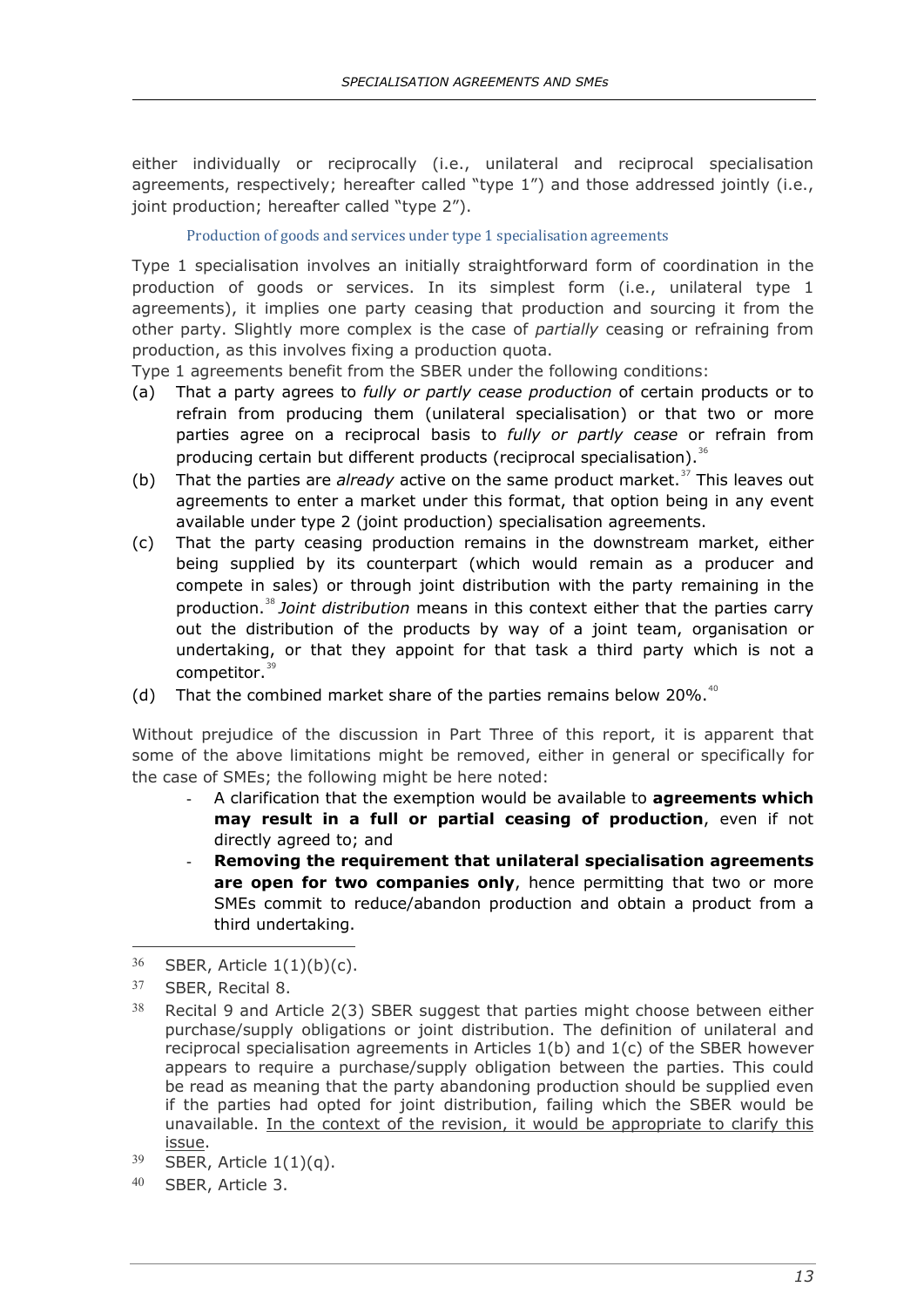Besides the above, the narrow definition of the SBER leaves out of its scope agreements that would arguably involve similar forms of coordination in production, as later discussed in Section 2.3 of this report.

#### Production under type 2 specialisation agreements

Type 2 specialisation agreements involve closer coordination than type 1 arrangements, as the parties (which may be two or more) jointly agree output levels, quality and wholesale prices, among other competitively important parameters. Further, the SBER permits them to jointly distribute under the same rules as type 1 specialisation agreements, an option that would strengthen their cooperation even further.

Type 2 specialisation agreements benefit from the SBER under the following  $conditions:$ <sup>[41](#page-18-0)</sup>

- (a) That production is made *jointly*. This arguably leaves out agreements whereby a party leaves production entirely in the hands of other parties, an option that would neither be available under a unilateral specialisation agreement if the agreement encompassed more than two parties.
- (b) The combined 20% market share threshold in the same terms as in Type 1 agreements.

Type 2 specialisation agreements are subject to less requirements than type 1 agreements. In contrast with the latter, Type 2 agreements do not require the parties to reduce their individual production activities outside the scope of their envisaged joint production arrangement.<sup>[42](#page-18-1)</sup> Moreover, Type 2 agreements can be agreed irrespective of whether the parties are already active in the same product market, unlike type 1 agreements. These limitations show a clear preference for joint production, despite the fact that this format implies a stronger bond between rivals.

The requirement that the production is made jointly is a relevant source of confusion. The SBER defines joint production in a somewhat circular manner as production taking place "jointly".[43](#page-18-2) The risk here is that, absent a definition, the SBER could be read as requiring, by analogy to the parallel notion of merger rules, a capacity to block decisions; leaving other looser forms of joint production outside the safe harbour.

In that respect it is noted that the SBER defines "**joint**" in the context of distribution as either carrying out the distribution of the products by way of a joint team, organisation or undertaking, without any reference to control, and even the appointment of a third party distributor that may not be a competing undertaking.<sup>[44](#page-18-3)</sup> By analogy, joint production could be accepted if there is a genuine cooperation and even if the parties merely appoint a third entity that would produce and supply the relevant products. This reading would be a particularly attractive alternative for SMEs, which usually may have more production constraints or may have less options to enter manufacturing markets due to the high investments required. In this regard, joint production by instructing the same common manufacturer may generate the same efficiencies as other production alternatives (such as production through a jointly

<span id="page-18-0"></span> $41$ Note that, in contrast with type 1 specialisation agreements, this format does not require that the entities are actual competitors at the time of the agreement.

<span id="page-18-1"></span><sup>42</sup> SBER, Recital 7.

<span id="page-18-2"></span><sup>43</sup> SBER, Article  $1(1)(d)$ .

<span id="page-18-3"></span><sup>44</sup> SBER, Article  $1(1)(q)$ .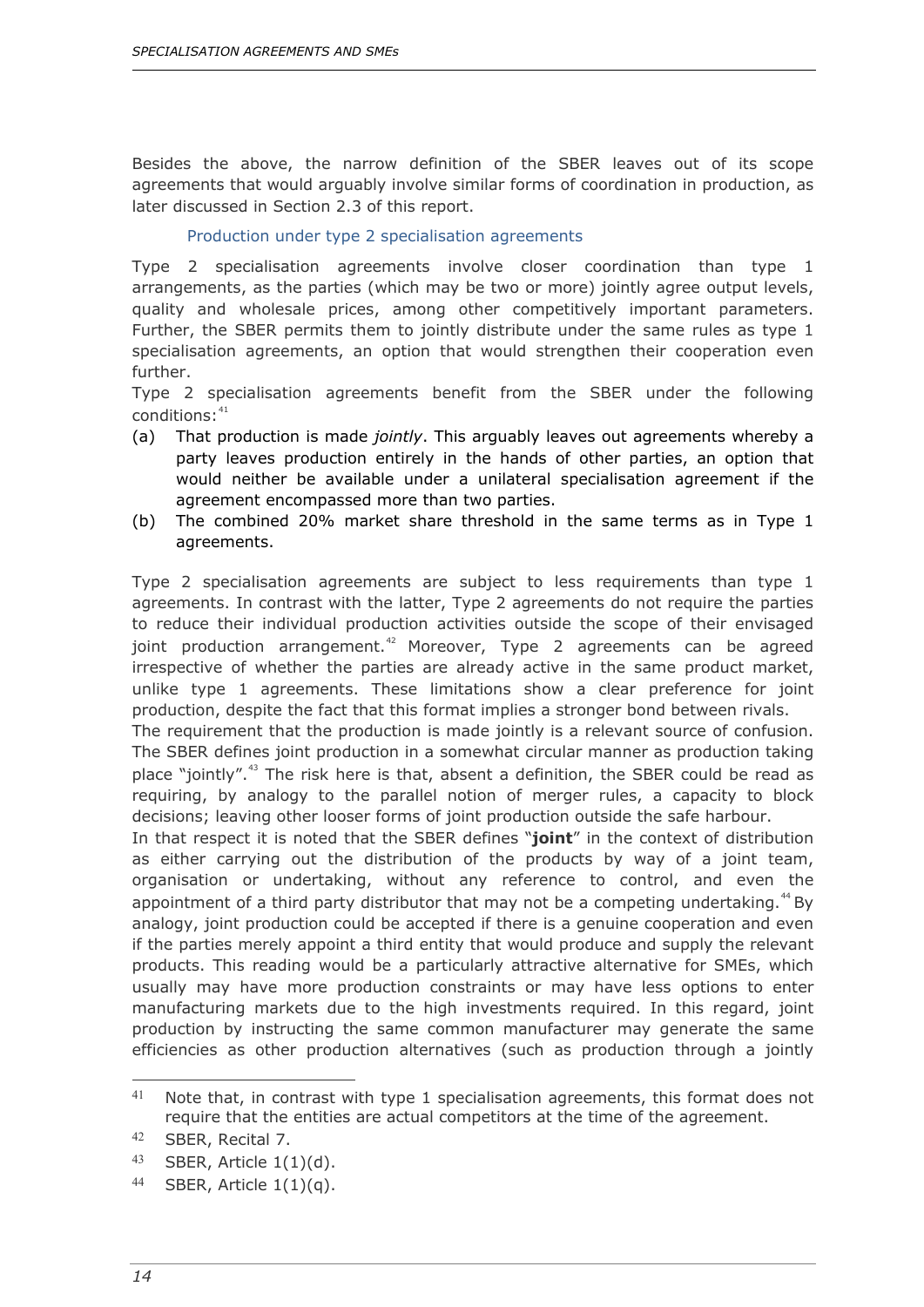owned company)<sup>[45](#page-19-0)</sup> but reducing the investment required, with no additional risks for competition. Given that there are efficiency gains in this scenario, it might be recommended to define joint production by analogy to joint distribution.

Questions also emerge with respect to the notion of "**production**" and its relationship with "**products**". The first term is defined as "the manufacture of goods or the preparation of services",<sup>[46](#page-19-1)</sup> while product "means a good or a service, *including both intermediary goods or services and final goods or services, with the exception of distribution and rental services*".[47](#page-19-2) Given that "joint production" is defined as the agreement to produce *products* jointly, and the definition of *products* includes intermediary goods or services, the exemption should be read as permitting the joint management of shared facilities such as production warehouses, joint plants and shared access to machinery. That would be clear if there is joint production of the end product but might be arguable if it merely applies to auxiliary or intermediary elements such as warehouses, or assets such as mines or dumping grounds, etc. It would therefore be advisable to clarify if the SBER may apply to cooperation upstream, downstream or parallel to joint production.<sup>[48](#page-19-3)</sup>

These mechanisms are in fact important for SMEs. SMEs may be interested in more limited cooperation formulas concerning sharing facilities, such as warehouses, plants and machinery, logistic assets and distribution networks, joint inventory management, cross supplies of raw materials or finished products among competitors. SMEs are frequently family business or companies owned by a concentrated group of shareholders, that may prefer formulas that allow them to maintain their autonomy in the adoption of business decisions and their own identity vis-à-vis their customers, competitors and clients, and generally want flexibility and formulas that allow them to cooperate in the production phase whilst maintaining to the extent possible their autonomy in the management of their business.

Other sources of confusion concern production planning commitments and other access agreements.<sup>[49](#page-19-4)</sup> While broad equal access rules are generally unproblematic, those providing preferences to one or other parent entity or exclusivity might be guestioned.<sup>[50](#page-19-5)</sup> Unfortunately, neither the SBER nor the HGL engage in a discussion on these elements. Given the goal to increase legal certainty in this area, a clarification would be welcome.

<span id="page-19-0"></span><sup>45</sup> Paragraph 183 HGL explain the main potential efficiencies that can be generated through joint production agreements.

<span id="page-19-1"></span> $46$  SBER, Article  $1(1)(q)$ .

<span id="page-19-2"></span><sup>47</sup> SBER, Article  $1(1)(f)$ .

<span id="page-19-3"></span> $48$  In connection with this proposal it would be advisable to simplify the terminology with new definitions on products and services, eventually removing the reference to 'preparation of services', a term used only in the recitals and in a single sentence, itself a definition, which actually seems to refer to 'provision' and not 'preparation' of services.

<span id="page-19-4"></span><sup>49</sup> Joint facilities may require access arrangements like hours of operation of machines, access to inventories, use of shared spaces, etc. An example would be access rules on equipment/machinery, with ancillary terms governing access to capacity quotas by each of the participating entities.

<span id="page-19-5"></span> $50$  Cooperation between entities often reserves the benefits to the parties, and this may raise foreclosure claims. An example would be a logistic network set up by several competitors and unavailable for rivals.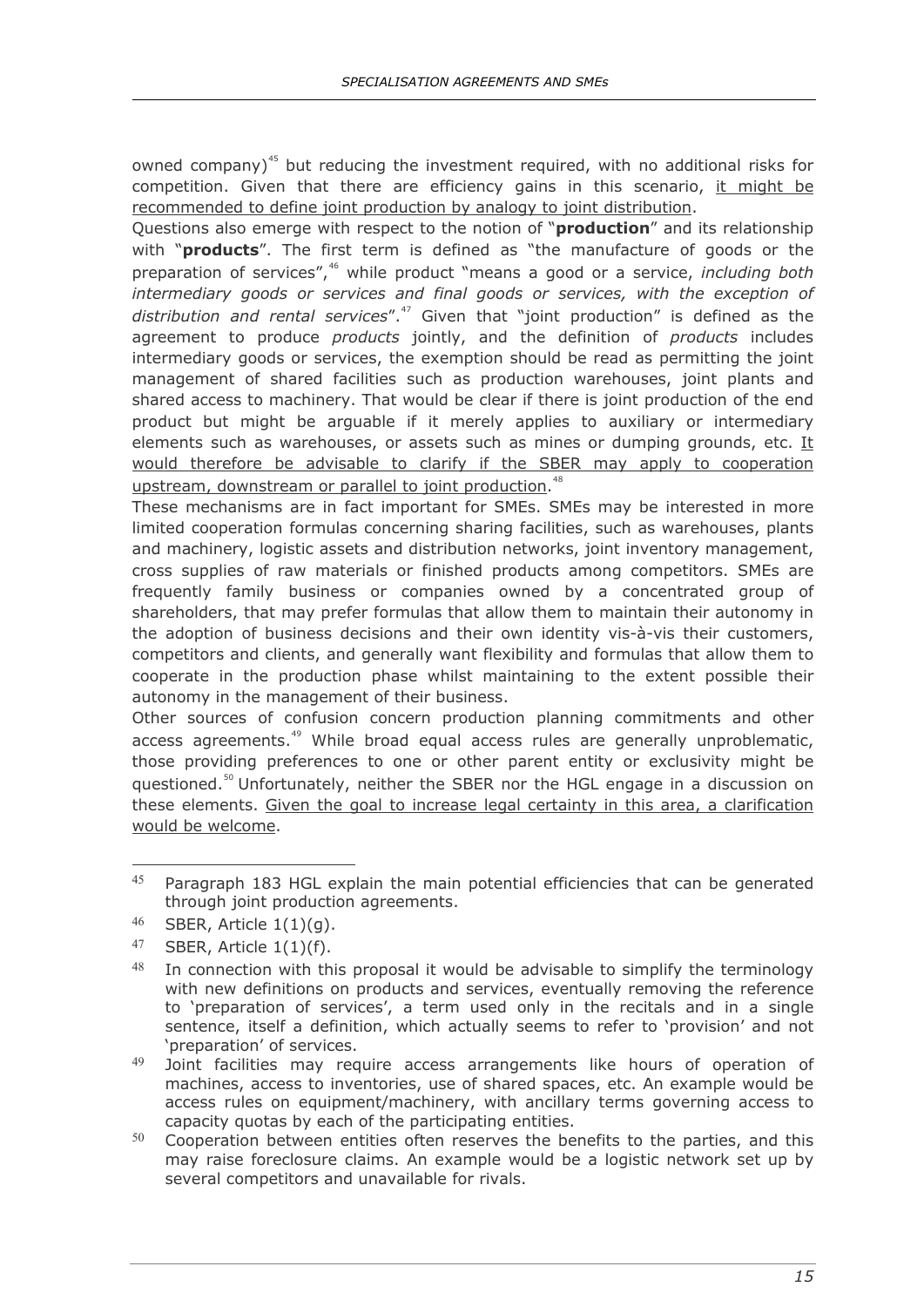#### <span id="page-20-0"></span>**Purchase/supply obligations**

As a condition for the acceptance of specialisation agreements, the SBER requires that the party abandoning production is supplied by the party benefitting from that commitment, so that the benefits of specialisation materialise without any one party leaving the market downstream of production entirely. For that purpose, the SBER requires, in the case of type 1 (unilateral and reciprocal specialisation) agreements, that the cooperation agreement provides for supply and purchase obligations. The drafting of this part of the SBER is confusing, especially in the following regards:

- It might be argued that a party abandoning production should be supplied even if the parties have agreed joint distribution. As earlier noted, Recital 9 SBER seems to provide for joint distribution as an option for unilateral specialisation agreements, which would be contradictory with the requirement of direct supplies to a party.
- In a similar respect, and with regard to type 2 specialisation agreements (joint production), the SBER might be clearer with respect to the option between separate and joint distribution.<sup>[51](#page-20-1)</sup>
- There is another inconsistency between Recital 9 SBER, which declares that specialisation agreements must provide for "supply *and* purchase obligations or joint distribution", while Article 2(3) SBER which refers to the parties accepting "an exclusive purchase *or* exclusive supply obligation", or joint distribution. It might be argued that Recital 9 SBER merely requires that the party abandoning production must buy and remain in the market *and* the party benefitting from that commitment must supply the market, while Article 2(3) SBER permits that supply relationship to be exclusive, either from the supply side (i.e., the supplier would be obliged or induced to sell the contract products only or mainly to one buyer<sup>[52](#page-20-2)</sup>) *or* from the buyer's side (i.e., the buyer would be required to source only from the supplier<sup>[53](#page-20-3)</sup>). Another element of confusion stems from the apparent prohibition that the parties agree to *both*, exclusive purchase and exclusive supply.

The requirement that the party abandoning production would receive supplies (unless joint distribution was agreed) was not included in the early SBERs, having first appeared in Regulation 2658/2000. Its logic seems to be based on avoiding market allocation agreements, in particular in case of reciprocal specialisation agreements.<sup>[54](#page-20-4)</sup> It is however noted that this requirement of maintaining presence in the downstream

<span id="page-20-1"></span><sup>-</sup> $51$  Recital 9 of the SBER does not refer to type 2 specialisation agreements in the context of separate distribution but it may be understood from the context that this is something that the parties could agree, as Article  $2(3)(b)$  SBER presents joint distribution as an option.

<span id="page-20-2"></span><sup>52</sup> Paragraph 192 HGL.

<span id="page-20-3"></span> $53$  The term "exclusive supply" was commonly used in competition law in the past, as in Regulation 1984/83 of 22 June 1983 on the application of Article 85(3) of the Treaty to categories of exclusive purchasing agreements ([1983] OJ 173, p. 5) but has since been replaced by "single branding" (see e.g. the current Vertical Guidelines at paragraph 129). The SBER does not define it which may cause confusion.

<span id="page-20-4"></span><sup>54</sup> See in that regard the example analysed by the Commission in paragraph 190 HGL.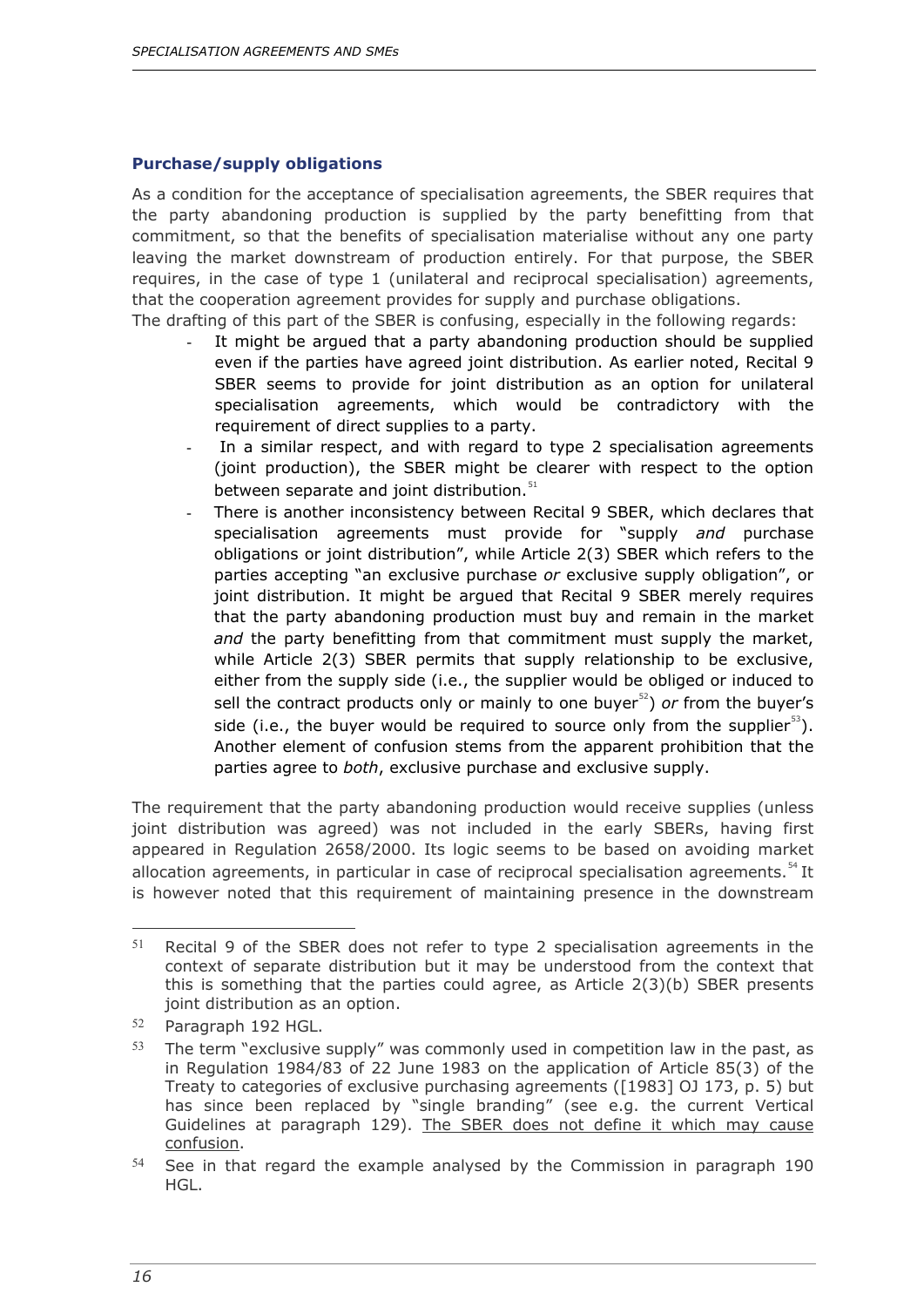market may not make economic sense for the parties and can be easily circumvented by purely formal supply commitments or artificial joint selling structures. Further, and as discussed later in this report, this condition is not present in R&D agreements. For these reasons it is suggested to remove the requirement that both parties maintain a presence in the downstream market, at least for SMEs.

#### <span id="page-21-0"></span>**Joint distribution**

As an alternative to independent distribution, the SBER permits that the parties agree to jointly distribute the goods or services in question, an option available for both type 1 and type 2 specialisation agreements, and, if they do it, allows them, amongst other restrictions of competition, to agree on resale prices $55$ . As earlier noted, joint distribution means in this context either that the parties carry out the distribution of the products by way of a joint team, organisation or undertaking, or that they appoint for that task a third party which is not a competitor. Unlike type 1 unilateral specialisation agreements, it is clearly stated in the SBER that joint production and distribution can be agreed between two or more competitors, and this is particularly useful for SMEs, who may need more parties with small volumes to generate meaningful efficiencies.

The admission of joint distribution substantially extends the reach of the cooperation between the parties. As the HGL note, joint distribution and marketing carry a higher risk of restrictive effects on competition than pure joint production agreements.<sup>[56](#page-21-2)</sup> Joint distribution further involves the joint setting of prices and sales. It is also noted that the SBER permits joint distribution for parties with up to a 20% market share, while joint commercialisation/selling that is not preceded by a specialisation agreement is subject to a market share threshold of  $15\%$ .<sup>[57](#page-21-3)</sup>

Paragraph 160 HGL confusingly suggests that joint distribution would only be available if 'the parties would not otherwise have an incentive to enter into the production agreement in the first place'. This would go against the idea that joint distribution is an available option for the parties and should be corrected.

Besides the above, the reference in paragraph 160 HGL to market sharing is also confusing, as it discusses the exceptions in Article 4 SBER which concern only price fixing and production volumes. These provisions seem to refer to different types of ancillary restrictions - paragraph 160 HGL would refer to restrictions absent which the parties would not have engaged in the cooperation for failure of incentives, while Article 4 SBER would refer to unavoidable limitations such as the necessity to fix prices (something the parties could not avoid when selling jointly) or agreeing production volumes (also unavoidable when producing jointly). That said it would be good if this was corrected.<sup>[58](#page-21-4)</sup>

<span id="page-21-1"></span><sup>55</sup> Article 4(a) SBER.

- <span id="page-21-2"></span><sup>56</sup> Paragraph 167 HGL. That same paragraph notes however that "*joint distribution agreements for products which have been jointly produced are generally less likely to restrict competition than stand-alone joint distribution agreements*", which is arguable.
- <span id="page-21-3"></span><sup>57</sup> Paragraph 140 HGL.
- <span id="page-21-4"></span> $58$  A related question that has been raised is whether it would make any difference if joint selling was agreed subsequently to a specialisation agreement, i.e., the parties having initially agreed independent distribution and later changed their mind. Arguably that would indicate that joint distribution would not be indispensable, and therefore under a strict reading of paragraph 160 HGL it may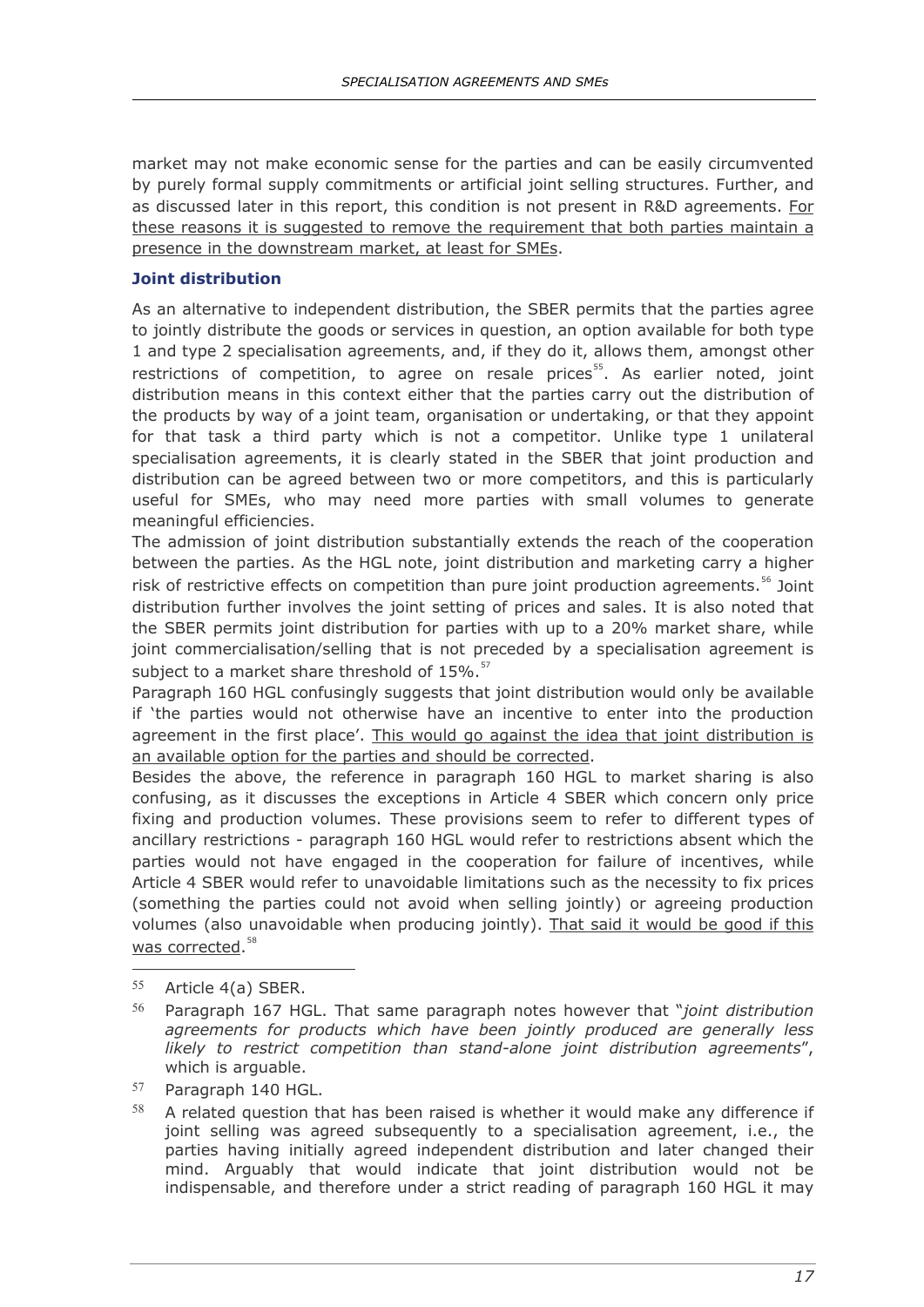The provisions of the SBER about joint distribution may not be capturing more informal cooperation by SMEs, who have less resources to commit in joint teams, organisations or undertakings, and who will usually rely on direct distribution, rather than in a joint distribution with one or more of their competitors. In particular, companies, and specially SMEs, are interested in more loose alternatives to coordinate distribution of the jointly produced goods, while maintaining their commercial freedom to decide their own commercial strategies. Therefore, these alternatives would generate less relevant potential negative effects on competition and should be considered to be included in the SBER.

*Coordinated distribution* can be defined as a situation in which the parties jointly produce goods or services and have a joint interest in supporting and positioning the product in the market in an aligned way (maybe because they share a common brand or because they are launching an innovative product new to clients), and, thus, agree on general price positioning (rather than maximum prices), specific promotions, or other commercial elements (branding, communication, packaging) without totally aligning prices, as the parties in the agreement will be free to decide their own commercial strategy within the generally agreed terms. In this regard, coordinated distribution in the context of joint production agreements can justify an extension of the definition of 'joint distribution' as described in Article  $1(1)(q)$  SBER.

Example of coordinated distribution

Companies A, B, C and D are medium size distributors of consumer goods and compete with each other in a number of local markets. They do not have the resources individually to produce own-brand products to compete with the very recognised own-brands of large vertically integrated competitors.

Therefore, they agree to jointly produce a number of own-brand products to be commercialised under the same brand, that they will own jointly. In order to do that, they will jointly subcontract production with a manufacturer. This requires an agreement about which products will be manufactured, which will be their technical specifications, quality, components, purchase price, minimum volumes, etc., but also which will be the common brand and whether they will recommend that such brand will be positioned in the market as low value (as a first price), as a medium quality product, or as a premium brand. Otherwise, the different positioning of the product in each of the distributors may be confusing for consumers as regards its value proposition and quality. Promotion of the jointly-owned brand may also require common promotions or advertising campaigns.

Nevertheless, each of the four abovementioned distributors wants to remain free to decide its own prices and commercial strategy within the agreed terms to compete with the others. In these circumstances, companies A, B, C and D jointly produce (through joint subcontracting) the own-brand references (commercialised under the commonly owned and managed brand), and they coordinate distribution without jointly distributing the products under the terms of the SBER and, thus, allowing more intra-brand competition than in traditional joint distribution.

not be acceptable. That said it is not difficult to understand that parties may not always decide on joint exploitation ab initio despite there being efficiency reasons. Looking at these elements would also drag the parties and eventually enforcers to protracted discussions on the parties' thinking, which should be wherever possible avoided. On balance we would submit that a clear right to jointly distribute below the 20% market share threshold, as currently provided for, is preferable.

ł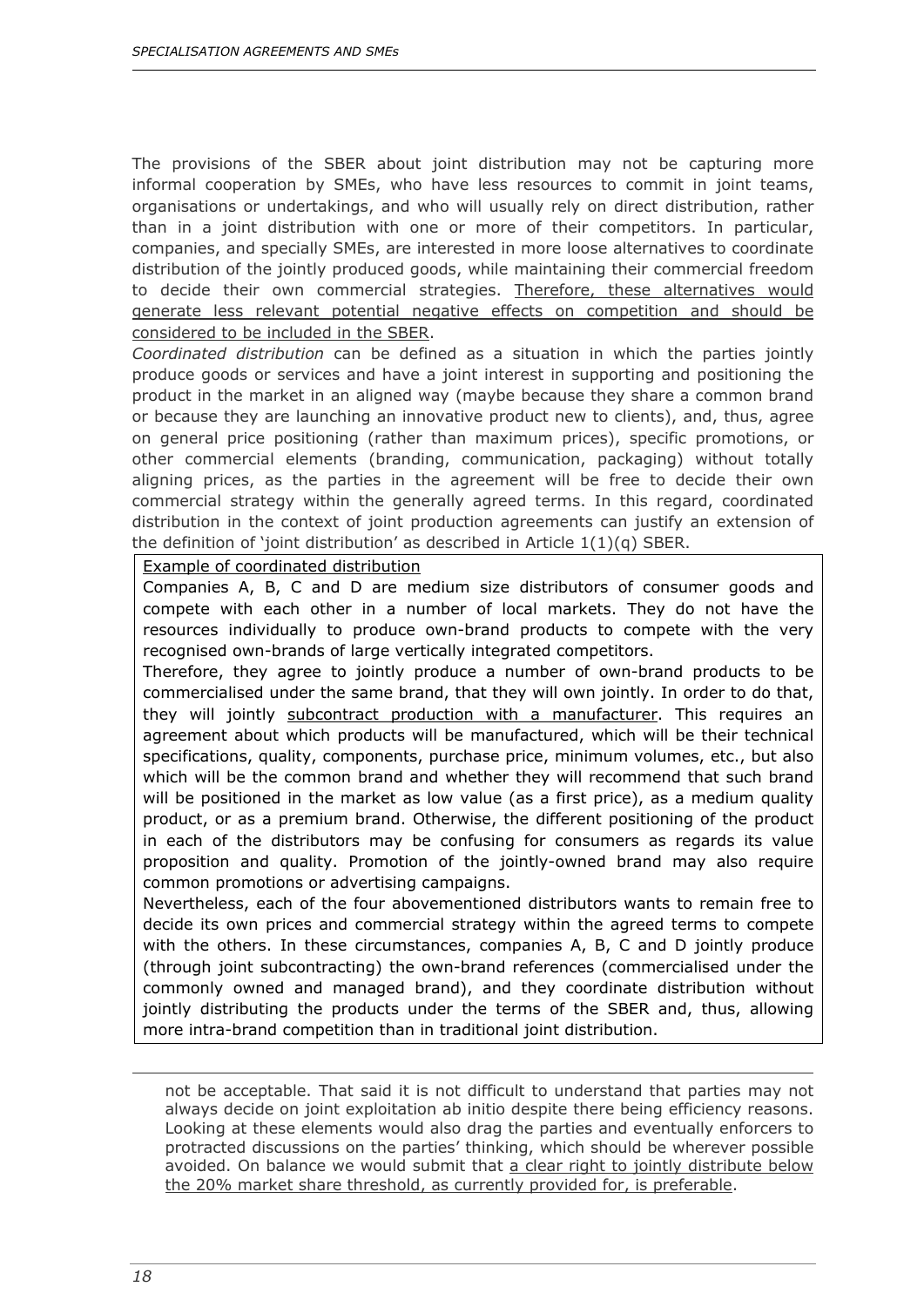On the basis of what has just been explained, it is proposed to consider an amendment of the definition of "joint distribution"<sup>[59](#page-23-1)</sup> and of Article  $2(3)(b)$  SBER, to expand the perimeter of the exemption to cover situations in which the parties sell the products individually but also in a coordinated way.

Additionally, as with joint production, other questions emerge with respect to the notion of "joint", particularly whether it should be read exclusively as encompassing a balance along the lines of "joint control" as defined under the Merger Regulation. $60$ That reading would arguably leave out distribution structures run on the basis of majorities but lacking veto rights and cast a shade over agreements reserving to one party stronger powers than those of other participating undertakings.

In this respect, consideration may be given to defining joint distribution along the lines of the 'joint exploitation' provided for in Regulation 1217/2010,<sup>[61](#page-23-3)</sup> which permits that the parties allocate between them how production and distribution should be done (not necessarily imposing joint or separate distribution but accepting other options such as one party assuming that activity).

#### <span id="page-23-0"></span>**Information exchanges**

In recent times, undertakings have become increasingly wary of any exchanges of information with competitors, particularly in areas such as prices or production capacity. That justifies a reference here.

The starting principle on the assessment of information sharing in this context is found in paragraph 56 HGL, which foresees that "*information exchange can be part of another type of horizontal co-operation agreement […]. The assessment of the latter type of information exchanges should be carried out in the context of the assessment of the horizontal co-operation agreement itself*". Confusingly however, the part of the HGL discussing production agreements seems to take a different reading. Paragraph 181 HGL, while noting that "(a)*ny negative effects arising from the exchange of*  information will not be assessed separately but in the light of the overall effects of the *agreement*" moves on to declare that "(w)*hether the exchange of information in the context of a production agreement is likely to lead to restrictive effects on competition should be assessed according to the guidance given in Chapter 2*", which suggests a full examination under stand-alone principles. That idea is reinforced in the following paragraph, which observes that an information exchange "*not exceeding the sharing of data necessary for the joint production of the goods subject to the production agreement*" would be considered "*likely to meet the criteria of Article 101(3) TFEU*" and not, as intuition would have it, an ancillary restraint. That suggests that, even if the information was ancillary to joint production, competition agencies could still

 $\overline{a}$ 

<span id="page-23-1"></span><sup>59</sup> Article 1(q) SBER.

<span id="page-23-2"></span> $60$  Council Regulation (EC) No 139/2004 of 20 January 2004 on the control of concentrations between undertakings. [2004] OJ L 24, p. 1 ("EUMR" or "Merger Regulation").

<span id="page-23-3"></span> $61$  See Article 1(g) and (m) of Commission Regulation (EU) No 1217/2010 of 14 December 2010 on the application of Article 101(3) of the Treaty on the Functioning of the European Union to certain categories of research and development agreements. [2010] OJ L 335, p. 36.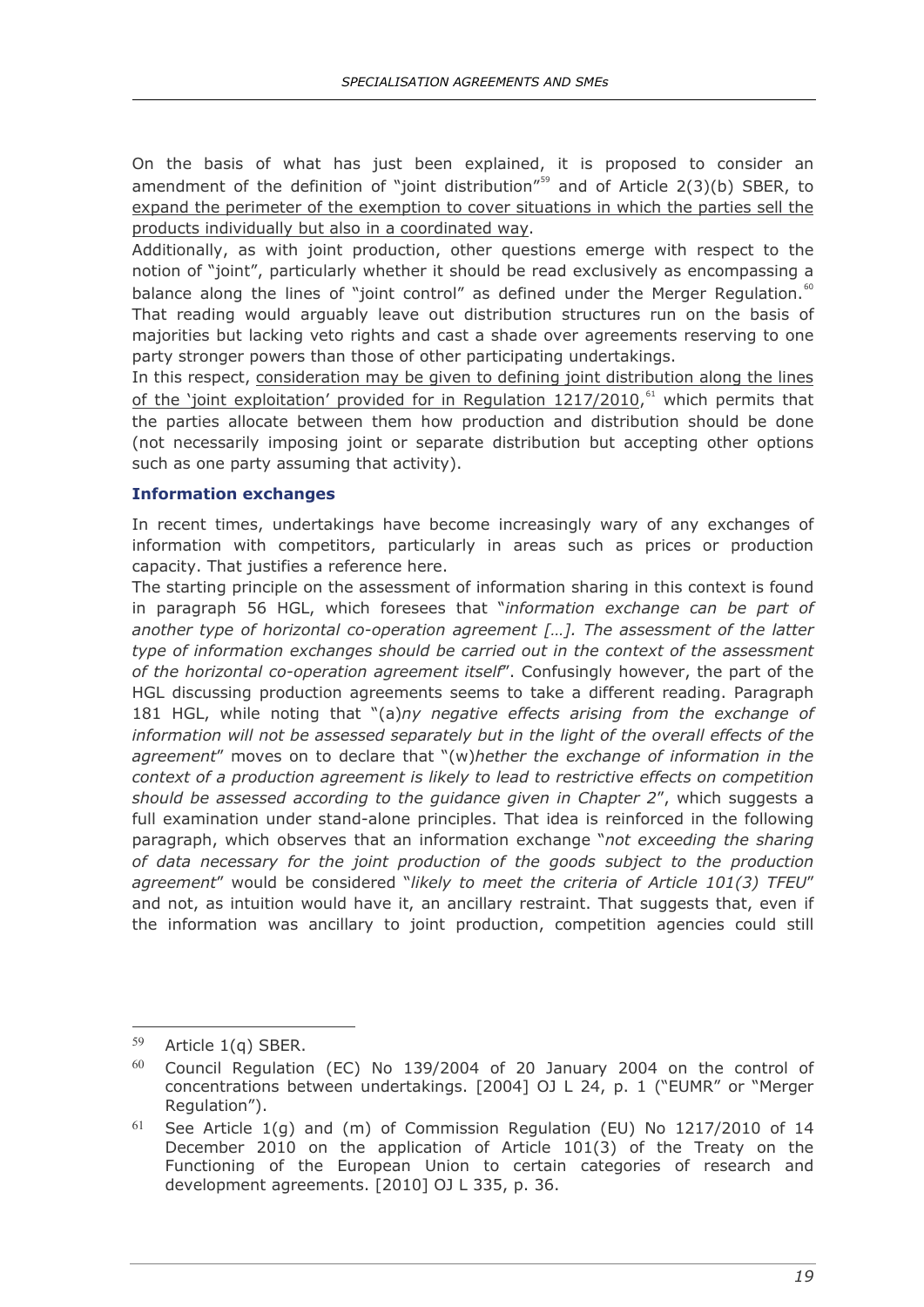require the parties to prove $62$  that the information exchange, not the overall joint production agreement, would on its own fulfil the requirements of Article 101(3) TFEU.

#### <span id="page-24-0"></span>**Alternative structures for specialisation agreements**

One salient feature of specialisation agreements is that horizontal cooperation in production, which is the element lying at its heart, may be pursued through other instruments, which competition rules treat differently.

Some of these structures may be identified as joint production agreements under competition rules for the purposes of the HGL, but most frequently that will not be the case. Independently of the label that the parties may use, these options could be treated differently by competition law, some arguably even being wholly outside their scope. This may result in apparent or actual cases of circumvention and ultimately increase compliance risks.

The two main categories of subcontracting agreements, labelled type 1 and type 2 in this report, are prone to this phenomenon. Type 1 agreements are ultimately, as the HGL note, a form of subcontracting production, a broad category that ranges from the simplest occasional purchase of goods or services for onward resale to a structured IP protected tolling service. Type 2 (joint production), in turn, may be implemented through (besides more complex forms of subcontracting) unincorporated profit-sharing arrangements, joint ventures with varying degrees of participation and influence from shareholders.

Examples of this reality are not hard to find. Type 1 specialisation agreements (defined above as those encompassing what the SBER labels unilateral and reciprocal specialisation) may be pursued through mere purchasing relationships whereby undertaking A sources products from undertaking B without any limitation on undertaking A to produce independently, as this commitment may not be necessary or appropriate under certain circumstances. As earlier noted, those relationships would not qualify as specialisation agreements under the SBER.

If one turns to type 2 specialisation agreements (joint production), again competitors may design multiple structures loosely termed a "joint venture" that might arguably not fall under the SBER, and arguably neither under merger rules. That would particularly be the case of minority shareholdings in entities controlled by a rival, $^{63}$  $^{63}$  $^{63}$  a ubiquitous phenomenon in the commercial world (and a significant loophole of competition law enforcement), a frequent way to cooperate that seemingly flies under the radar.

As an example, we may look at the waste management case decided by the Spanish competition authority back in 2014. $^{64}$  $^{64}$  $^{64}$  The Decision was annulled by the Supreme

<span id="page-24-1"></span><sup>&</sup>lt;sup>62</sup> Under Article 2 of Council Regulation 1/2003 of 16 December 2002 on the implementation of the rules on competition laid down in Articles 81 and 82 of the Treaty ( $[2004]$  OJ L 1, p. 1) the undertaking or association of undertakings claiming the benefit of Article (101)(3) of the Treaty shall bear the burden of proving that the conditions of that paragraph are fulfilled.

<span id="page-24-2"></span> $63$  For example, a minority but substantial shareholdings in a competitors' affiliates (e.g. 25% shareholding), for instance a warehouse or a scrapyard used by several competitors. The facility would not be jointly controlled but there would be some, arguably a lot, of joint management between the shareholders/partners.

<span id="page-24-3"></span><sup>64</sup> Decision of 6 November 2014, case S/0430/12, *Recogida de Papel*.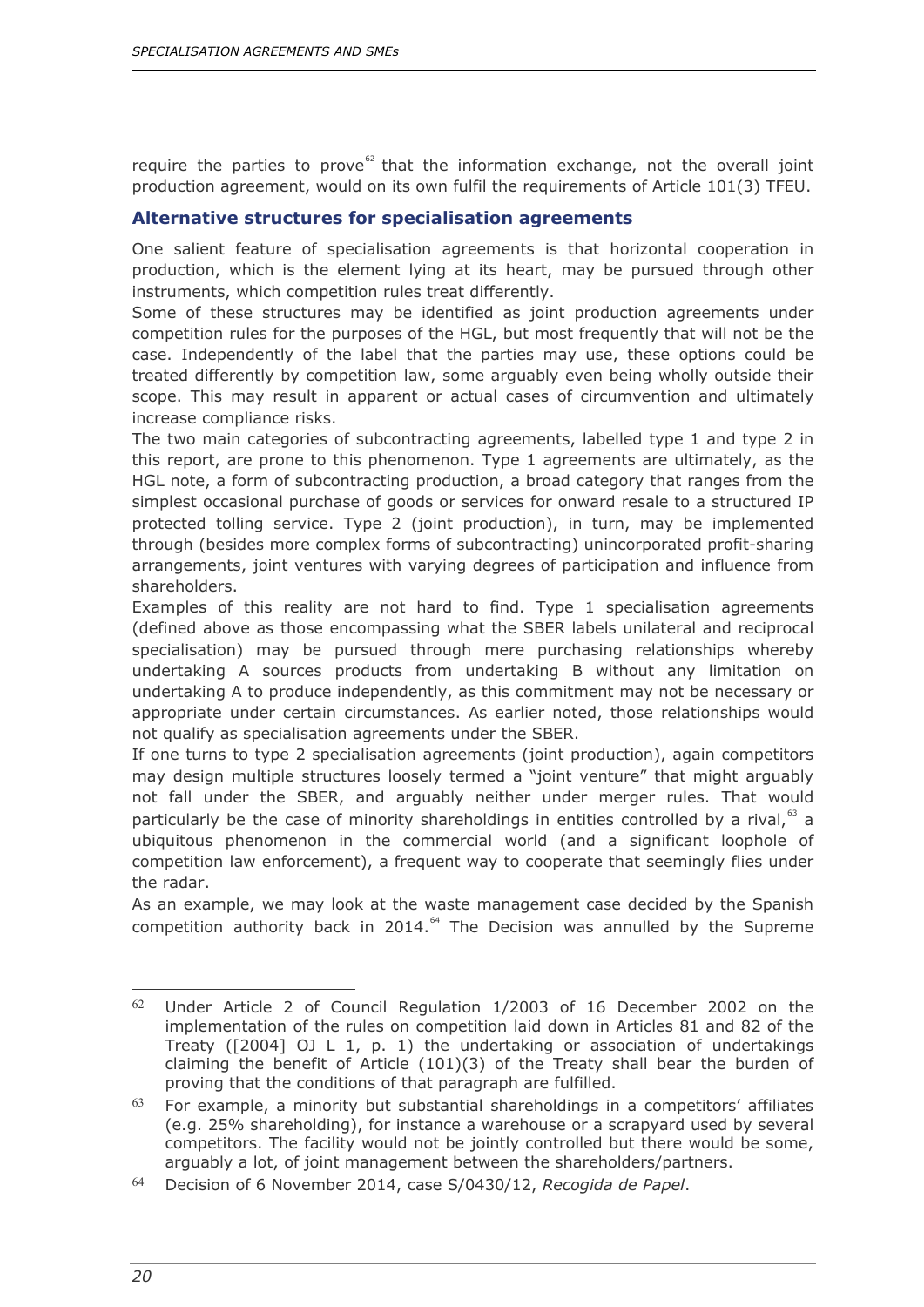Court<sup>[65](#page-25-1)</sup> for procedural reasons, but the practice analysed is relevant for the purposes of this discussion.<sup>[66](#page-25-2)</sup> In this case, a number of paper waste collection companies owned a joint company (UDER) in order to cooperate in the collection, acquisition and recycling of paper. The investigated companies argued that UDER could benefit from the SBER because their market share was below 20% in the market for the relevant waste management processing services and the subsequent sale of recycled paper. However, the CNMC concluded that UDER could not benefit from the SBER and could not be considered a procompetitive cooperation either but a cartel (UDER being a facilitator), as the parties were fixing purchase prices (of materials) and selling prices (of recycled products) through UDER.<sup>[67](#page-25-3)</sup>

This section sets out to test the boundaries of the notion of specialisation as defined in EU competition rules by looking at these alternative/fall-back structures from the perspective of SMEs and how they are treated under EU competition rules. The categories under analysis are (i) supply relationships, (ii) subcontracting agreements, (iii) R&D related cooperation and (iv) joint ventures.

#### <span id="page-25-0"></span>**Supply relationships**

Supply relationships (a broad category here used to identify any agreement whereby parties purchase goods or services, either for their own use or for resale), are ubiquitous. This is also true among competitors.

These relationships are especially important for SMEs, which rely on them to address production shortages, test entering new markets or to improve the reach of their offer to their clients.

In their most basic form, supply relationships enable market players to source standardised products or services, which might later be resold, with or without major alterations. They are, in that respect, vertical relationships. That said, they are often entered into also among competitors in a context of upstream cooperation.

From a competition law perspective, supply agreements between actual competitors that are active at the same level of trade fall outside of the scope of the Vertical BER $^{68}$  $^{68}$  $^{68}$ and need to be examined under the section of the HGL dealing with agreements on commercialisation. That section discusses restrictive terms that may result from these sales (price fixing, market allocation) or effects that may result from those transactions, but it is questionable whether the sales themselves would be considered restrictive of competition.

In that respect, the HGL suggest that supplies between competitors may need to be looked at as a type of joint production if their "centre of gravity" responds to that logic (and the agreement falls outside the scope of the SBER).<sup>[69](#page-25-5)</sup> This is a correct perspective. In the event these cross-supplies were concealing a broader agreement

<span id="page-25-1"></span><sup>-</sup><sup>65</sup> Judgment of the Supreme Court of 26 February 2010, case 2593/2018 (ECLI:ES:TS:2019:581).

<span id="page-25-2"></span><sup>66</sup> See [https://www.cnmc.es/expedientes/s043012.](https://www.cnmc.es/expedientes/s043012)

<span id="page-25-3"></span> $67$  The CNMC also concluded that the companies were sharing markets because UDER was not in charge of the distribution. It was the company that was closer to the client the one that was allocated the sale. When there were more than two companies closer to a certain client, a rotation system was agreed.

<span id="page-25-4"></span> $68$  See Article 2(4) of Regulation 330/2010.

<span id="page-25-5"></span><sup>69</sup> HGL, paragraph 228.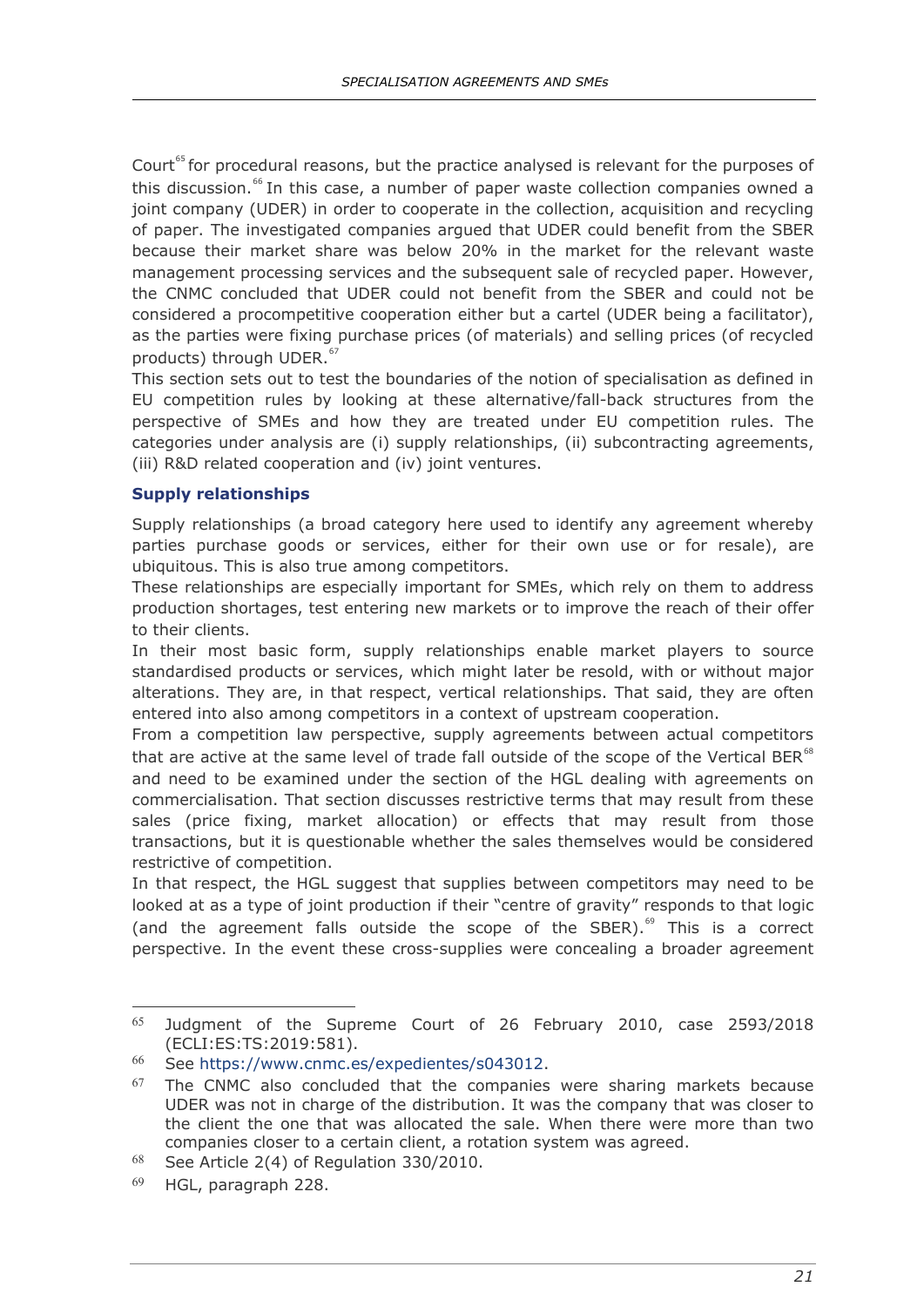involving a cartel (as determined in the UDER case discussed above), the agreements should be treated as such.

#### <span id="page-26-0"></span>**Subcontracting**

The broad category of subcontracting agreements represents a more articulate form of cooperation in production than mere supply relationships. Here the notion is meant to cover those contracts whereby a buyer issues an order for bespoke products, this is, featuring specific measurements, fittings or design or to be produced under a technology provided by the buyer.<sup>[70](#page-26-1)</sup>

Subcontracting enjoys a favourable treatment under EU competition rules. The Subcontracting Notice adopted in 1978 declared them "*not on themselves caught by the prohibition*" of Article 101 TFEU; it also states that "*[t]his class of agreement is at the present time a form of work distribution which […] offers opportunities for development in particular to [SMEs]*". The Notice delves particularly on the restrictions that may be applied where technology is being supplied and that can be caught under the prohibition of Article 101(1) TFEU but subcontracting itself (and arguably any ancillary terms connected to it) would not be subject to Article 101(1) TFEU.

The clarity of that pronouncement has been however obscured over the years. The 2001 Horizontal Guidelines listed subcontracting agreements as a modality of joint production alongside specialisation agreements, presenting them as potentially restrictive horizontal agreements. Despite that, these guidelines usefully noted that "*subcontracting agreements between competitors do not fall under Article [101(1) TFEU] if they are limited to individual sales and purchases on the merchant market without any further obligations and without forming part of a wider commercial relationship between the parties*", with a footnote clarifying that these agreements may fall under the prohibition if they contained vertical restraints, such as restrictions on passive sales, resale price maintenance or others. $71$ 

Unfortunately, this mention would be removed in the 2011 version of the HGL, which appears to treat "subcontracting agreements to expand production" under the same principles of the SBER, including the market share threshold.<sup>[72](#page-26-3)</sup> That implies that this category of subcontracting, arguably not restrictive under the Subcontracting Notice as it only expands production without introducing any limitation on the parties, would in fact be considered as falling within the scope of Article  $101(1)$  and therefore in need of an exemption under Article 101(3) TFEU.

These references have substantially increased the legal risk that SMEs may face when engaging in subcontracting even where there is no indication of any commitment to coordinate or cease production or containing restrictions such as those identified in the 2001 Horizontal Guidelines. While in part the pledge in the HGL that this cooperation is initially acceptable below the 20% market share threshold would appear to diminish some of the concerns, the uncertainties that inevitably accompany market delimitation lead to substantial risks. For that reason, the revision of the SBER is a good

<span id="page-26-1"></span><sup>70</sup> <sup>70</sup> A particular kind of subcontracting are "tolling" agreements, whereby all or a part of the materials needed for production are supplied by the buyer, who essentially purchases services rather than products. Ultimately, these agreements cater particularly for buyers who actively intervene in the manufacturing process, in which they may have experience or own IP rights or technology.

<span id="page-26-2"></span><sup>71</sup> Horizontal Guidelines 2001, [2001] OJ C 3, p.2, paragraph 89.

<span id="page-26-3"></span><sup>72</sup> See paragraphs 153 and 169 HGL.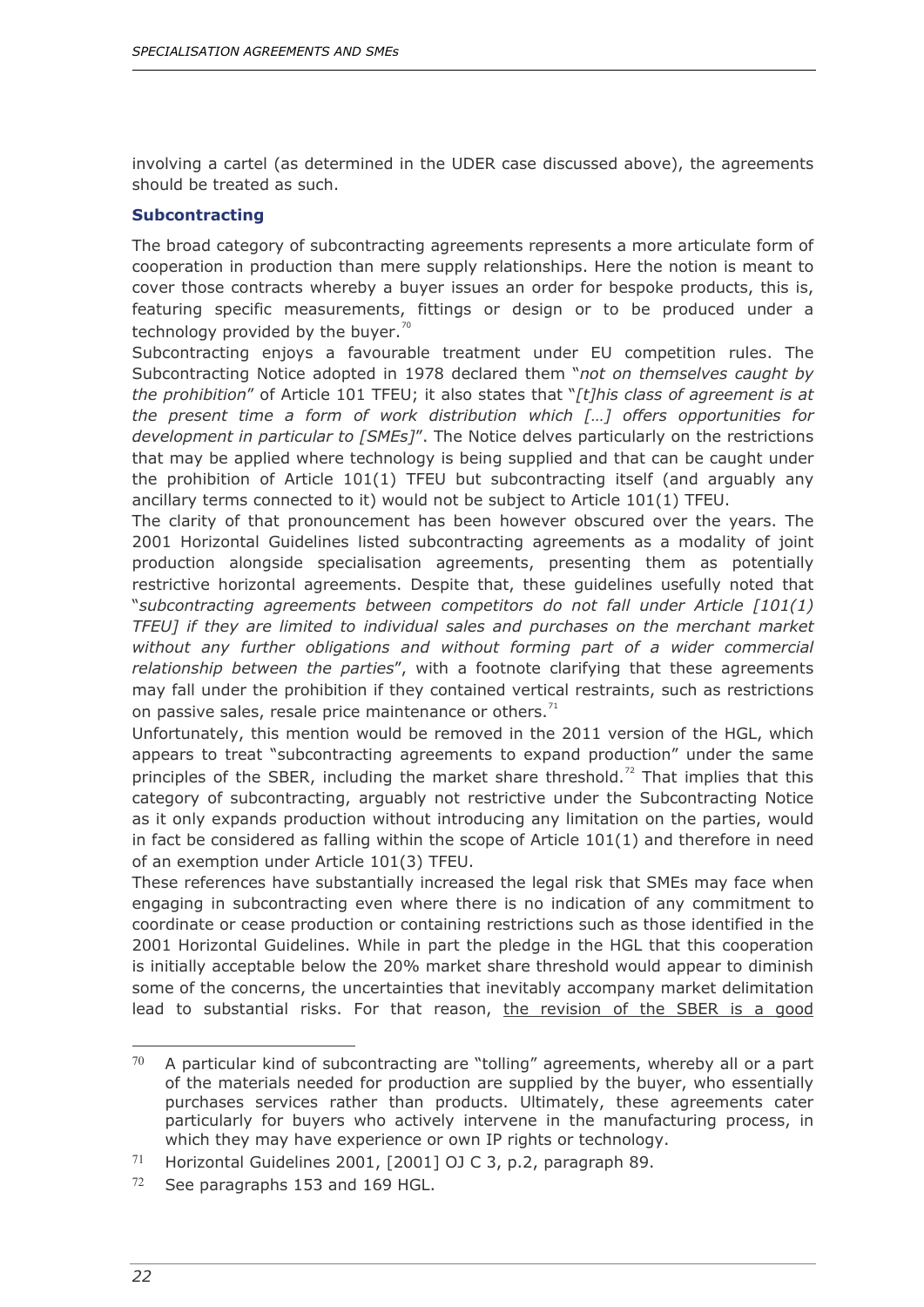opportunity to provide certainty as to the restrictions that may be considered indispensable for this sort of cooperation to take place, at least, among SMEs or between them and larger undertakings.

#### <span id="page-27-0"></span>**Joint ventures**

Type 2 specialisation agreements, this is, those pursued jointly by two or more competitors, are implemented through various structures including the following:

- (a) *Fully functional joint ventures* (as defined by merger control provisions) are subject to the Merger Regulation provided the thresholds in its Article 1 are met. Below the thresholds of the Merger Regulation, these structures could be subject to national merger control rules (which depends on national definitions and thresholds that are not harmonised). In these cases, Article 21 EUMR provides that the Commission might also apply Article 101 TFEU to those structures; however, the Commission has pledged to refrain from relying on this provision when the transaction has been notified as a merger under national rules. *Nonfully functional joint ventures*. Jointly controlled but not "fully functional" joint ventures (within the meaning of the Consolidated Jurisdictional Notice<sup>73</sup>) such as a joint production operation supplying only the parent companies and enjoying no market autonomy would be looked at (both procedurally and on their merits) under Article 101 TFEU and eventually the SBER.
- (b) *Structures not jointly controlled*. Cooperation could also be structured through entities not jointly controlled (as this concept is understood in competition law, especially in the Consolidated Jurisdictional Notice). This would, for instance, be the case of an entity with three or more shareholders, none having the capacity to impose or veto commercial decisions.<sup>[74](#page-27-2)</sup> Merger rules only apply to these structures if at least two of the parties contribute existing businesses or one of the parties acquire sole or joint control over a pre-existing business of another party.<sup>[75](#page-27-3)</sup> As to Article 101 TFEU, this provision is not actively enforced to minority shareholdings.<sup>[76](#page-27-4)</sup> As regards the SBER, the absence of a clear joint control might affect its application.
- (c) *Other joint production structures*. Other potential structures arrangements that may be used to produce jointly are consortia provided for under national laws for certain public or private short-term projects. The HGL treats those structures as joint selling agreements; just to note that consortia are also used for joint production, for instance the construction of a tunnel or the provision of waste management services, which would initially fall with the scope of the SBER. It is noted that the treatment of consortia under competition rules has

<span id="page-27-1"></span><sup>-</sup> $73$  Commission Consolidated Jurisdictional Notice under Council Regulation (EC) No 139/2004 on the control of concentrations between undertakings [2008] OJ C 95 1.

<span id="page-27-2"></span> $74$  For instance, an entity run under shifting majorities of 40%, 30% and 30% and standard majority voting rules.

<span id="page-27-3"></span> $75$  Note that some national merger rules define mergers differently to the Merger Regulation and as a result some of these structures could fall under their scope.

<span id="page-27-4"></span><sup>76</sup> See in this respect Tzanaki, Anna, Varieties and Mechanisms of Common Ownership: A Calibration Exercise for Competition Policy (January 27, 2021), available at SSRN <https://ssrn.com/abstract=3779856> or <http://dx.doi.org/10.2139/ssrn.3779856> and the rich literature quoted therein.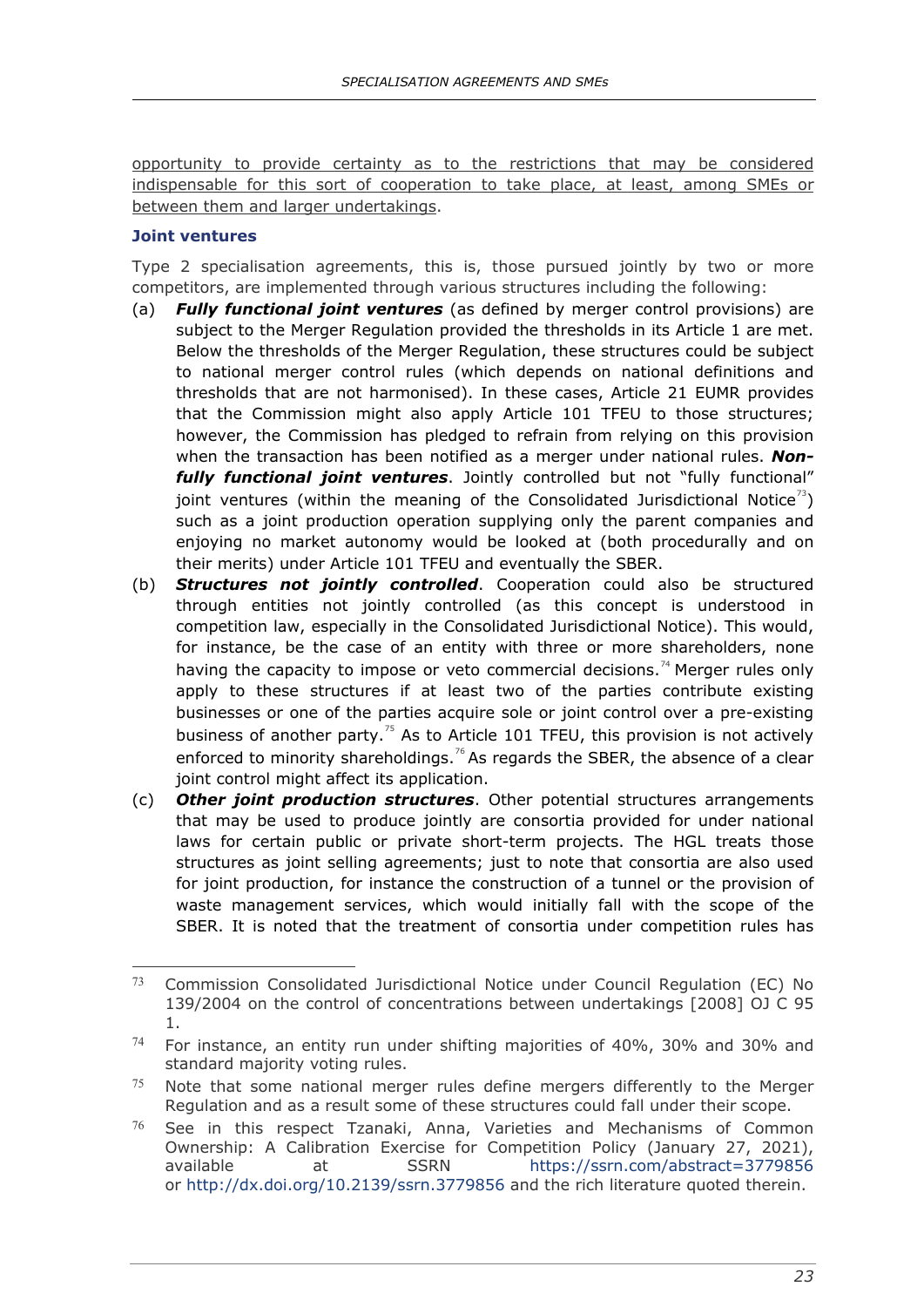become complicated in recent years, especially following the EFTA Court decision in *Ski and Follo Taxi*, [77](#page-28-1) where these arrangements were considered restrictions by object. An examination of this issue exceeds the purpose of this report. It is in any event noted the importance that consortia may have for many SMEs and the difficulties that the lack of clear rules means in this respect.

It stems from the above that joint production in a broad sense is treated in different ways under competition law, the main alternatives being merger rules, the SBER or the general guidance under the HGL. There is also a broad grey area with an unclear status as to whether EU or national competition rules would apply to some of these eventual alternative options.

When placed in the context of SMEs, this situation might lead them to opt for these alternative structures, however less precise they might be regarding the respective rights and obligations. In contrast with larger market players, SMEs are in general terms arguably less sophisticated and understandably less cautious with regard to agreements with competitors. The downsides of this are apparent: less precise structures with less than perfect clarity under competition law may, despite their apparent flexibility, exacerbate the difficulties of complying with competition law.

Note also that the CATI survey quotes as a source of lack of clarity and consistency the treatment of agreements between parent companies and joint ventures.<sup>[78](#page-28-2)</sup> Namely parent companies that create joint ventures whilst remaining active in the same area, thus competing with the joint venture. The SBER does not specify whether these companies should be considered competitors or part of the same economic entity. This is relevant because, as previously stated, SMEs may prefer more flexible ways of cooperation which may not fit in the straitjacket of the current SBER.

#### <span id="page-28-0"></span>**The market share threshold**

This last section of Part 1 discusses the market share threshold, which is a defining element in the acceptability of horizontal cooperation. The discussion that follows seeks to expose its logic and potential challenges for SMEs.

Since the initial BER adopted in 1972, the exemption has been conditioned to market share thresholds. These were in the beginning much lower (the first SBER placed them at 10%) and have been raised over the years. In its current form, the exemption SBER applies when the combined market share of the parties does not exceed 20% on any relevant market, irrespectively of other circumstances such as the size of the companies.

The market share threshold is intended to operate as an objective criterion to provide legal certainty to companies and authorities, which are presumed to provide benefits in excess of their potential restrictive effects below that threshold. In that respect it is not meant to exclusively apply to specialisation agreements as defined by the SBER (this is, unilateral and reciprocal specialisation and joint production), but also to subcontracting with a view to expanding production, as paragraph 169 HGL indicates. The threshold is, on the other hand, likely to be considered when assessing the

<span id="page-28-1"></span><sup>77</sup> Judgment of the EFTA Court of 22 December 2016, *Ski Taxi SA, Follo Taxi SA v Konkurransetilsynet*, [2016] EFTA Ct. Rep. 1002.

<span id="page-28-2"></span> $78$  The results of the CATI survey are included in the Evaluation Support Study (May 2021).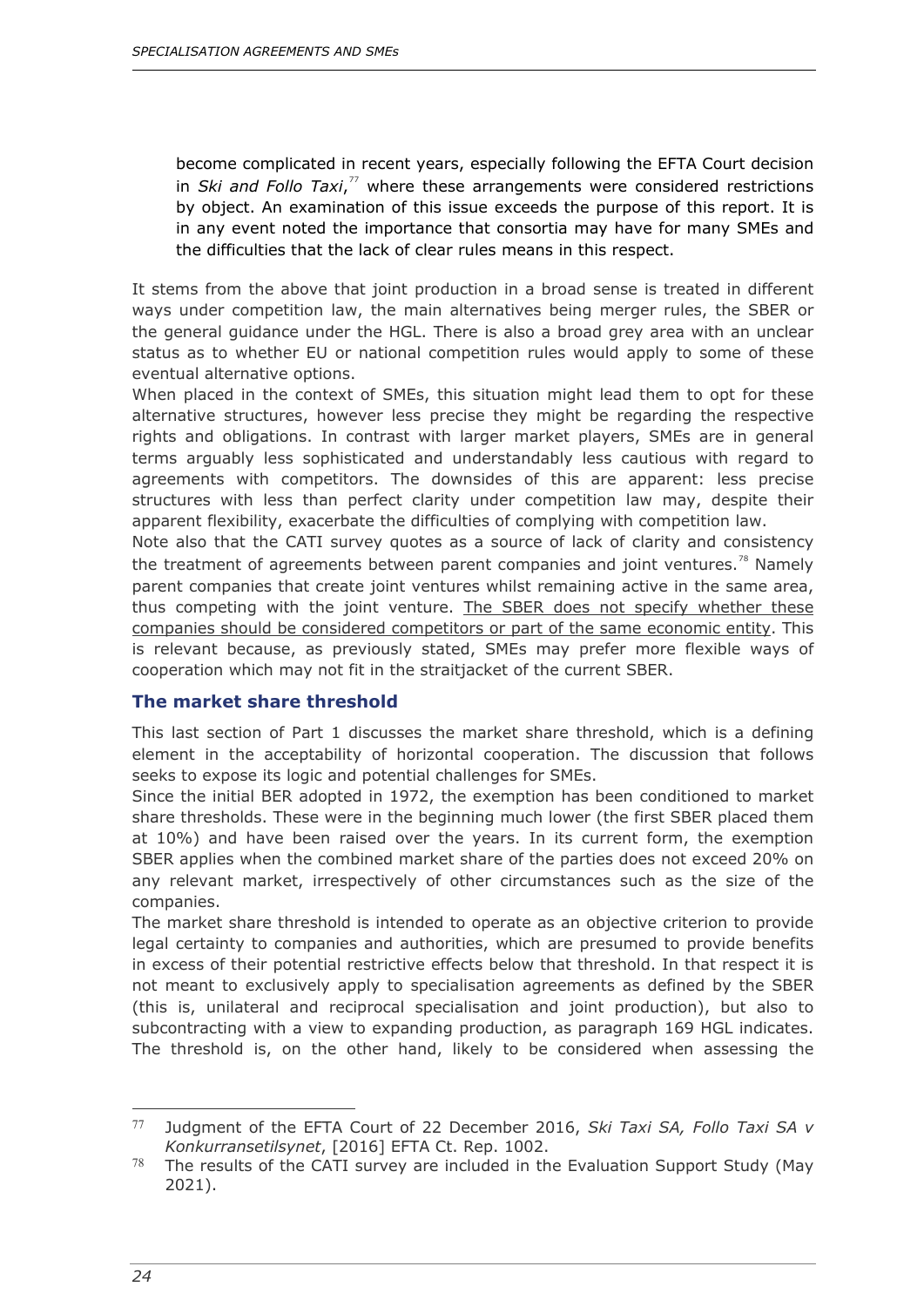legality of other forms of horizontal cooperation on production such as those described in the previous sections of this report.

While market share thresholds have become quite common in block exemption regulations in the last 20 years or so, it is important to acknowledge their limitations, especially when applied to SMEs, who operate often in local or regional markets, where geographical market definition is especially difficult besides the product market definition itself.

In the offline world, SMEs tend to specialise in niche categories which may be defined as separate markets. A small or narrow product or geographic market may lead to the conclusion that SMEs may enjoy high market shares, which would place them outside the exemption foreseen in SBER. Think for instance of a workshop repairing cars in a town, a fleet managing transportation of medicines to nearby pharmacies or a local farm supplying proximity restaurant. Another example could be nascent markets in the digital economy area. These potential difficulties are especially relevant from a national enforcement perspective, which is more likely to be concerned with local market power situations and generally the risks of coordination among SMEs. It is not surprising that the SWD notes that "*the market definition and the calculation of*  market shares was also considered difficult, especially for SMEs, mostly due to the administrative burden and to the lack of technical skills".<sup>[79](#page-29-0)</sup> This may incentivise SMEs not to take antitrust risks to explore cooperation mechanisms with their competitors, such as specialisation agreements, and remain within the safe harbour offered by the *De Minimis* rules.<sup>[80](#page-29-1)</sup>

One specific example of this we have come across concerns proposed cooperation between several small supermarkets, all SMEs, in a given town, which were planning to set up a common home delivery service during the COVID crisis. Ultimately the project was abandoned, mainly because of uncertainties on the competition law principles that would apply to that venture including market share calculation, relevant services at stake and conditions that the parties may have imposed on each other.

Ultimately, the risk is that SMEs, which are a natural candidate for specialisation agreements, are left out of the benefits of the SBER, which does not factor in their reduced size, as the initial SBERs did. In that respect, consideration might be given to enforcement tools that, while respecting the current market share threshold, reduce the level of risk of an overly strict reading for SMEs.

In order to avoid this risk, it is suggested to provide for a legal presumption that agreements between SMEs fall below the threshold, because it would be assumed that they do not reach a 20% market share in the relevant market. This could be coupled with an agile mechanism (to be included, for instance, in the abovementioned Article 5 SBER) enabling the Commission, eventually upon request from a national competition authority ("NCA"), to challenge that presumption by adopting a decision concluding that, under the correctly defined relevant market, the SMEs in question do not benefit of the SBER exemption for their specialisation agreement, enabling an eventual caseby-case balancing, without normally imposing sanctions. This mechanism would allow the Commission or NCAs to protect competition in an agile way, while reducing the difficulties, costs and legal risks for SMEs entering into specialisation agreements.

<span id="page-29-0"></span><sup>79</sup> SWD cit., p. 48.

<span id="page-29-1"></span><sup>80</sup> *De Minimis* Notice (see footnote 12).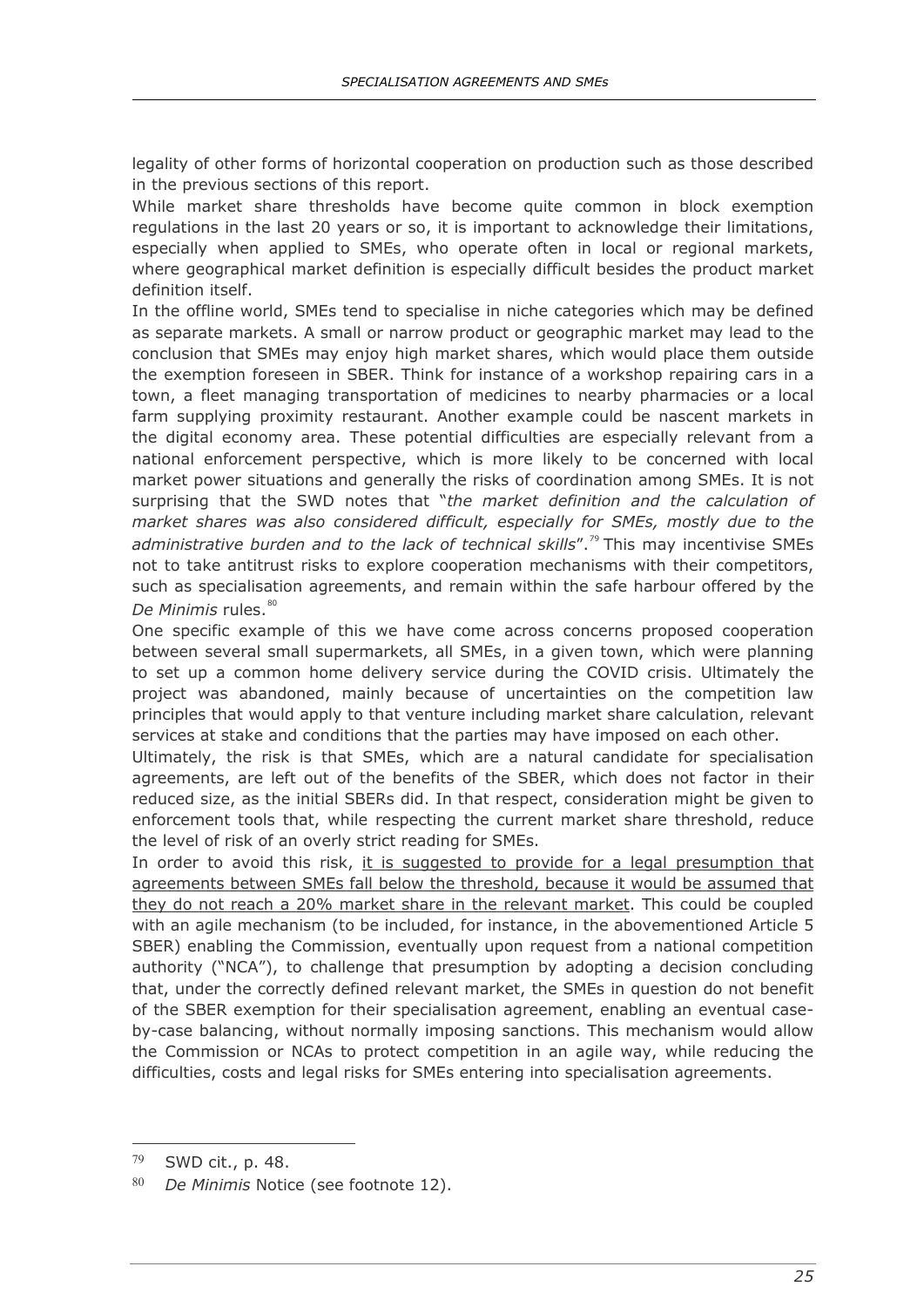Alternatively, to facilitate that SMEs enter into specialisation agreements when they are not able to determine accurately their market share, an amendment of the HGL may also be useful. In this regard, the HGL might explain that**:**

- (a) in line with the case law of the ECJ, $^{81}$  $^{81}$  $^{81}$  it cannot be presumed: (i) that the object of Type 1 specialisation agreements is to restrict competition; or (ii) that price agreements ancillary to joint distribution $^{82}$  $^{82}$  $^{82}$  in the context of joint production agreements (Type 2 specialisation agreements) have the object of restricting competition under Article 101 TFEU. This would benefit both SMEs and non-SMEs alike by requiring an effects analysis of their specialisation agreements and a proportionality analysis of any restrictions they include, but would help SMEs particularly because it would facilitate that they benefit of the *De Minimis* rules, as only by object restrictions exclude the potential application of such rules; and
- (b) it can also be presumed, in line with a parallel reasoning under paragraph 157 of the Technology Transfer Guidelines $^{83}$  $^{83}$  $^{83}$ , that, outside the area of hardcore restrictions, Article 101 TFEU is unlikely to be infringed if SMEs entering in specialisation agreements compete with at least one non-SME company producing the products/providing the services object of the specialisation and: (i) it is not possible to have an accurate market share estimation for the relevant SMEs; and (ii) the information available indicates that non-SME companies have an aggregated market share of 50% or more in the relevant market. In order to reduce any risks in related downstream markets as a consequence of joint distribution when SMEs benefit of such presumption, it might be combined with a requirement that there is also at least a non-SME competing company in the downstream commercialisation market. This amendment and extension of the HGL would benefit SMEs because it would offer them a safe harbour for the application of the SBER in non-transparent markets in which they may have difficulties to estimate market shares, in particular, in markets, such as the digital markets, in which they want to improve their chances of competing successfully with large companies with more resources and potentially other competitive advantages.

Other eventual options such as a higher market share threshold for SMEs would, in our view, be inconsistent with the system of the SBER and arguably not very helpful, as the real problem is not so much the level of the threshold but the uncertainties in its calculation. We have also considered broader exclusions for micro SMEs or the possibility of granting special status to undertakings in the digital world. However, companies active in the digital world, despite qualifying as SME, may have important market shares.

 $\overline{a}$ 

<span id="page-30-0"></span><sup>81</sup> Judgement of 11 September 2014, case C-67/13 – *Groupement des cartes Bancaire*s, (ECLI:EU:C:2014:2204).

<span id="page-30-1"></span> $82$  As defined under Section 2.2.3 of the Communication from the Commission – Notice – Guidelines on the application of Article 81(3) of the Treaty, OJ C 101, 27.4.2004, p. 97-118.

<span id="page-30-2"></span><sup>83</sup> Guidelines on the application of Article 101 of the Treaty on the Functioning of the European Union to technology transfer agreements. OJ C 89, 28.3.2014, p. 3.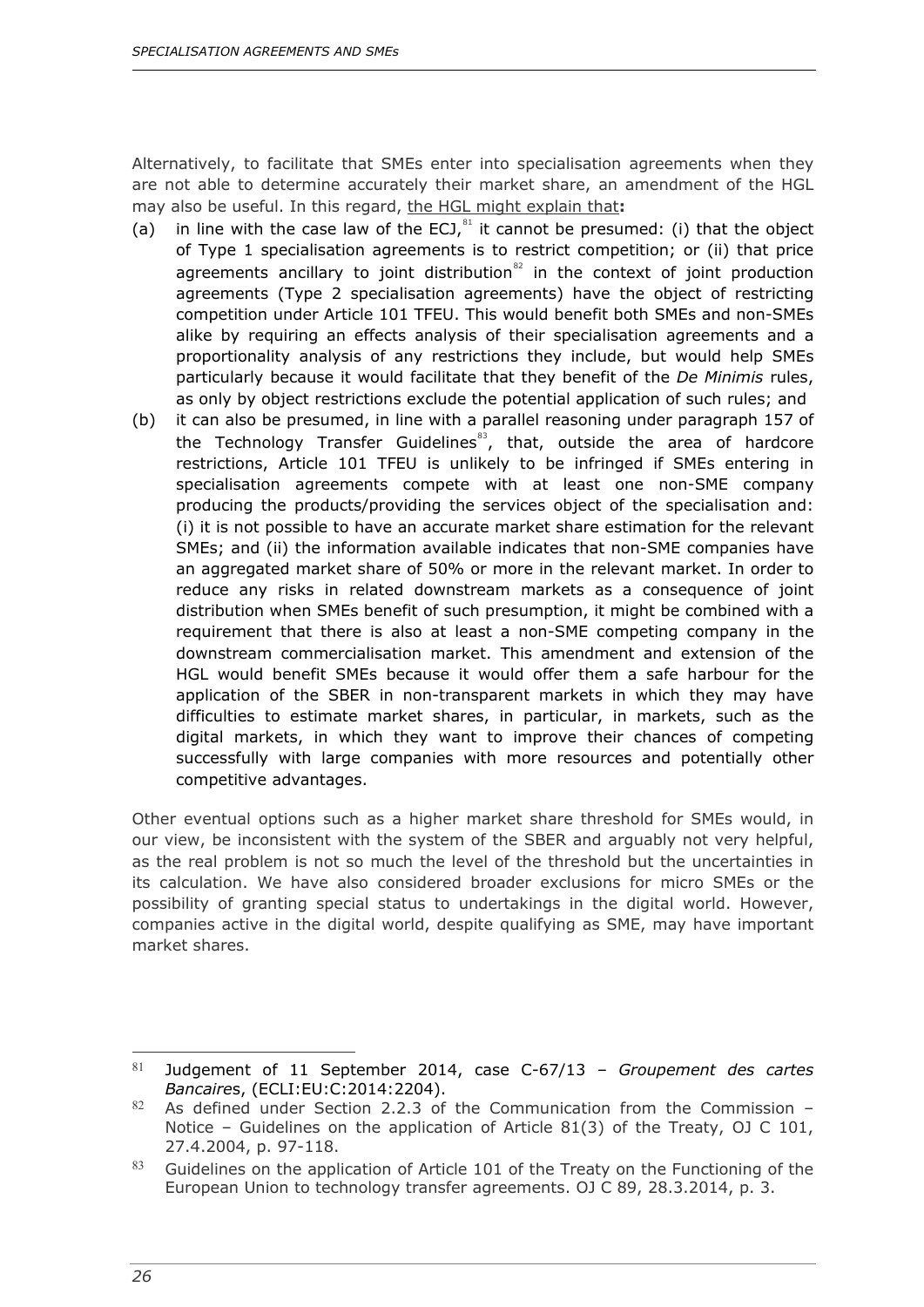# <span id="page-31-0"></span>**PART TWO: THE CASE FOR IMPROVING SMEs ACCESS TO THE EXEMPTION**

This Part Two discusses the case for a reform of the current rules concerning specialisation agreements that would put SMEs in its centre, recognise the importance of cooperation among them to succeed in the internal market and provide clarity to what they may do and where the boundaries lie so as to facilitate compliance.

The structure of this Part is as follows: Section 3.1 looks at the treatment of SMEs in EU competition law and the difficulties of the conflicting goals of supporting their creation and growth through cooperation and the potential risks from the perspective of competition. Section 3.2 looks at the definition of SMEs and its relationship with the market share threshold of the SBER and ponders whether these two measuring sticks may be interchangeable or cumulative. Finally, Section 3.3 discusses various options for a more flexible treatment of horizontal cooperation agreements involving SMEs, either among them or between SMEs and large undertakings, looking particularly at improving the treatment of joint ventures.

#### <span id="page-31-1"></span>**SMEs and EU competition law**

EU law is understandably supportive of SMEs. These are not only the lion's share of the business players in Europe, but they also have particularly dynamic structures with the potential to evolve into bigger players. Supporting them has developed into a comprehensive policy spearheaded by the Commission, as noted at the beginning of this paper.

#### <span id="page-31-2"></span>**Appreciable effect on trade**

-

However, SMEs find themselves in a special situation. When discussing if trade between Member States is being *appreciably affected*, the Effect on Trade Notice<sup>[84](#page-31-3)</sup> presumes that agreements between SMEs are normally not capable of affecting trade between Member States because their activities are usually local or at most regional in nature (as opposed to cross-border). A similar consideration is included in the Vertical Guidelines<sup>85</sup>. The *De Minimis* Notice also takes this view when confirming that any agreement, including specialisation agreements, fall outside Article 101 TFEU if they are not capable of appreciably affecting trade between Member States, a conclusion to which it attaches a cross reference to the Effect on Trade Notice.<sup>[86](#page-31-5)</sup>

This, in practice, could mean that national rules, rather than Articles 101 and 102 TFEU, are likely to regulate agreements between SMEs. This assumption would question the applicability of the SBER to agreements among SMEs and the SBER being replaced by national rules which may not be bound by the consistency requirements enshrined in Article 3 of Regulation 1/2003.

However, the understanding that SMEs are not generally subject to EU law needs to be revisited, particularly in view of the advances in globalization seen in the years that have passed since those documents (in particular, the Effect on Trade Notice - 2004,

<span id="page-31-3"></span> $84$  Commission Notice – Guidelines on the effect on trade concept contained in Articles 81 and 82 of the Treaty (2004/C 101/07), paragraph 50.

<span id="page-31-4"></span><sup>85</sup> Commission Guidelines on Vertical Restraints, paragraph 11.

<span id="page-31-5"></span><sup>86</sup> Commission Notice on agreements of minor importance which do not appreciably restrict competition under Article 101(1) of the Treaty on the Functioning of the European Union, paragraph 4.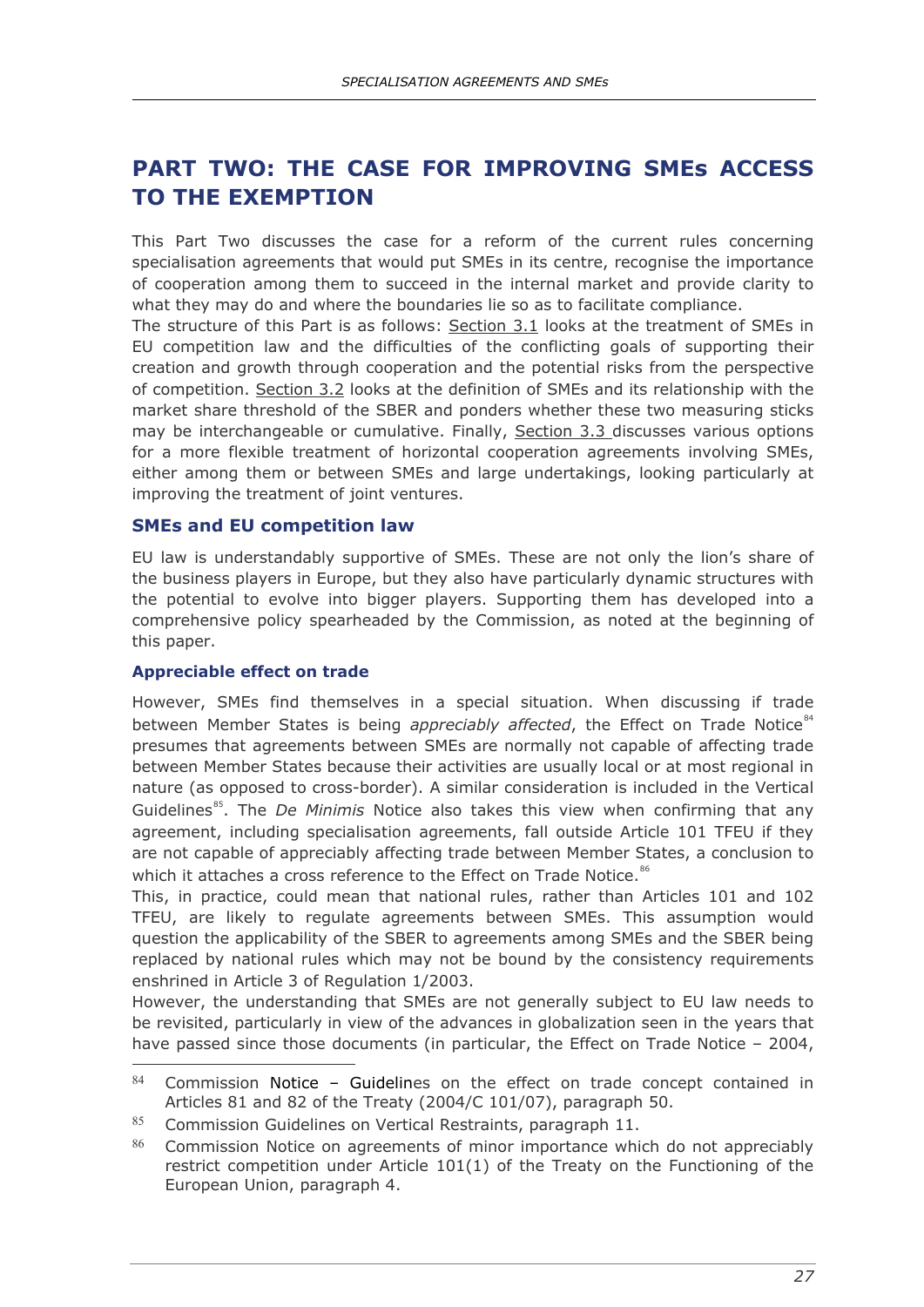but also the *De Minimis* Notice – 2014) were issued (e.g., e-commerce and logistic advances that easily surpass national boundaries).

By way of example, Article 3 of Regulation 169/2009 recognised new realities when exempting certain agreements by SMEs in the transport sector from the application of Article 101 TFEU.<sup>[87](#page-32-1)</sup>

#### <span id="page-32-0"></span>**Guidance for SMEs at national level**

It should be noted that most proceedings involving SMEs are currently carried out at national level. For example, in Spain, the CNMC has investigated cases involving driving schools; lift maintenance companies, fire-fighting equipment, bakeries, local photographers, etc.<sup>[88](#page-32-2)</sup>

Certain national competition laws expressly contemplate a more lenient policy versus SMEs when compared with general competition rules. In addition to the *de minimis*  rules existing at national level, which are particularly well-suited for agreements between SMEs (but which do not usually allow the so-called 'hardcore restrictions'), certain national laws include additional exemptions on the basis of the number of companies party to the agreement and/or the combined turnover of the companies participating in a certain cooperation. Some of the national rules, in fact, make express reference to SMEs. For example:

- (a) Dutch Competition Law excludes from the scope of the prohibition agreements between no more than eight companies not exceeding a combined turnover of EUR 5,500,000 (for companies whose core activity is the supply of goods) and EUR 1,100,000 (in all other cases). In addition, agreements with a market share below 5% and involving companies with turnover of no more than EUR 40,000 are also excluded from the prohibition.<sup>[89](#page-32-3)</sup>
- (b) Section 3 of German Competition Law states that agreements concluded between competing undertakings with the object of rationalisation of economic activities, which do not significantly affect competition in the market, and which allow to improve competitiveness of small or medium sized enterprises are exempted from the application of competition law.<sup>[90](#page-32-4)</sup> The application of this exemption is automatic, without the need of a previous notification. Given that this exemption is subject to self-assessment, there is not much public information in the public domain. The last Annual Report of the Bundeskartellamt

<span id="page-32-1"></span><sup>87</sup> See Article 3 of Council Regulation (EC) No 169/2009 of 26 February 2009 applying rules of competition to transport by rail, road and inland waterway.

<span id="page-32-2"></span><sup>88</sup> In Spain, SMEs are also monitored by regional competition authorities, with competence to apply national competition law to conducts with exclusive effects within a certain region. Investigations from regional competition authorities are even more likely to affect SMEs given the limited geographical scope of the practices that they can investigate (for example, in Andalucía, the competition authority has investigated fisherman associations, taxis, local construction companies, local ports, language schools, funeral service companies, school transport companies or certain shops within a skiing resort).

<span id="page-32-3"></span><sup>89</sup> Article 7 of Act of 22 May 1997.

<span id="page-32-4"></span> $90$  Section 3 of Act against Restraints of Competition in the version published on 26 June 2013 (Bundesgesetzblatt (Federal Law Gazette) I, 2013, p. 1750, 3245), as last amended by Article 1 of the Act of 18 January 2021 (Federal Law Gazette I, p. 2).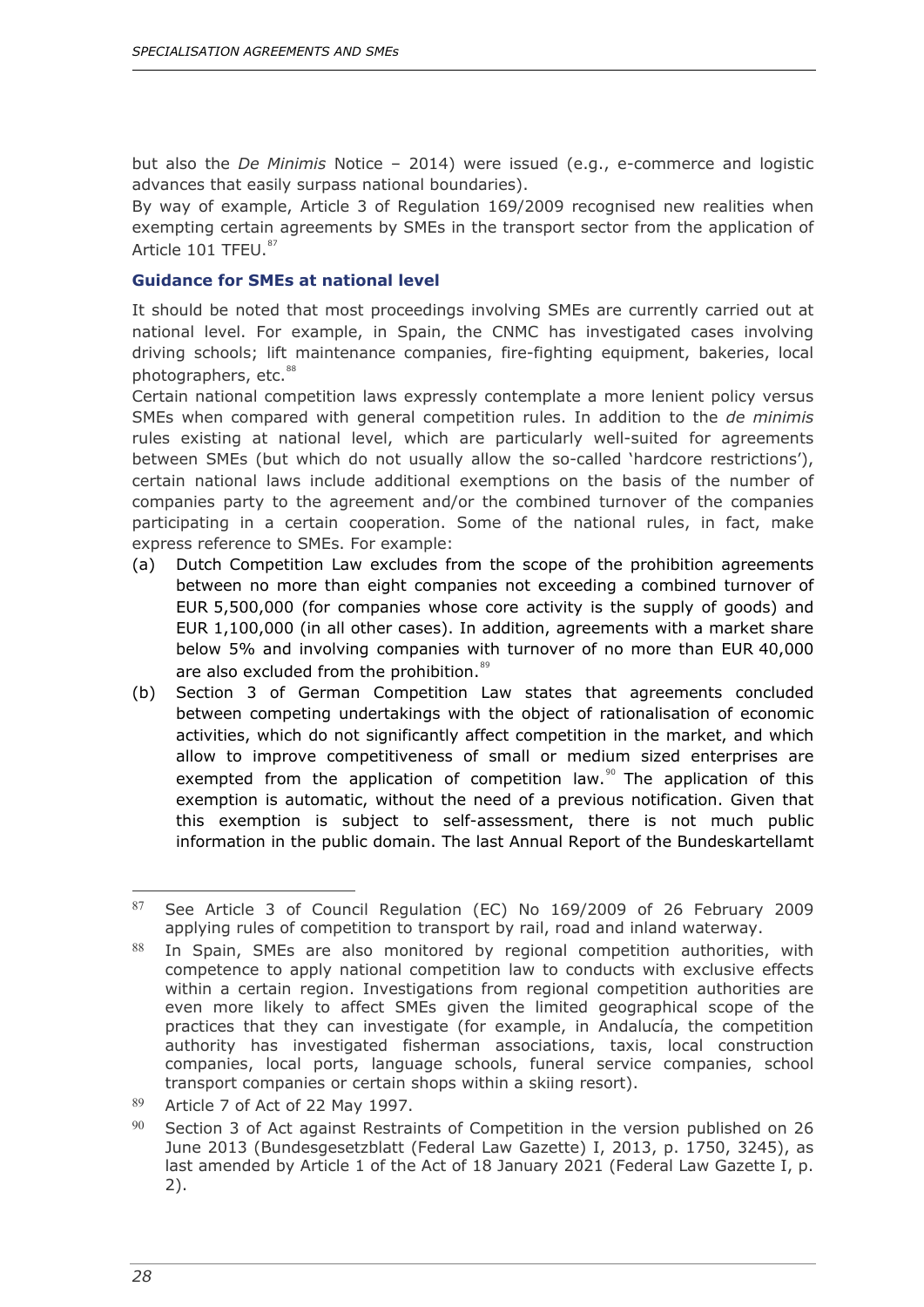available only quotes one case where the SME exemption was invoked in the period 2019-2020.<sup>[91](#page-33-0)</sup>

- (c) In France, certain agreements that have the object of improving the management of SMEs are considered in conformity with competition law rules if the Autorité de la Concurrence issues a positive report on the matter. $92$
- (d) In Belgium, Article IV(1)(3), 3°of the Belgian Economic Law Code (similar to Article 101(3) TFUE) states that an agreement between undertakings may not infringe Belgian competition law if it contributes to the reinforcement of the competitiveness of an SME (provided that the effects of the agreement in question are limited to the Belgian territory). $^{93}$  $^{93}$  $^{93}$
- (e) In the UK, competition law confers immunity from fines to (a) agreements infringing the Chapter I prohibition where the parties have a combined turnover of less than GBP 20 million; and (b) conducts of minor importance in relation to infringements of Chapter II prohibition (abuse of dominance). A conduct is deemed of minor importance if the undertaking concerned has turnover of less than GBP 50 million. The immunity did not apply to infringements of Articles 101 and 102 TFEU, so small business whose activities had an effect on trade could not benefit from this regime. The UK Competition and Markets Authority ("CMA") can still investigate the agreement or conduct and issue an infringement decision which may be the basis for follow-on damages. At present, the UK Government has issued a consultation on competition law reform. One of the points under consideration is to lower the turnover threshold to GBP 10 million, on the basis that "s*ince these rules were created, the risk that anticompetitive conduct in small and emerging sectors can be harmful to growth and innovation has become increasingly clear".* <sup>[94](#page-33-3)</sup>

In Spain, the former Spanish Competition Law 16/1989 contemplated an exemption for those agreements having as their object or effect to increase the rationality and the competitiveness of companies, in particular of SMEs. $95$  This provision however disappeared in the current Spanish Competition Law 15/2007, of 3 July 2007.

Other jurisdictions do not foresee any particular exemption for SMEs; however, it is understood that they take size into account when deciding whether a case may be prosecuted under their priority setting policies. Similarly, NCAs may decide to apply a more lenient approach when setting the level of the fines.

If, during an investigation, an SME comes up with a specific defence relating to its specific condition as SME - which, in our experience, is not frequent - or as regards its

<span id="page-33-2"></span><sup>93</sup> Code de droit économique, Article IV(1).

<span id="page-33-0"></span><sup>91</sup> See [https://www.bundeskartellamt.de/SharedDocs/Publikation/DE/Taetigkeitsberichte/](https://www.bundeskartellamt.de/SharedDocs/Publikation/DE/Taetigkeitsberichte/Bundeskartellamt%20-%20T%C3%A4tigkeitsbericht%202019_2020.pdf?__blob=publicationFile&v=5) [Bundeskartellamt%20-](https://www.bundeskartellamt.de/SharedDocs/Publikation/DE/Taetigkeitsberichte/Bundeskartellamt%20-%20T%C3%A4tigkeitsbericht%202019_2020.pdf?__blob=publicationFile&v=5)

[<sup>%20</sup>T%C3%A4tigkeitsbericht%202019\\_2020.pdf?\\_\\_blob=publicationFile&v=5.](https://www.bundeskartellamt.de/SharedDocs/Publikation/DE/Taetigkeitsberichte/Bundeskartellamt%20-%20T%C3%A4tigkeitsbericht%202019_2020.pdf?__blob=publicationFile&v=5)

<span id="page-33-1"></span><sup>92</sup> Article L420-4, modified by Law n° 2016-1920, December 29, 2016, Article 3(V).

<span id="page-33-3"></span><sup>94</sup> See [https://assets.publishing.service.gov.uk/government/uploads/system/uploads/att](https://assets.publishing.service.gov.uk/government/uploads/system/uploads/attachment_data/file/1004015/CCS001_CCS0721951242-001_Reforming_Competition_and_Consumer_Policy_E-Laying.pdf) [achment\\_data/file/1004015/CCS001\\_CCS0721951242-](https://assets.publishing.service.gov.uk/government/uploads/system/uploads/attachment_data/file/1004015/CCS001_CCS0721951242-001_Reforming_Competition_and_Consumer_Policy_E-Laying.pdf) [001\\_Reforming\\_Competition\\_and\\_Consumer\\_Policy\\_E-Laying.pdf,](https://assets.publishing.service.gov.uk/government/uploads/system/uploads/attachment_data/file/1004015/CCS001_CCS0721951242-001_Reforming_Competition_and_Consumer_Policy_E-Laying.pdf) paragraph 1152.

<span id="page-33-4"></span><sup>95</sup> Law 16/1989, of 17<sup>th</sup> July, Article 5(1)(c).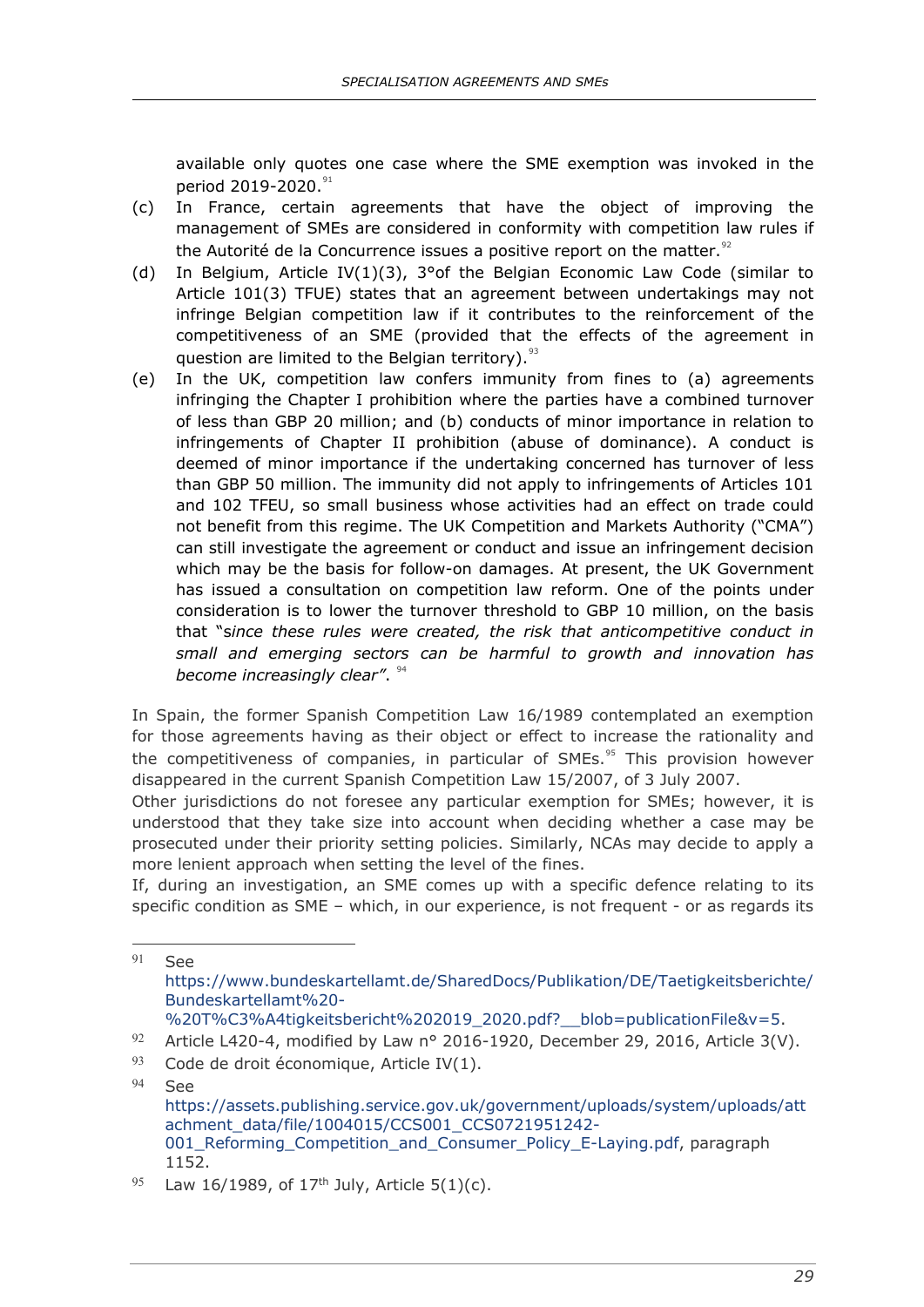lack of access to specialised legal advice, the NCA would normally decide to apply national competition law rigorously. This is so because the agreements investigated by NCAs which involve SMEs normally relate to hardcore restrictions. In those situations, a more lenient approach in the substantive analysis or in the level of the fine is unlikely.

This conclusion however cannot be extended to the analysis to be done in relation to a specialisation agreement concluded between SMEs with no apparent hardcore restriction. The experience of NCAs with those agreements is very limited. It is worth noting that, according to the Evaluation Support Study,<sup>[96](#page-34-1)</sup> only 33 NCA investigations out of 126 relevant horizontal cooperation cases concerned specialisation agreements. 20 out of the 33 were mixed agreements also including other types of horizontal cooperation, and a significant part of them (13 out of 20) were analysed under a different chapter of the HGL.

However, the lines between permitted cooperation in production and a restriction by object are not always clear. The UDER case decided by the Spanish Competition Authority (see Section 2.3 above), whereby certain companies created a joint venture to cooperate in the collection, acquisition and recycling of paper is an interesting example. In that case, the Spanish CNMC concluded that the cooperation did not fall within the SBER and could not benefit from an exemption as the parties were fixing prices and allocating markets.<sup>[97](#page-34-2)</sup>

In view of the above, whether the exclusion of most agreements concluded between SMEs from the scope of EU competition law was done to release SMEs of the burden associated with EU law or in a spirit of cooperation with NCAs, this policy makes it more complex for SMEs to gain legal certainty from EU and several and diverging national rules and, therefore, guidance is required.

#### <span id="page-34-0"></span>**SME's awareness of competition rules**

In fact, the situation is further complicated by the fact that SMEs may not always be fully aware of the need to observe competition rules. In that regard, competition law may not be in the radar of SMEs. SMEs tend to confuse competition law with other areas of law (for example, they may consider that a company that is competing is incurring in unfair competition law, which may not be the case).

- (a) An example of this can be found in the campaign launched by the Dutch competition authority in 2019 to alert SMEs that competition rules also apply to them (and not only to large companies). $98$
- (b) It is also worth mentioning the study prepared by BDRC Continental for the UK competition authority (dated 15 May 2015),  $99$  concluding that SME's awareness of competition rules is minimal. Regarding information materials, the study concludes "*the shorter and the clearer the better, SMEs are time-poor and want to be told what they can and cannot do; grey areas where they are warned of the dangers of certain behaviors, but not provided with clear guidance should be*

<span id="page-34-1"></span><sup>96</sup> Evaluation Support Study, p. 64.

<span id="page-34-2"></span><sup>97</sup> See footnote 50 *supra.*

<span id="page-34-3"></span><sup>98</sup> See [https://www.acm.nl/en/publications/small-and-medium-sized-businesses](https://www.acm.nl/en/publications/small-and-medium-sized-businesses-know-too-little-about-illegal-anticompetitive-arrangements)[know-too-little-about-illegal-anticompetitive-arrangements.](https://www.acm.nl/en/publications/small-and-medium-sized-businesses-know-too-little-about-illegal-anticompetitive-arrangements)

<span id="page-34-4"></span><sup>99</sup> Available at [https://assets.publishing.service.gov.uk/government/uploads/system/uploads/att](https://assets.publishing.service.gov.uk/government/uploads/system/uploads/attachment_data/file/477543/BDRC_Comp_Law_Qual_Research.pdf) [achment\\_data/file/477543/BDRC\\_Comp\\_Law\\_Qual\\_Research.pdf.](https://assets.publishing.service.gov.uk/government/uploads/system/uploads/attachment_data/file/477543/BDRC_Comp_Law_Qual_Research.pdf)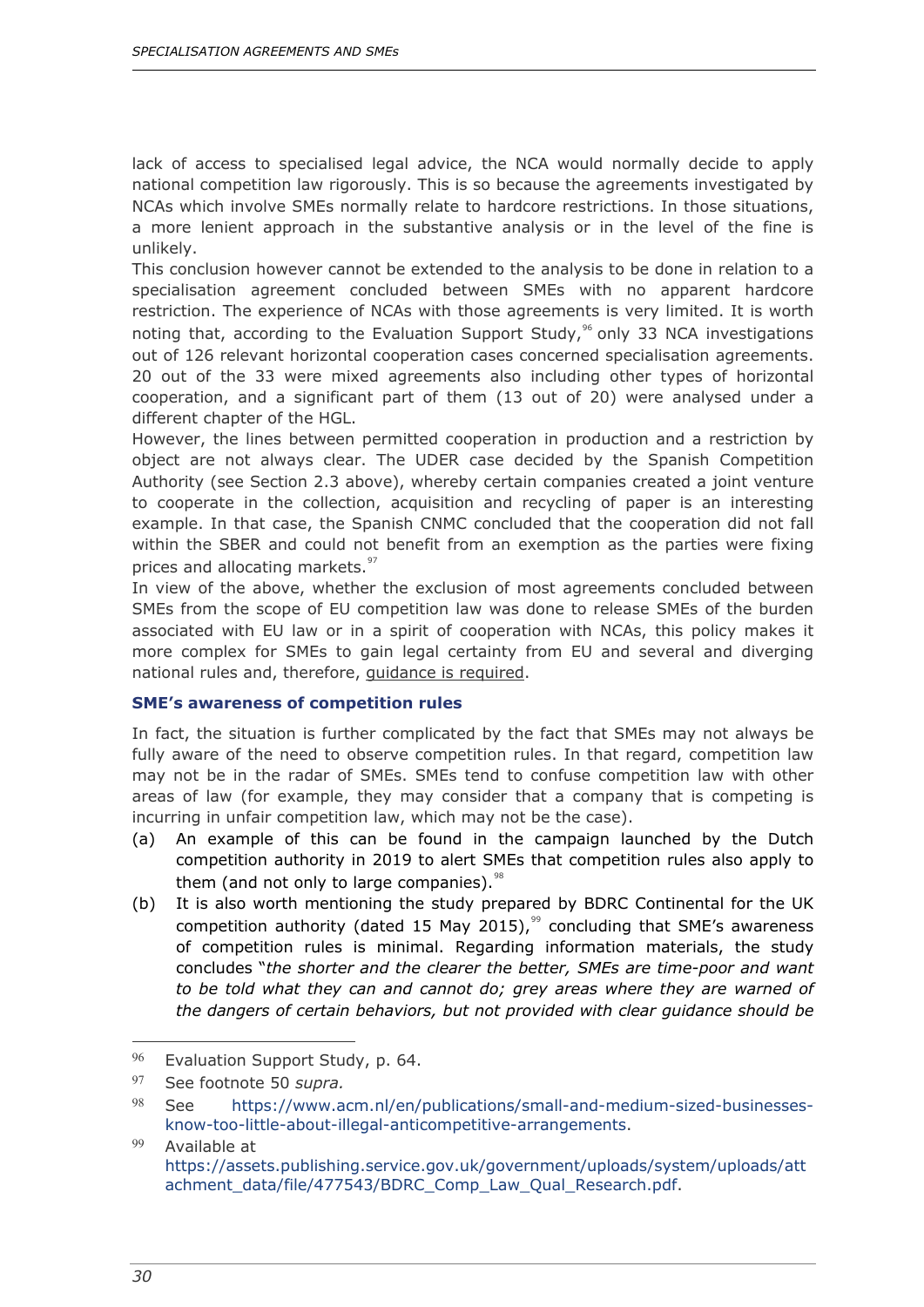*avoided in communications with this audience. They simply encourage the audience to switch off".* 

- (c) In March 2007, the German Bundeskartellamt published an information leaflet on the possibilities of cooperation for small and medium-sized enterprises. The Bundeskartellamt includes some practical examples for SMEs. Regarding price agreements, the competition authority considers that they could only be allowed in exceptional cases, where they serve the purpose of rationalisation. This may be the case in particular in a joint advertising or marketing venture by SMEs. It is also confirmed that quota agreements do not serve the "rationalisation of economic activities" and as a rule cannot be the object of a cooperation between  $SMES.<sup>100</sup>$  $SMES.<sup>100</sup>$  $SMES.<sup>100</sup>$
- (d) On 20 July 2017, the Belgian competition authority published competition law guidelines for SMEs, explaining the relevant rules and providing detail on compliance programs and other measures to avoid competition law infringements.<sup>[101](#page-35-1)</sup>
- (e) Similarly, the French competition authority has also published a guide specifically addressed to SMEs in order to help them avoid competition law infringements because of lack of knowledge of the relevant rules and also to help them take action when they are the victims of anticompetitive practices. $102$

This stance adopted by several NCAs results in mixed signals for SMEs on the admissibility of their cooperation, either with other SMEs or larger undertakings.

Finally, another element to consider is that while specialisation agreements appear to be relevant for SMEs, these companies often lack knowledge or fail to reach available guidance. In this regard, an external study requested by the Commission in the context of its evaluation of the HBERs and the Horizontal Guidelines reached the conclusion that specialisation/production agreements are among the most frequently quoted cooperation agreements (24% of the agreements) but only 20% of CATI respondents declared to have consulted the Specialisation BER to check whether their agreements benefited from an exemption.<sup>[103](#page-35-3)</sup>

A full analysis of this matter is outside the scope of this paper. That said, SMEs are clearly entitled to the benefits of the single market, and the existence of common rules on competition are an integral part of that. The regulation of basic principles on horizontal cooperation is an integral part of a policy that safeguards competition in the internal market. In that respect, common rules such as the SBER should be understood as applicable to all entities trading in the single market.

In light of the uncertainties that may exist on this issue it would be important that this potential jurisdictional issue is discussed within the ECN so as to avoid any questioning on the treatment of horizontal agreements for these entities.

<span id="page-35-0"></span><sup>100</sup> Available at [https://www.bundeskartellamt.de/SharedDocs/Publikation/EN/Merkblaetter/Leafle](https://www.bundeskartellamt.de/SharedDocs/Publikation/EN/Merkblaetter/Leaflet%20-%20Cooperation%20for%20SMUs.html?nn=3591462) [t%20-%20Cooperation%20for%20SMUs.html?nn=3591462.](https://www.bundeskartellamt.de/SharedDocs/Publikation/EN/Merkblaetter/Leaflet%20-%20Cooperation%20for%20SMUs.html?nn=3591462)

<span id="page-35-1"></span><sup>101</sup> See [https://www.abc](https://www.abc-bma.be/sites/default/files/content/download/files/20160704_conformite_pme_0.pdf)[bma.be/sites/default/files/content/download/files/20160704\\_conformite\\_pme\\_0.p](https://www.abc-bma.be/sites/default/files/content/download/files/20160704_conformite_pme_0.pdf) [df.](https://www.abc-bma.be/sites/default/files/content/download/files/20160704_conformite_pme_0.pdf)

<span id="page-35-2"></span><sup>102</sup> See [https://media.autoritedelaconcurrence.fr/guide-pme/.](https://media.autoritedelaconcurrence.fr/guide-pme/)

<span id="page-35-3"></span><sup>103</sup> Evaluation Support Study (May 2021).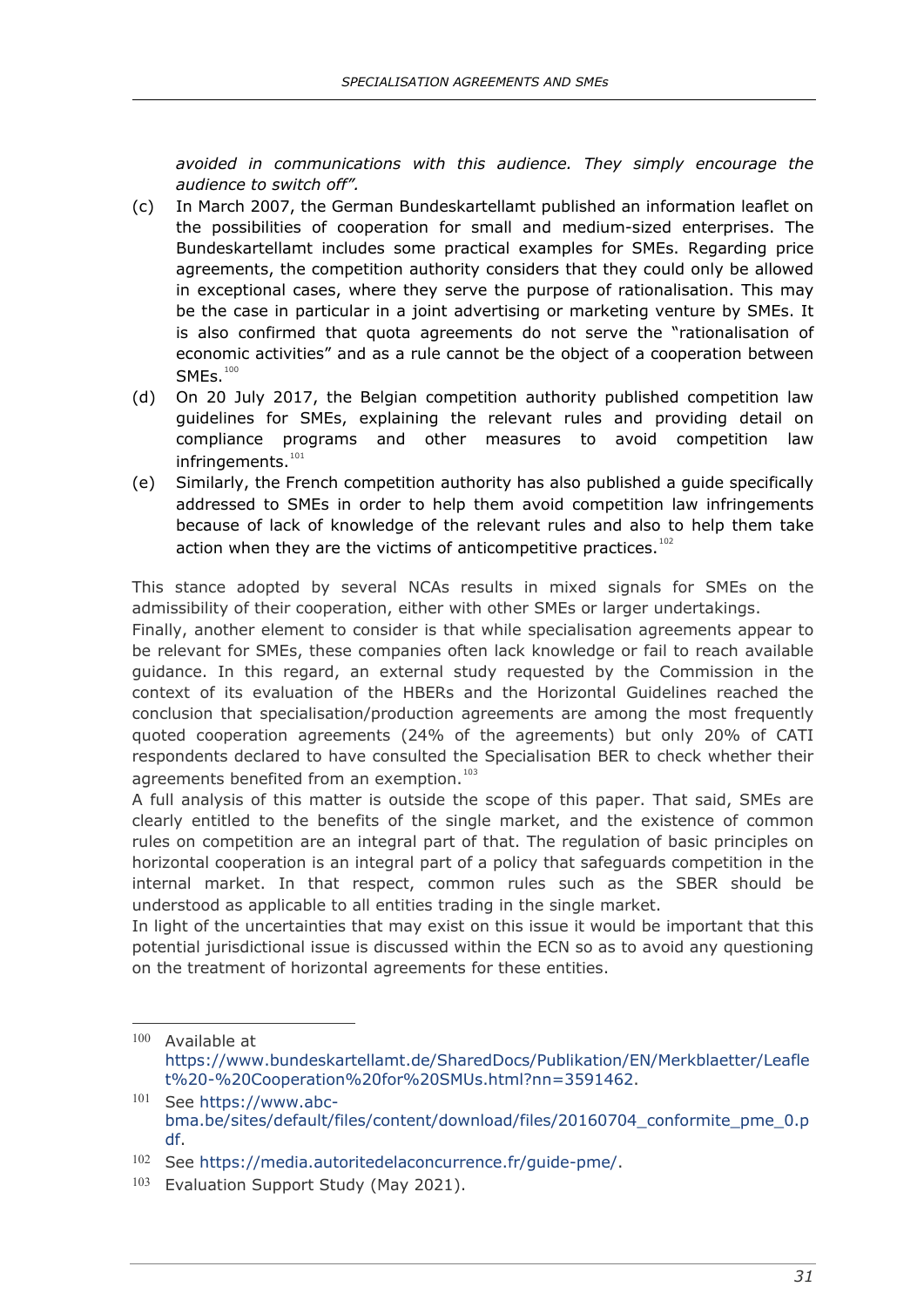#### <span id="page-36-0"></span>**Treatment of specialisation agreements for SMEs**

When looking at ways to ensure that SMEs benefit from the certainty provided in the SBER a question comes to the fore: should SMEs be identified as beneficiaries of any particular rights or derogations? And if so, what derogations might be considered in their favour?

#### <span id="page-36-1"></span>**SMEs and the subjective scope of the SBER**

The SBER aims to strike a complicated balance between competition and cooperation. The EU competition system is based on the rule that rivals are in principle requested to refrain from any cooperation. In the damning terms of *Suiker Unie*, recalled above, competition laws "*strictly preclude any direct or indirect contact between such operators, the object or effect whereof is either to influence the conduct on the market of an actual or potential competitor or to disclose to such a competitor the course of conduct which they themselves have decided to adopt or contemplate adopting on the market*". Against this general rule, and as an exception, competition law declares Article 101 TFEU inapplicable to specialisation agreements where parties enjoy a combined market share that does not exceed 20% and do not contain any hardcore restriction.

It is worth noting that initial rules on specialisation agreements measured market share as well as the size of participating companies. But this second element would be removed in 2000, as previously discussed, giving a predominant role to market power as opposed to company size when reviewing cooperation between competitors.

The reintroduction of quantitative thresholds in the SBER may yield positive results, most notably ease of measurement and thus legal certainty for market players, reducing their costs and initial reticence to explore cooperation structures. But it may also cause unwanted disturbances such as not being an adequate proxy of market presence in certain sectors or activities as the same threshold would apply to potentially very different markets (e.g., a significant turnover in a large market may not be indicative of any relevant market presence and vice versa), pose difficulties in the application of the TFEU (as earlier discussed in reference to the Effect on Trade Notice) or betray the logic underpinning the system - that horizontal cooperation is admissible below situations of market power, irrespective of size. It is also noted that the definition of SMEs now includes a quantification of turnover (enterprises which employ fewer than 250 persons and which have an annual turnover not exceeding EUR 50 million, and/or an annual balance sheet total not exceeding EUR 43 million<sup>104</sup>) which is in fact below the quantitative/turnover thresholds included in the SBER up until 2000 when it was removed.

That said, there are ways to improve the treatment of SMEs engaging in horizontal cooperation, especially by providing legal certainty to various structures of cooperation, as discussed in the next section.

#### <span id="page-36-2"></span>**Improving the treatment of specialisation agreements for SMEs**

The discussion entertained in earlier sections of this paper suggests that:

1. Horizontal cooperation is particularly important for SMEs. This includes specialisation as defined in the SBER but also alternative structures for both type 1 and type 2 specialisation agreements.

<span id="page-36-3"></span><sup>104</sup> Commission Recommendation of 6 May 2003 concerning the definition of micro, small and medium-sized enterprises, [2003] OJ L 124/36.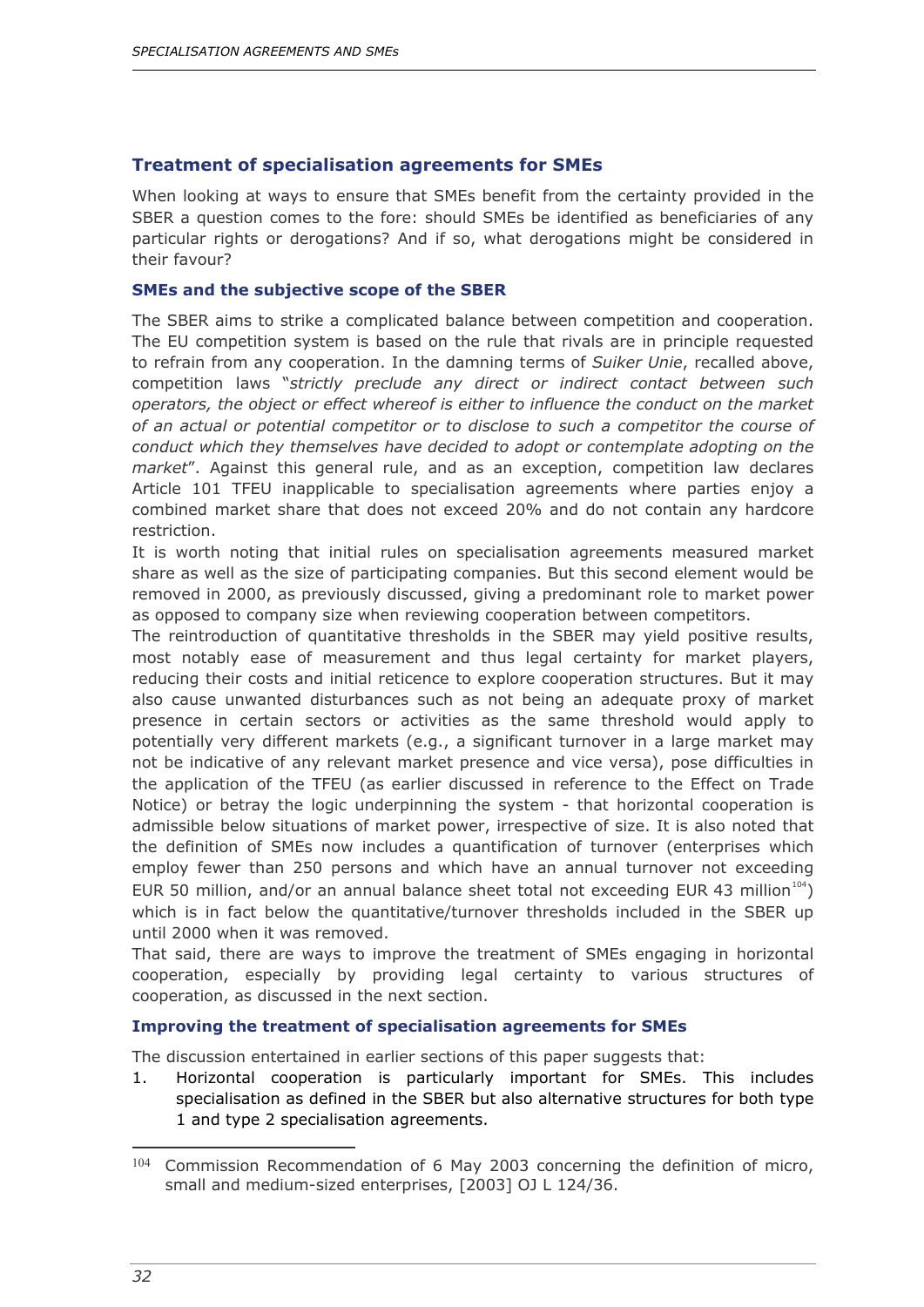- 2. SMEs may be insufficiently informed about the requirements that competition law imposes on horizontal cooperation, which results in legal risks, in particular regarding specialisation agreements. SMEs may also face difficulties in order to identify with sufficient certainty whether they are below the 20% market share threshold or whether the agreement contains a hardcore restriction. The identification of the relevant markets affected by a certain agreement and the calculation of the market shares have also been identified as a source of difficulty in the CATI survey.
- 3. Legal uncertainties in this field are exacerbated by the lack of clarity of the status under competition law of basic forms of cooperation such as crosssupplies, subcontracting and loose forms of joint production, which do not currently benefit from the SBER. Lack of legal certainty was also identified in the responses to the CATI survey as a difficulty for SMEs.
- 4. Lack of clarity also results from the fact that production agreements are often mixed agreements involving cooperation in other levels of the production chain (i.e., R&D, information exchange, joint purchasing or joint commercialisation) and identifying the centre of gravity to determine which chapter of the HGL applies is not always an easy task.<sup>[105](#page-37-1)</sup> This may also raise difficulties in the assessment of whether production agreements enjoy the benefit from the SBER.
- 5. SMEs are particularly affected by this scenario, as their lack of economic resources and legal functions (often entrusted to lawyers without specific knowledge of competition law) can hinder their capacity to conduct proper selfassessment exercises and therefore lead them to other forms of cooperation outside the scope of the SBER. Respondents in the CATI survey also pointed out the difficulties and the legal burden related to the self-assessment and the need for legal external support.
- 6. Amending the SBER by introducing size-of-company elements could undermine its market-power based logic.
- 7. SMEs reaching agreements between them face all the above challenges, but SMEs reaching agreements with larger companies face the dilemma of falling outside the protection granted by the SBER (because of the market presence already held by the larger party to the agreement) or entering into an agreement led by the other party (who has sufficient resources and legal knowledge to assess the cooperation), with a potential imbalance of the ideal arms-length negotiation.

#### <span id="page-37-0"></span>**Examples**

 $\overline{a}$ 

The following examples may illustrate the findings summarised in Section 3.2.2. Some agreements are conceptually similar to type 1 specialisation agreements but might be pursued by other structures such as purchasing commitments, whereby an entity (such as an SME) would source goods from a rival without any commitment to abandon production.

<span id="page-37-1"></span><sup>&</sup>lt;sup>105</sup> See Evaluation Support Study. 20 out of 33 relevant cases concerned mixed agreements also involving commercialisation, purchasing or information exchange agreements. The NCAs concluded that 13 of these 20 mixed agreements did not have as their center of gravity specialisation in production but were rather commercialisation or purchasing agreements.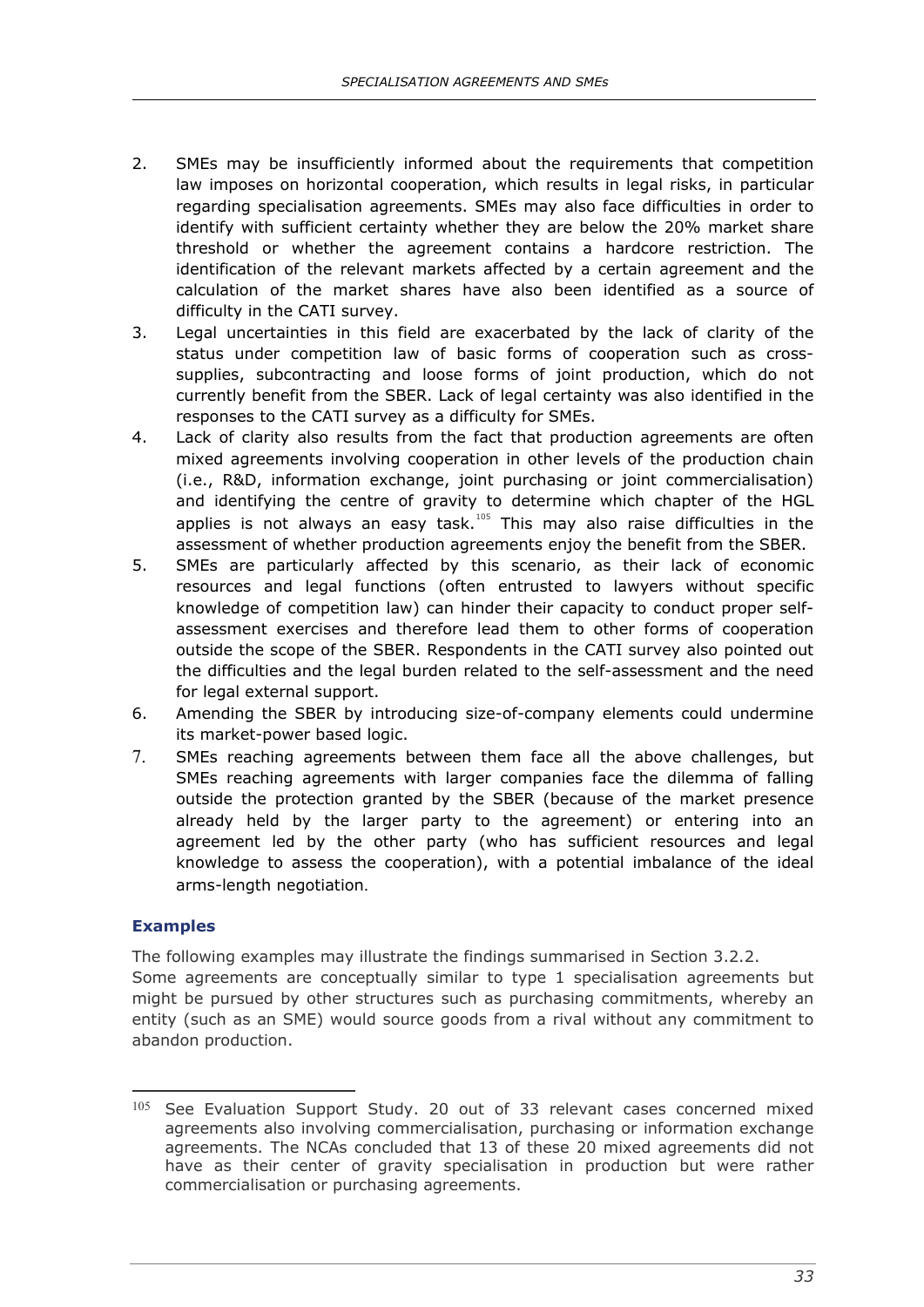**Example 1**. Company A, a manufacturer of electric power cables and accessory equipment (e.g., joints or terminations) wishes to specialise in the manufacture of cables and close its manufacturing plants for accessory equipment, which can be sourced from several rival firms, which do not require a commitment to interrupt production. While it is unlikely that Company A will re-enter the production of accessory equipment, it does not commit to cease production. This places its arrangement with rivals outside the scope of the SBER.

It is apparent that competitors will want to offer supplies because (i) refusing would leave those sales to a rival and (ii) they have no certainty that Company A's clients will turn to them if A does not obtain a source (as would be more likely in an oligopolistic market structure). Besides, Company A is likely to offer a competitive price to maintain its full range vis-à-vis its customers. The arrangement is therefore competitive but does not enjoy an exemption.

**Example 2.** Company Z, a provider of IT-based management services for companies (accounting, salary and inventory management) considers inefficient or not strategically relevant to develop a module for a reduced part of its customers that have specific needs (e.g., NGOs or sophisticated inventories). It agrees to source those modules from its rival Company Y, who agrees to redesign its solution incorporating a bespoke Application Programming Interface (APIs) to facilitate the integration of these modules with Z's customers.

No agreement to refrain from developing solutions is agreed, despite it being unlikely that Company Z would re-enter that (segment of) the market. Again, the absence of a commitment to abandon the market excludes these agreements from the application of the SBER.

**Example 3**. Company M, a manufacturer of windows and accompanying metallic frames, wishes to migrate to PVC-based technology but keep metallic frames on offer. It builds a new PVC technology plant but being unsure where markets will lead it maintains its manufacturing capacity for metal windows and sources from rivals. Again, it does not enter into any commitment to ramp down or stop production, and thereby the SBER is unavailable.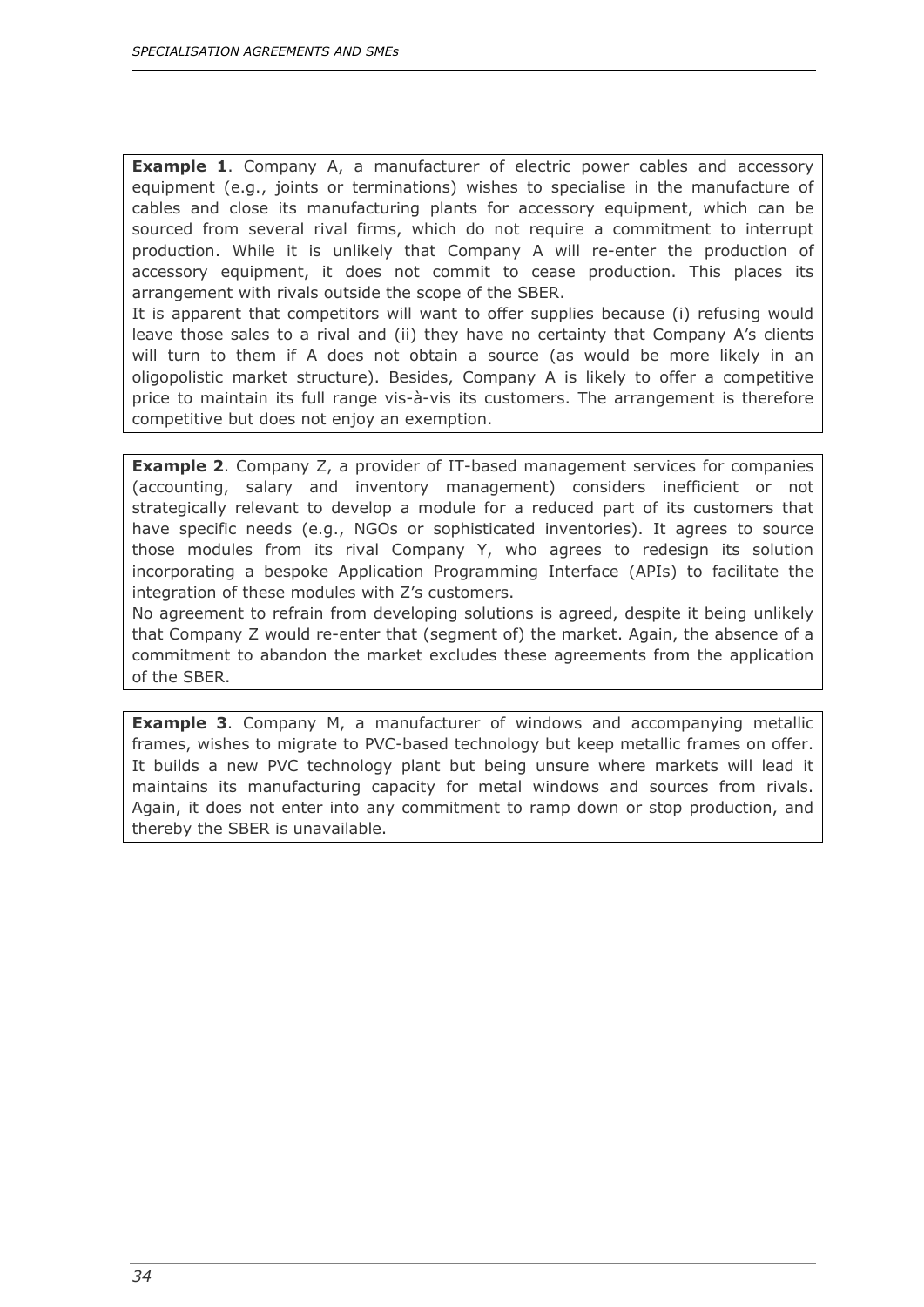# <span id="page-39-0"></span>**PART THREE: CONCLUSIONS**

The main conclusion from the above analysis is that the SBER should be amended to correct technical and drafting inconsistencies and expand the reach of the exemption to cover agreements among, in particular, SMEs.

In that respect, we believe there is a risk that efficient cooperation among SMEs is currently left outside the reach of the SBER, without a clear efficiency-based justification.

We therefore pose the question of whether the current drafting of the SBER sufficiently caters for the specific needs of SMEs in particular. These, with their typically more limited resources, face more challenges to conduct the required selfassessment exercises and would therefore benefit from new wording or increased guidance.

In light of the above, **consideration of the following measures are suggested (i) for SMEs only and (ii) for the benefit of SMEs (but regardless of the companies' size)**.

#### <span id="page-39-1"></span>**Proposals for SMES only**

#### <span id="page-39-2"></span>**Amending/completing the SBER on other forms of cooperation among SMEs**

It is proposed to consider expanding the scope of the SBER to clarify that it would include agreements where at least a party is a SME concerning shared facilities such as warehouses, plants and machinery, logistic assets and distribution networks, joint inventory management, cross-supplies of raw materials or finished products among competitors and other cooperation mechanisms implemented through access agreements, even if in those cases the cooperation does not involve or reach to a jointly provided product or service.

#### <span id="page-39-3"></span>**Presumption of compliance with the market share threshold for SMEs**

In order to improve certainty on the market share threshold for SMEs, it is proposed to provide a presumption that agreements between SMEs fall below the threshold. This could be coupled with an agile mechanism enabling the Commission, eventually upon request from a NCA, to withdraw that presumption.

Alternatively, to facilitate that SMEs enter into specialisation agreements when they are not able to determine accurately their market share, an amendment of the HGL may also be useful, clarifying that it cannot be presumed that the anticompetitive object of a type 1 specialisation agreement is to restrict competition or that price agreements ancillary to joint distribution in the context of joint production agreements (type 2 specialisation agreements) have the object of restricting competition

It could also be presumed, that, outside the area of hardcore restrictions, Article 101 TFEU is unlikely to be infringed if SMEs entering in specialisation agreements compete with at least one non-SME company producing the products/providing the services object of the specialisation and: (i) it is not possible to have an accurate market share estimation for the relevant SMEs; and (ii) the information available indicates that non-SME companies have an aggregated market share of 50% or more in the relevant market. This presumption might be combined with a requirement that there is also at least a non-SME competing company in the downstream commercialisation market.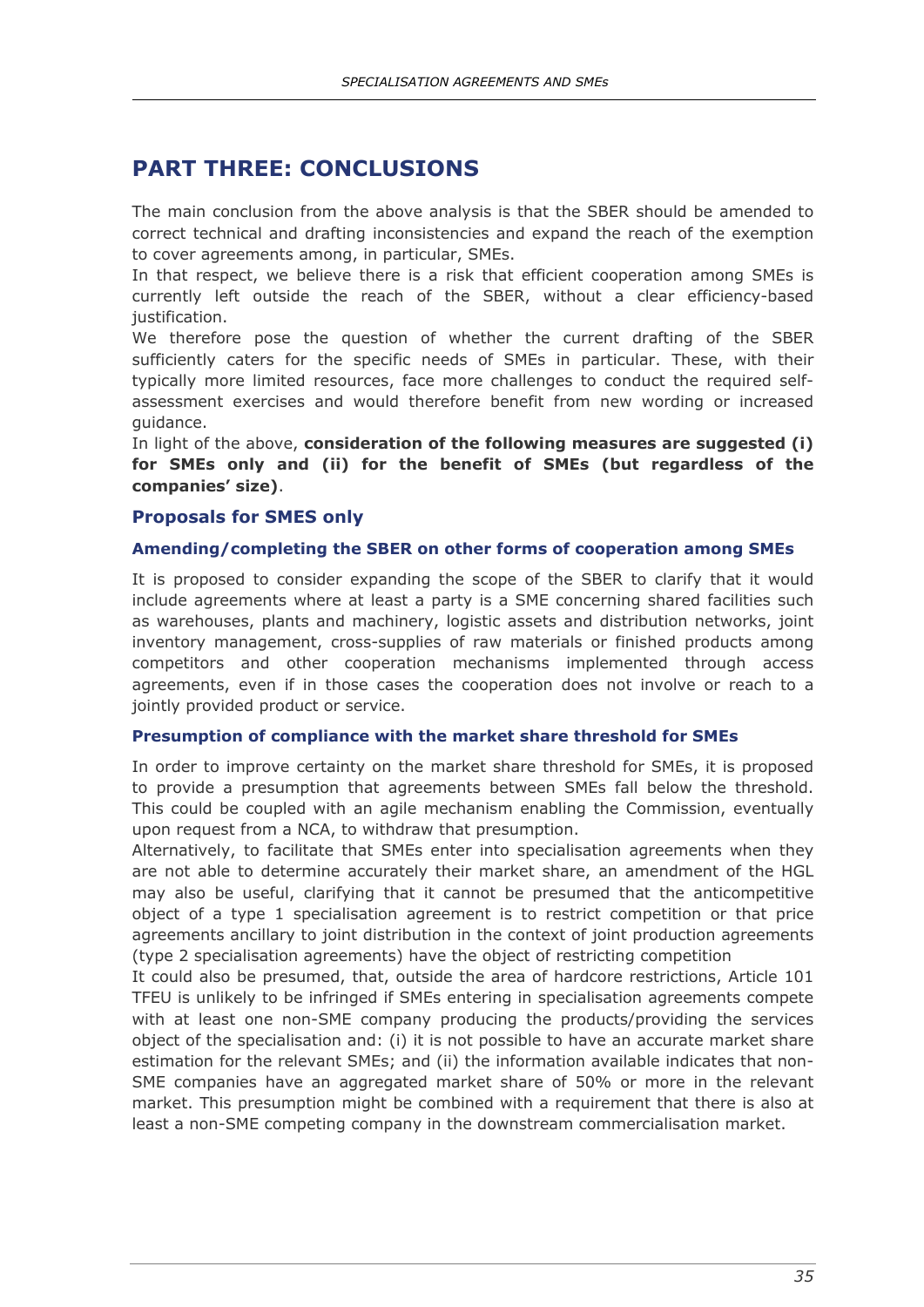#### <span id="page-40-0"></span>**Issuing specific guidance for SMEs at EU level in cooperation with NCAs**

SMEs need specific guidance to navigate competition law rules. If guidance for SMEs is included in the HGL, there is the risk that the message is lost along the way, as SMEs may lack resources to analyse these comprehensive but technically complex materials. Guidance specifically focusing on SMEs is therefore recommended. This guidance could be made public independently and could also be shared directly with representative associations of SMEs for the widest distribution possible. Guidance should not only focus on specialisation agreements but on all forms of allowed cooperation from the perspective of SMEs. This guidance, if made in the form of a Commission's Communication, may contain specific rules addressed to SMEs (similar to the safe harbours included in the HGL).

Given that SMEs are more likely to be affected by national competition laws, it would also be recommended that the Communication is drafted in close cooperation with NCAs, so that SMEs receive a coherent and coordinated message within the EU internal market. A recommendation from the European Competition Network ("ECN") may also be considered as a potential instrument for this purpose.

#### <span id="page-40-1"></span>**Proposals that would particularly benefit SMEs but are proposed not to depend on the size of the parties**

#### <span id="page-40-2"></span>**Clarification on the treatment of cross-supplies and subcontracting agreements to expand production**

As earlier discussed, there is a risk that agreements whereby an undertaking sources product form a rival without a commitment to reduce or abandon production are considered as requiring an exemption and being outside the scope of the SBER. In order to correct that situation, two main options may be put forward:

- (a) One is to bring subcontracting to expand production within the scope of the SBER. This could be done by removing the requirement to reduce or abandon production and defining specialisation as any sourcing of products from rivals.
- (b) The other option is the reverse to amend the HGL including a clarification that subcontracting to increase production in itself is generally not restrictive of competition and thereby providing a safe harbour irrespective of market share.

It is submitted that the second alternative is preferable, besides more consistent with the 1978 Subcontracting Notice. In fact, this is also connected to the reality of a majority of subcontracting agreements entered into by SMEs, who just seek to enhance their market presence and can benefit from third parties' resources for the procurement of certain products or services.

That said, the HGL could usefully declare that, in the event the "centre of gravity" of the agreement in the sense of paragraphs 13 and 14 HGL was not a subcontracting relationship, the agreement would be examined under a different logic; this is, if it was apparent that the buyer was not merely complementing its production capacity but aligning its strategy with that of the supplier, the relationship should be looked at as one of joint production and not subcontracting.

This pronouncement could be generally applicable or limited to those agreements where SMEs were at least one of the parties, as it is less likely that these would produce anticompetitive effects than similar deals between non-SMEs and would be without prejudice to a different assessment of these relationships if their centre of gravity was revealed to be different to mere supplies.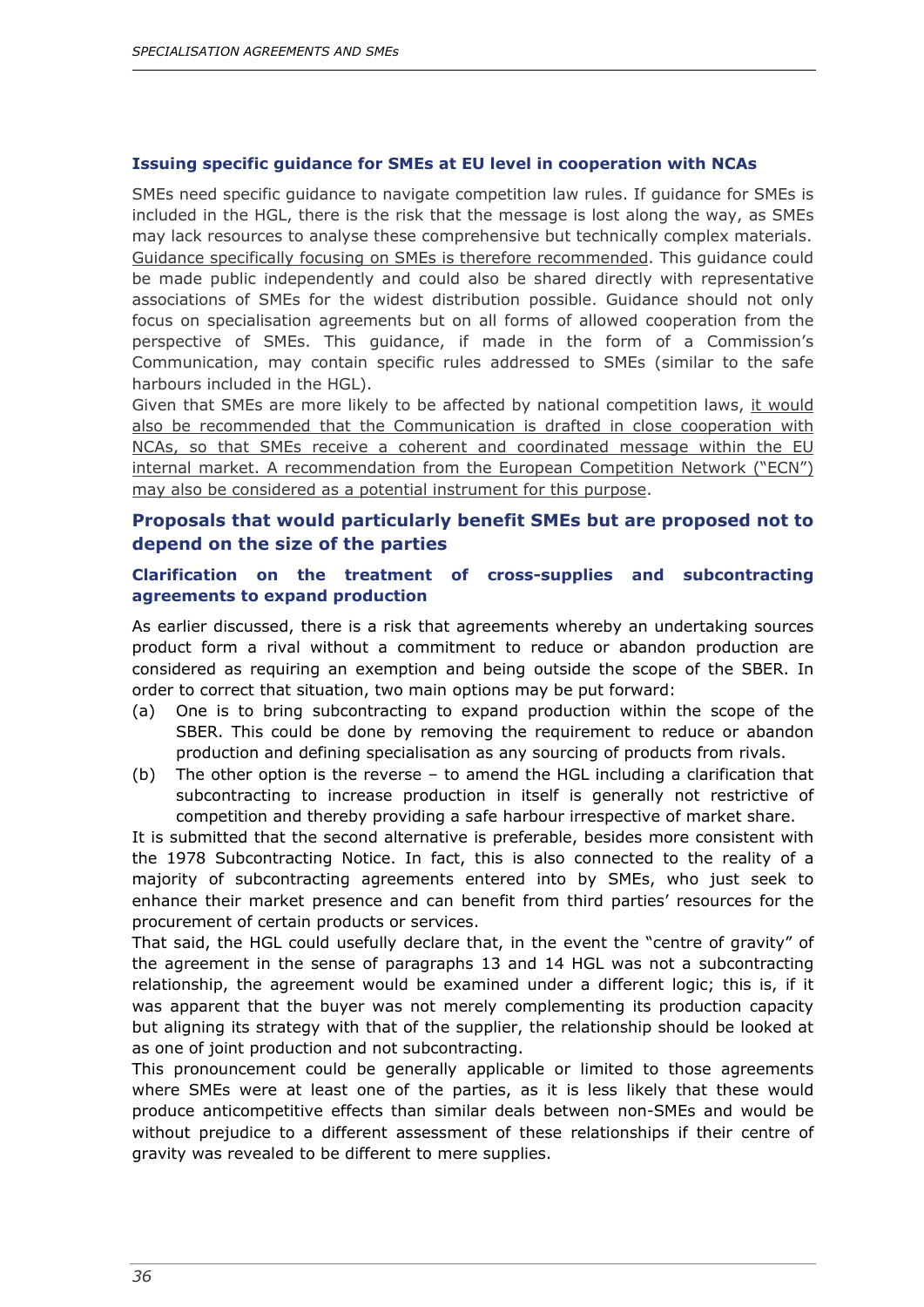#### <span id="page-41-0"></span>**Clarification with respect to the notion of joint production and joint distribution absent joint control**

It is suggested that the notions of joint production and joint distribution in the SBER should be clearly defined and made more flexible. A specific option in that respect would be using the elements contained in the R&D BER, which allow parties to arrange production and distribution more flexibly.

This would allow to bring within the scope of the SBER different mechanisms of collaboration where the parties can materially influence the production and eventually the distribution plans, but without meeting the requirements of a joint controlled entity that would be applicable under merger control rules.

Moreover, this would provide legal certainty to collaborating undertakings and would not force them to create structures with more intense control mechanisms in order to be within the SBER.

Additionally, it is suggested that the HGL could include additional clarification on ancillary terms to horizontal cooperation, including potentially restrictive access terms and exclusivity requirements**.**

#### <span id="page-41-1"></span>**Amending the SBER to facilitate unilateral specialisation**

It is suggested to pursue the policy option identified in the IIA by expanding the definition of unilateral specialisation to include more than two parties.<sup>[106](#page-41-3)</sup> This option, currently under consideration for any company regardless of its size, would be particularly suited for SMEs, as a unilateral specialisation agreement may need more than two parties to produce sufficient economies of scale to be competitive.

#### <span id="page-41-2"></span>**Clarification on information exchanges**

<span id="page-41-3"></span>It is proposed that the HGL be revised to indicate that exchanges of information reasonably necessary to implement a valid specialisation agreement would not be separately examined under Article 101 TFEU, in line with paragraph 56 HGL. Information sharing beyond that limit may be examined separately. The current wording of paragraphs 181 and 182 HGL ("*more likely to meet the criteria of Article 101(3)*") seems to be too vague as to provide legal certainty to undertakings.